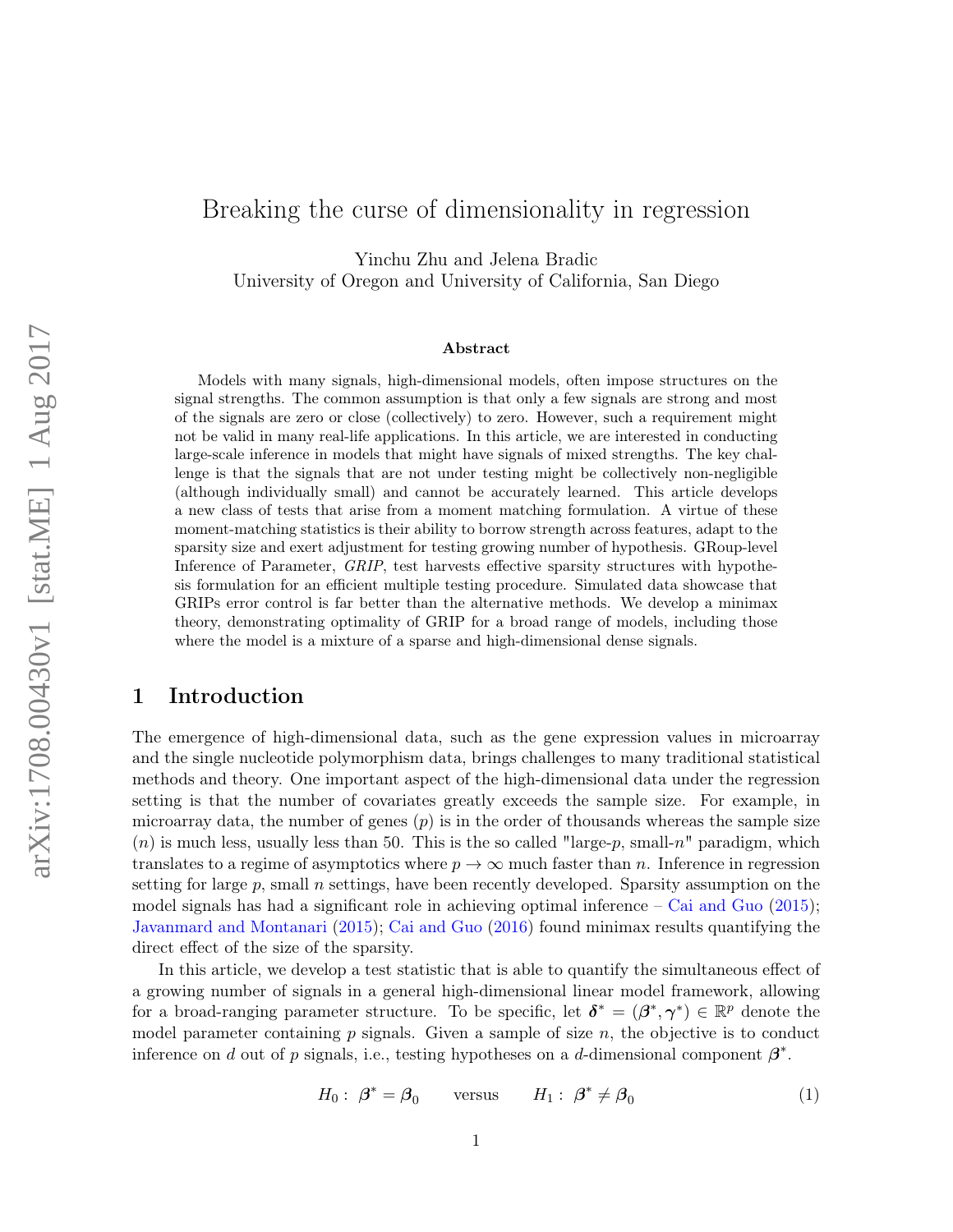where d, p and  $p - d$  can be much larger than n. Multivariate testing (1) is a very relevant problem in practice and yet, it has only been studied on a case-by-case basis; all of the existing methods are asymptotically exact only under the strict sparsity assumptions requiring  $\|\boldsymbol{\delta}^*\|_0 \ll \sqrt{n}.$ 

However, exactly (or even approximately) sparse models are hardly appropriate for many modern scientific studies, see Hall et al. (2014); Ward (2009); Jin and Ke (2014); Pritchard (2001). One such example would include testing of brain-connectivity patterns as there is new evidence highlighting the lack of sparsity in functional networks. Gaussian graphical models have been found to be good at recovering the main brain networks from fMRI data. Nevertheless, recent work in neuroscience has shown that the structural wiring of the brain doesn't correspond to a sparse network (Markov et al., 2013), thus questioning the underlying assumption of sparsity often used to estimate brain network connectivity. In such setting, we are interested in determining which edges (e.g. autistic) are present and we want to provide confidence-intervals on our results.

The importance of allowing deviations from strictly sparse signals is two-fold. First, the null hypothesis can directly rule out the sparse assumption of the model signals. In practice, the hypothesized value  $\beta_0$  can be with non-zero entries, possibly larger than n implying that the model is not strictly sparse under the null hypothesis. To fix ideas, consider the problem of testing the specification of parameterizing  $\beta^* = g(b^*)$ , where  $g(\cdot)$  is a known parametric function and  $b^*$  is a scalar, say  $\beta^* = (b^*,...,b^*)^{\perp}$ . A natural approach is to construct a confidence set for  $b^*$  by inverting a test for  $\beta^* = g(b)$  for each b and see whether the confidence set is empty. Hence, it reduces to the problem of (1) with  $\beta_0 = g(b_0)$  for a given  $b_0 \in \mathbb{R}$ . However,  $\beta_0$  is not sparse whenever  $b_0 \neq 0$ , and the null model, even with sparse  $\gamma^*$  is not even approximately sparse; in fact it belongs to a class of hybrid models where the signal is a composition of sparse and dense structures (see Chernozhukov et al. (2015) for example).

Second, the nuisance parameter,  $\gamma^*$ , might not be sparse. This is motivated by the latest need in biology to identify significant and large sets of genes (the sets of genes representing biological pathways in the cell, or sets of genes whose DNA sequences are close together on the cell's chromosomes), which are associated with certain clinical outcome, rather than identifying only a restrictive set of individual genes (e.g. Subramanian et al. (2005); Trapnell et al. (2013); Sumazin et al. (2016)). As the dimension of a gene-set ranges from a few to thousands, and the gene sets can overlap as they share common genes, there are both high dimensionality and multiplicity in gene-set testing. Testing such hypotheses is a necessity in determining the effects of covariates on certain disease related outcome. Hence, our work represents a step towards fully discriminating the relation between covariates and changes in the response variable in models where potentially all  $p$  covariates are associated with the outcome of the disease.

#### 1.1 Related Work

In recent years, the number of papers considering high-dimensional inference has grown rapidly. In a large number of existing work the sparsity level of the regression model,  $s = ||\boldsymbol{\delta}^*||_0$ , is a constant or grows slowly with n. To name a few Van de Geer et al. (2014), Zhang and Zhang (2014), Javanmard and Montanari (2014a) (JM), Ning and Liu (2014) (NL), Belloni et al. (2014) allow the sparsity to grow at the rate  $o(\sqrt{n}/\log p)$  and design tests for testing univariate parameters in high-dimensional sparse models. For problems of univariate testing in linear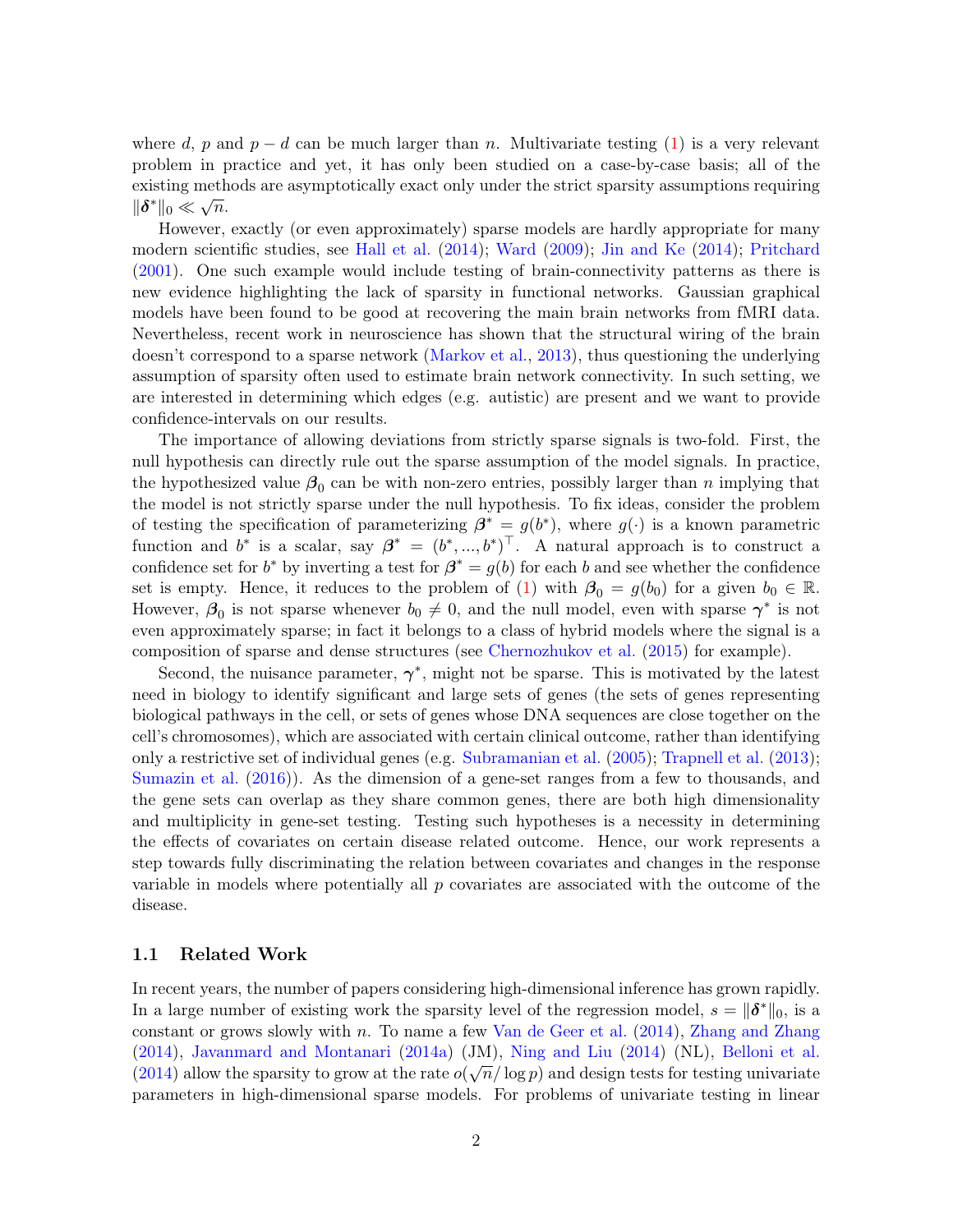models Janson et al. (2015); Zhu and Bradic (2016a,b) or two-sample setting Zhu and Bradic (2016c) make progress in removing sparsity assumption. However, a more challenging setting of group and/or multivariate testing in such generality has not been successfully developed. Zhang and Cheng (2016) (ZC) and Dezeure et al. (2016) define the simultaneous tests by designing appropriate bootstrap procedures. However, they assume sparsity to be of the order of  $o(\sqrt{n}/(\log p)^3)$  and  $o(\sqrt{n}/(\log p)^{3/2})$ , respectively. Different from them we allow s to grow faster than the sample size, thus introducing a useful and more broad alternative to the existing work. Our work is closely related to Chernozhukov et al. (2015); Belloni et al. (2014, 2015a,b) who utilize Neyman's orthogonal score method to design efficient moment equations. However, the underlying assumption therein is that  $s = o(\sqrt{n}/(\log p)^{3/2})$ . We decompose feature correlation, embed the hypothesis of interest into the moment condition and provide a test that does not rely on consistent parameter estimation. With this we are able to construct a double-robust test that is robust to both model sparsity and the presence of high-correlation among the features, albeit only one robust departure is allowed at any given time. This paper also fits into the literature of methods rigorously controlling false discovery rate in high-dimensional setting (e.g. Storey et al. (2004); Barber and Candès (2015); G'Sell et al. (2016)), and those papers testing many moment inequalities (e.g. Chernozhukov et al. (2013b); Fan et al. (2015); Bugni et al. (2016); Romano et al. (2014), among others). We establish a new minimax optimality result of independent interest and show that in certain hybrid high-dimensional models (Chernozhukov et al., 2015) our test is optimal for the control of the false discovery rate while allowing the number of tests and the model parameters to be much larger than the sample size. Due to the latency of the moment estimators and their growing number, the mathematical details required to obtain these results are involved and new to the literature.

#### 1.2 Organization

The remainder of the paper is organized as follows. In Section 2, we introduce the model setup, the assumptions and the definitions of the moment equations of interest. We then proceed and describe an estimation and bootstrap scheme used for testing. In Section 4, we present the theoretical guarantees of the proposed scheme. We show asymptotically exact Type I error control and showcase minimax optimality of our test. Second 3 contains extensions from a linear model setting to the very broad nonparametric setting with possibly dependent errors. We demonstrate the finite sample performance of our test by Monte Carlo simulations in Section 5, where we also compare existing state of the art inferential methods. In Section 6, we propose a general bootstrap methodology, which is of independent interest. All proofs are deferred to the Supplement.

# 2 Large Scale Learning

Although the proposed model applied more broadly, we begin with a Gaussian setting where in the high-dimensional linear model, where the pairs of observations  $\{(y_i, w_i)\}_{i=1}^n$ ,  $y_i \in \mathbb{R}$ ,  $w_i \in \mathbb{R}^p$  follow the model of the form

$$
y_i = w_i^\top \delta^* + \varepsilon_i, \qquad i = 1, \dots, n,
$$
\n<sup>(2)</sup>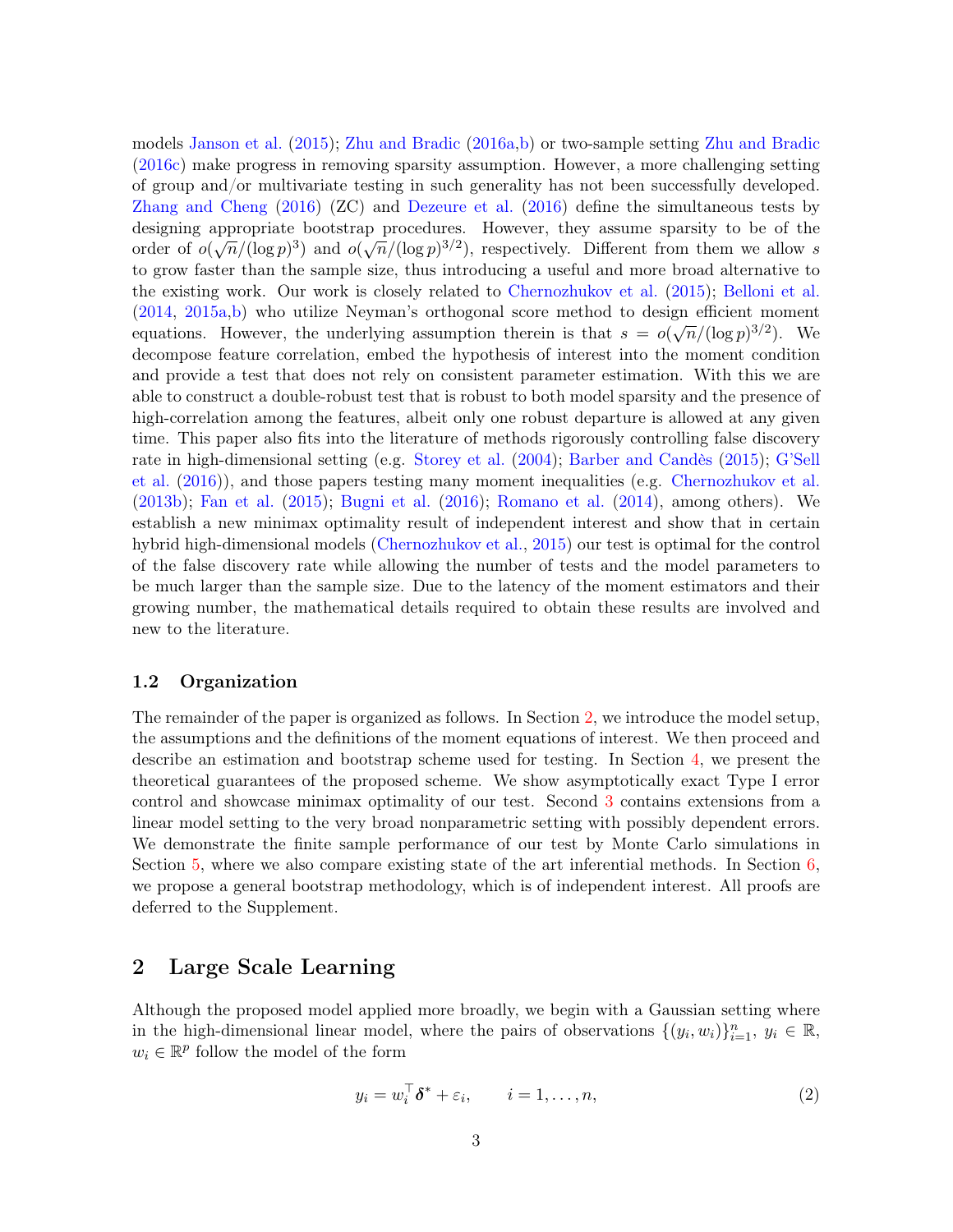the model errors are such that  $\varepsilon_1, \ldots, \varepsilon_n$  are independent and identically distributed (i.i.d.) Gaussian random variables with mean zero and variance  $0 < \sigma_{\varepsilon}^2 < \infty$ . In the above  $\delta^* \in \mathbb{R}^p$  is a high-dimensional parameter of interest and  $p \gg n$ . We consider a random design case, similar to that of Janson et al. (2015), where  $\Sigma_W^{-1/2}$  w<sub>i</sub> are independent standard Gaussian random variables with  $\Sigma_W = \mathbb{E}[w_i^{\top} w_i]$  satisfying  $C_{\min} \leq \sigma_{\min}(\Sigma_W) \leq \sigma_{\max}(\Sigma_W) \leq C_{\max}$ . Moreover,  $\varepsilon_i$  are uncorrelated of  $w_i$ . Further extensions, with additional technical details, can be easily established; both design and error distributions can be allowed to have exponential-type tails.

A natural measure of the simultaneous effects of a number of covariates onto the response can be measured by a hypothesis (1) where  $\beta_0 = (\beta_{0,(1)}, \cdots, \beta_{0,(d)})^{\top} \in \mathbb{R}^d$  is potentially highdimensional in the sense that  $\log d = \mathcal{O}(n^a)$  for some  $a > 0$ . Here d may be equal to p, but is not required; with  $d \to \infty$  we denote large-scale inference as multiple testing problem of interest. Namely, we may be interested in only an effect of a specific set of genes that does not include all of the genes collected for observation. Thus, the unknown parameter of interests  $\delta$ can be decomposed as  $\delta = (\gamma, \beta)$  with  $\gamma \in \mathbb{R}^{p-d}$  being a nuisance parameter and  $\beta \in \mathbb{R}^d$  the parameter of interest. Similarly, following this decomposition, we decompose the covariates  $w_i = (x_i, z_i) \in \mathbb{R}^p$  where  $x_1, \ldots, x_n \in \mathbb{R}^{p-d}$  and  $z_1, \ldots, z_n \in \mathbb{R}^d$ .

Remark 1. We note that related papers (e.g. Bühlmann and van de Geer (2015); Zhang and Zhang  $(2014)$ ; Belloni et al.  $(2014)$ ; Van de Geer et al.  $(2014)$ ) define the same problem of interest but assume that the nuisance parameter is strictly sparse, i.e.  $\|\boldsymbol{\delta}^*\|_0 \ll n$ ,  $\|\boldsymbol{\beta}^*\|_0 \ll n$ ,  $\|\gamma^*\|_0 \ll n$ . These assumptions bear nice theoretical property: parameters of interest are well defined and estimable (see for example the minimax rates of estimation Cai and Guo (2016); Cai et al. (2016); Yuan and Zhou (2016)). Yet we argue that models defined in this way are less useful in real scientific applications of main interest in the modern scientific studies, where sparsity cannot be verified.

#### 2.1 Challenges

We showcase in this section the limitations of the existing methods. We consider a simple example  $\mathbf{Y} = \mathbf{W}\pmb{\delta}^* + \varepsilon$ , where  $\pmb{\delta}^* = (\pmb{\beta}^*, \pmb{\gamma}^*) \in \mathbb{R}^p$ , where  $\pmb{\beta}^* \in \mathbb{R}^d$  and  $\pmb{\gamma}^* \in \mathbb{R}^{p-d}$ . We set  $d = p/2, \ \beta^* = 0 \text{ and } \gamma^* = (n^{-1/2}, ..., n^{-1/2}, 0, ..., 0) \text{ with } s = ||\gamma^*||_0. \text{ For simplicity, all the }$ entries of W and  $\varepsilon$  to be independent and identically distributed (i.i.d.) with standard normal distribution  $N(0, 1)$ . The goal is to test  $H_0: \beta^* = 0$ . Notice that this is a true hypothesis.

We consider the test proposed in Zhang and Cheng (2016) based on the de-sparsified Lasso. It is not hard to show that if  $\log p = o(n)$ , then with probability approaching one, we have  $\hat{\boldsymbol{\delta}} = 0$  and  $\hat{\Theta} = \text{diag}(\sigma_{W,1}^{-2}, ..., \sigma_{W,p}^{-2}),$  where  $\hat{\boldsymbol{\delta}}$  is the Lasso estimator for  $\boldsymbol{\delta}^*, \hat{\Theta}$  is the nodewise Lasso estimator for  $(EW^{\top}W/n)^{-1}$  and  $\sigma_{W,j}^2 = W_{(j)}^{\top}W_{(j)}/n$ . Let  $W_{(j)}$  denoting the *j*-th column of the design matrix, i.e.  $\mathbf{W}_{(j)} = (w_{1,j}, \dots, w_{n,j})^{\top}$ . Hence, with probability approaching one, the test statistic based on de-sparsified Lasso estimator for  $\beta^*$  is

$$
\|\widetilde{\boldsymbol{\beta}}\|_{\infty} = \|n^{-1}\widehat{\Theta}_{Z}\mathbf{Z}^{\top}\mathbf{Y}\|_{\infty},
$$

where  $\mathbf{Z} \in \mathbb{R}^{n \times d}$  is the first d columns of W and  $\widehat{\Theta}_Z = \text{diag}(\sigma_{W,1}^{-2},...,\sigma_{W,d}^{-2})$ . Since the variance of  $\varepsilon$  is known to be  $I_n$ , the bootstrap critical value is, with probability approaching one, equal to the  $1 - \alpha$  quantile (conditional on the data) of

$$
\|n^{-1}\widehat{\Theta}_Z \mathbf{Z}^\top \boldsymbol{\xi} \|_{\infty},
$$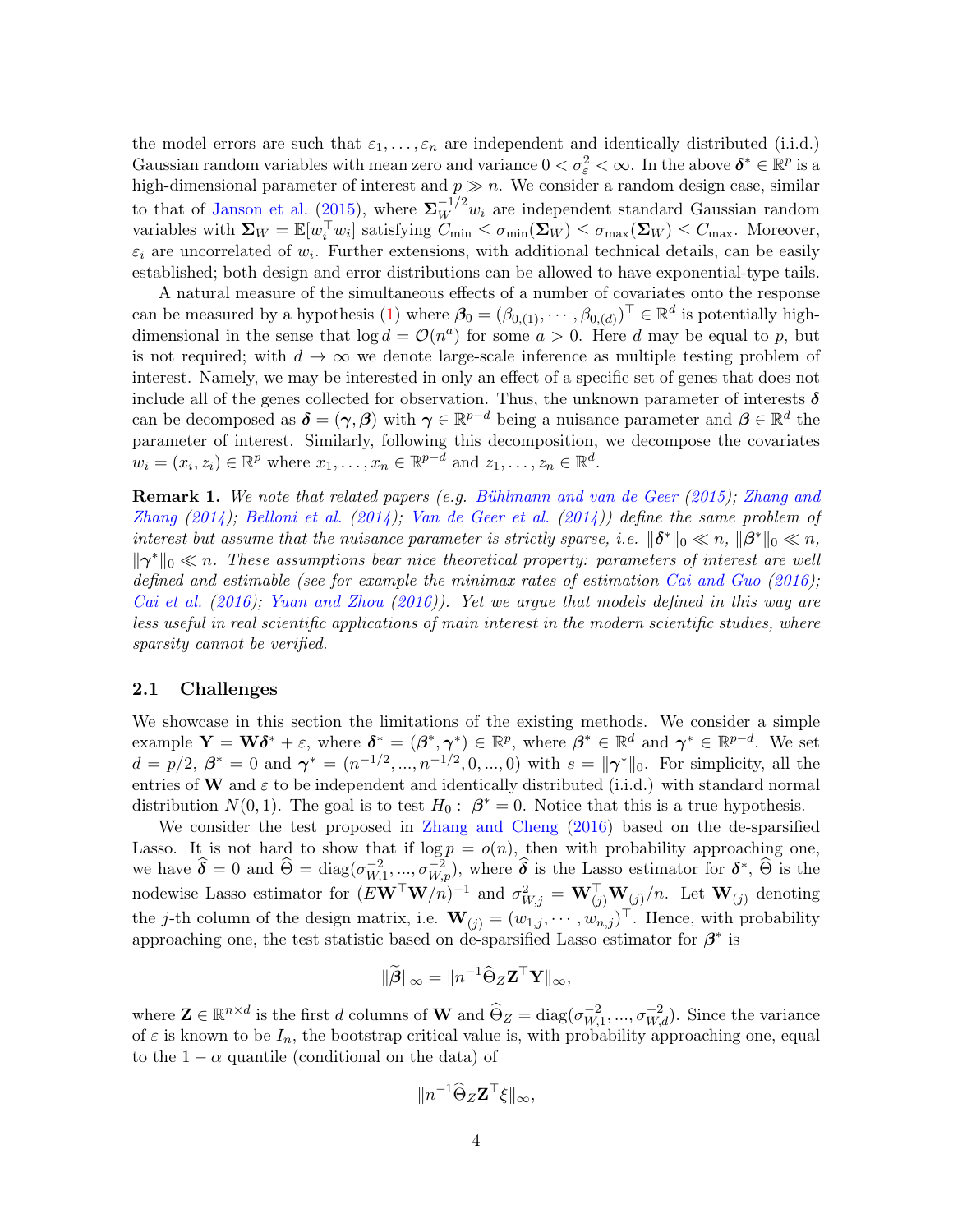where  $\xi \in \mathbb{R}^n$  is drawn from  $N(0, I_n)$  independent of the data.

The above analysis allows us to simulate the large sample behavior of the test. The simulations are implemented with  $n = 300$  and  $p = 700$ . Based on 10000 simulations, we plot the probability of rejection when the null hypothesis holds true. We consider significance level of 1%, 5% and 10%. The results are presented in Figure 1.

Figure 1: Rejection probability of the true hypothesis as a function of sparsity. We plot three significance levels, 1% (red), 5% (green) and 10% (blue). Dashed lines represent the nominal level considered. The x-axis represents sparsity of the parameter  $\delta^*$  and the y-axis represents rejection probability.



Notice that the probability of rejecting a true hypothesis can be larger than 0.9 if s is large. This is due to the mixed signal strength. If the signal strength is sparse, i.e.,  $s \ll \sqrt{n}/\log p$ , then the theory of ZC suggests that the size will be correct. However, when  $s = n$ , we have many weak signals that are collectively non-negligible, i.e.,  $\|\boldsymbol{\delta}^*\|_{\infty} = o(\sqrt{n^{-1} \log p})$  and  $\|\boldsymbol{\delta}^*\|_2 = 1$ . In this case, the existing methods do not suffice.

### 2.2 Global null

We begin by discussing a special case of testing the global null defined as

$$
H_0: \delta^* = \delta_0 \qquad \text{versus} \qquad H_1: \|\Sigma_W(\delta^* - \delta_0)\|_{\infty} > \bar{\tau}\sqrt{n^{-1}\log(p\vee n)}, \tag{3}
$$

for some  $\bar{\tau} > 0$ . In this setting  $\delta_0$  can be a vector of all zeros, in which case the problem is to test joint significance of all the parameters in the model. We traditionally use the F-test to test such null, however, it is well known that the F -test has low power and breaks down when the number of covariates in the model is close to the number of samples or exceeds the number of samples. In this section we explore testing of a null hypothesis against a high dimensional alternative. However, we would also like to allow a specification of  $\delta_0$  that allows it to be a p dimensional vector of all ones or a vector of mixed values many of which are non-zero problem typically much harder to solve.

For this end, we propose to consider a test statistic that measures maximum re-weighted correlation between the residuals under the null and the design matrix. Namely, we consider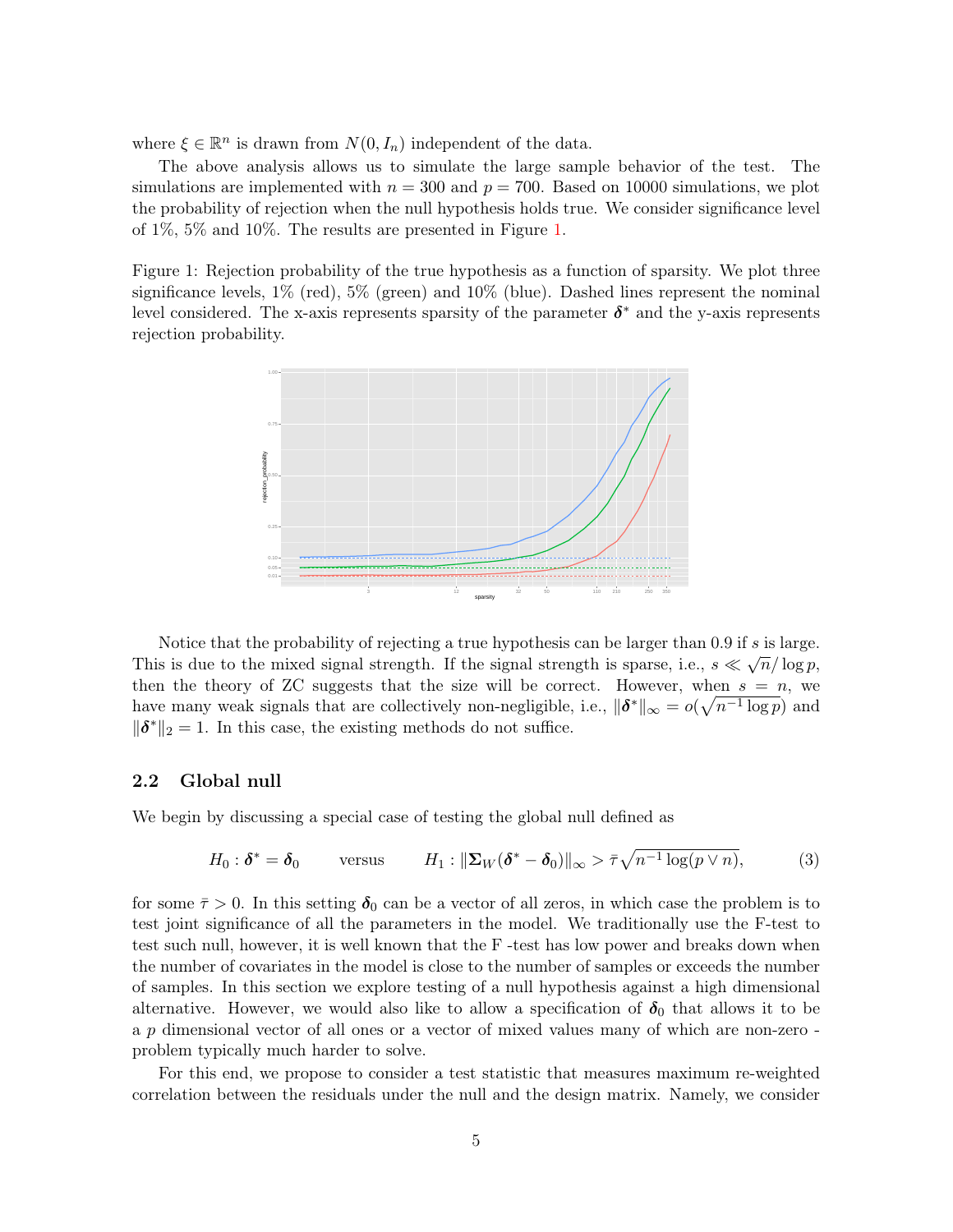the test statistic  $||\mathbf{T}_n||_{\infty}$ , where  $\mathbf{T}_n = (T_{n,1}, \cdots, T_{n,p})^\top$  and

$$
T_{n,j} = n^{-1/2} \sum_{i=1}^n T_{i,j} := n^{-1/2} \sum_{i=1}^n \frac{w_{i,j}(y_i - w_i^{\top} \boldsymbol{\delta}_0)}{\|\mathbf{Y} - \mathbf{W} \boldsymbol{\delta}_0\|_2 \|\mathbf{W}_{(j)}\|_2/n}.
$$

For the simple case of  $\delta_0 = 0$ , typically employed in gene-wise studies for example, the test statistic takes the form

$$
T_0 = \max_{1 \leq j \leq p} \frac{\sqrt{n}[\mathbf{W}_{(j)}^\top \mathbf{Y}]}{\|\mathbf{Y}\|_2 \|\mathbf{W}_{(j)}\|_2}.
$$

If the columns of the design matrix  $\bf{W}$  are normalized to have  $l_2$  norm equal to 1, then the test takes the simpler form

$$
T_0 = \max_{1 \le j \le p} \frac{\sqrt{n}[\mathbf{W}_{(j)}^{\top} \mathbf{Y}]}{\|\mathbf{Y}\|_2}.
$$

We are interested in studying minimax optimality of the tests above where the alternative hypothesis are not restricted to only sparse vectors, but only the vectors whose maximal nonzero elements are strong enough - in particular, the vector can have p non-zero elements. We refer to this as a dense alternative.

The case of sparse alternatives have been considered in Goeman et al. (2006) where the authors show optimality over an average of high-dimensional alternatives of an empirical Bayes test of the form  $\mathbf{Y}^\top \mathbf{W} \mathbf{W}^\top \mathbf{Y} / \|\mathbf{Y}\|_2^2$ . They also show that for the case of alternatives of the form  $\|\boldsymbol{\delta}\|_2 \geq c$  their test is equivalent to the low-dimensional F-test. Lastly, Zhong and Chen (2011) discuss the same class of spherical alternatives and develop a test that is therein optimal even for  $p \geq n$ . However, class of dense alternatives poses significant theoretical challenges due to its exploding size.

Under the null hypothesis the test statistics is centered, i.e.  $E[T_{n,j}] = 0$ . It is usually not easy to compute the distribution of the maximal test statistic – the correlation between the elements together with the growing number of maxima make the computation challenging. In many cases however, we can find a reasonably good approximation to the distribution of  $||T_n||_{\infty}$  by considering a general multiplier bootstrap framework through a bootstrapped test statistics max<sub>1≤j≤p</sub> |T<sub>n,j</sub> |. For that purpose, let  $\xi_i$  be i.i.d. standard normal random variables that are independent of the observations  $\{(x_i, z_i, y_i)\}_{i=1}^n$  and define

$$
\widetilde{T}_{n,j} = n^{-1/2} \sum_{i=1}^{n} \xi_i \left( T_{i,j} - T_{n,j} / \sqrt{n} \right). \tag{4}
$$

Additionally, we note that the method does not crucially depend on the normality of  $\xi_i$ 's. More elaborate distributions would suffice; for example Rademacher or Mammen distributions (see for example Mammen (1993)) would allow for additional robustness to the outliers in the model error. Let  $\alpha$  be the predetermined nominal size of the test. Then, conditional on the original observations, compute

$$
\mathcal{Q}(1-\alpha, \|\widetilde{\mathbf{T}}_n\|_{\infty}) = \inf \left\{ x \in \mathbb{R} \middle| \mathbb{P}(\|\widetilde{\mathbf{T}}_n\|_{\infty} > x \mid \mathbf{X}, \mathbf{Z}, \mathbf{Y}) \leq 1-\alpha \right\},\
$$

with  $\widetilde{\mathbf{T}}_n = (\widetilde{T}_{n,1}, \cdots, \widetilde{T}_{n,d})^\top \in \mathbb{R}^d$  and  $\mathbf{Y} = (y_1, \cdots, y_n)^\top \in \mathbb{R}^n$ . Then, we reject  $H_0$  in (1) if and only if

$$
\|\mathbf{T}_n\|_{\infty} > \mathcal{Q}(1-\alpha, \|\mathbf{T}_n\|_{\infty}).
$$
\n(5)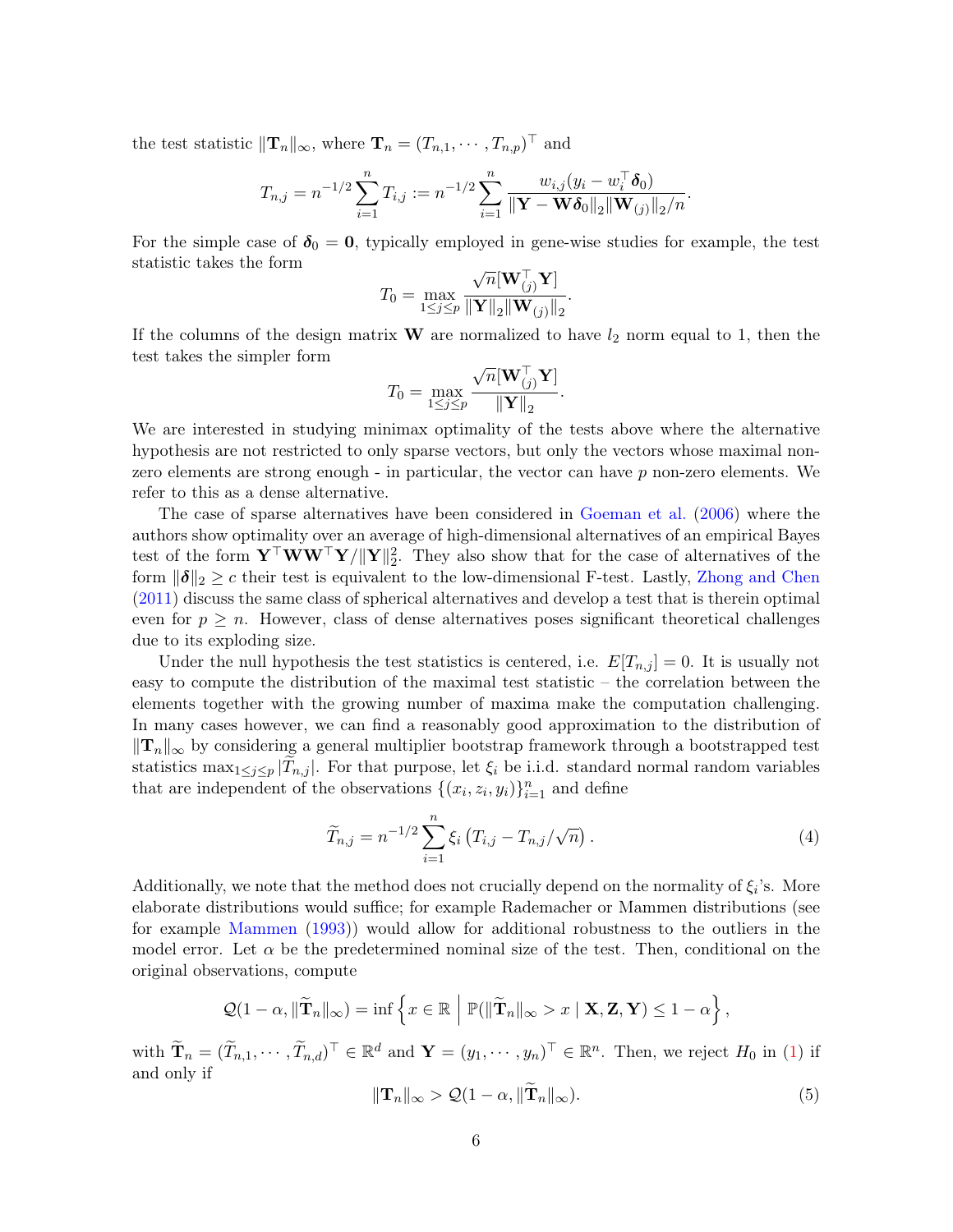**Theorem 1.** Consider the Gaussian model in which entries in  $\Sigma_W^{-1/2}$   $w_i$  and  $\sigma_{\varepsilon}^{-1}$  $\varepsilon_i$  are standard Gaussian random variables such that  $\sigma_{\varepsilon}$  and all the eigenvalues of  $\Sigma_W = \mathbb{E}[w_i^{\dagger} w_i]$  lie in the interval  $[C_{\min}, C_{\max}]$  for some constants  $C_{\min}, C_{\max} > 0$ . Then the test (5) is an asymptotically exact test with  $n, p \to \infty$  and  $\log p = o(n^{1/8})$ . If  $\|\boldsymbol{\delta}^* - \boldsymbol{\delta}_0\|_2 = O(1)$  in (3), then this test is also minimax optimal for testing the problem (3).

Remark 2. Observe that in the Theorem 1 no sparsity assumptions are directly assumed, either in the model itself or the precision matrix of the design, and yet an ultra-high dimensional case with  $p \gg n$  is allowed. Moreover, test is minimax optimal both against high-dimensional sparse alternatives where only a small number of beta are non-zero as well as more challenging setting of high-dimensional dense alternatives where all elements can be non-zero. In particular, the test is minimax optimal whenever p is extremely large and the non-zero coefficients (possibly p of them) of  $\delta$  are non-negligible. Achieving both theoretical guarantees seems unique in the existing literature on high-dimensional testing.

### 2.3 From parametric null to many moments hypothesis

The presence of nuisance parameters in the model (2) complicates some of the issues that were described above. When nuisance parameters are present, the null hypothesis is not simple any more but composite and the problem of interest becomes more demanding to solve. We propose to explore Neyman orthogonalization and avoid penalization and estimation of the parameters under testing altogether. We transform the multivariate parametric hypothesis of interest into a sequence of growing number of moment equations, albeit univariate moment conditions. We also explicitly account for the dependence among features in the spirit of Neyman score orthogonalization. In particular, we consider the following  $d$  simultaneous moment conditions

$$
H_0: \mathbb{E}\left[\psi(y_i - z_i^\top \boldsymbol{\beta}_0 - x_i^\top \boldsymbol{\gamma}^*)\phi_j(z_i, x_i)\right] = 0, \quad \forall j \in \{1, \cdots, m_d\},\tag{6}
$$

where  $\phi_i$  and  $\psi : \mathbb{R} \to \mathbb{R}$  are sequences of properly defined functions. The alternative hypothesis are defined as

$$
H_1: \mathbb{E}\left[\psi(y_i - z_i^\top \boldsymbol{\beta}_0 - x_i^\top \boldsymbol{\gamma}^*)\phi_j(z_i, x_i)\right] \neq 0, \text{ for some } j \in \{1, \cdots, m_d\}.
$$

The power of the test depends heavily on the choice of the weights  $\phi_j(z_i, x_i)$  and the function  $\psi$ . In particular, the test can be powerful against all possible alternatives if we consider a growing number of moment conditions; hence,  $m_d = m(d) \rightarrow \infty$ . Also, the more weighting functions we use the more likely will one of the moment conditions be violated under  $H_1$ . Thus, the weights  $\phi_j(z_i, x_i)$  are carefully constructed random variables that are able to separate the null and the alternative hypothesis well enough. We also advocate for a choice that leads to the uncorrelated functions of the design vectors  $x_i$ . One particular choice considers a projection of  $x_i$  onto  $z_{i,(j)}$  defined as

$$
\boldsymbol{\theta}_{(j)}^* = \boldsymbol{\Sigma}_X^{-1} \mathbb{E}[\mathbf{X}^\top \mathbf{Z}_{(j)}] \tag{7}
$$

where  $\sum_{X} = \mathbb{E}[\mathbf{X}^{\top}\mathbf{X}] \in \mathbb{R}^{(p-d)\times (p-d)}$  is a variance covariance matrix of  $x_i$ 's,  $\mathbf{X} = (x_1, ..., x_n)^\top \in$  $\mathbb{R}^{n \times (p-d)}$  and  $\mathbf{Z}_{(j)} = (z_{1,(j)},...,z_{n,(j)}) \in \mathbb{R}^n$ . The residual of that projection,  $\mathbf{u}_{(j)} = (u_{1,(j)},...,u_{n,(j)}) \in$  $\mathbb{R}^n$  is defined as  $u_{i,(j)} = \phi_j(z_i, x_i)$  with

$$
\phi_j(z_i,x_i):=z_{i,(j)}-x_i^\top \boldsymbol{\theta}^*_{(j)}.
$$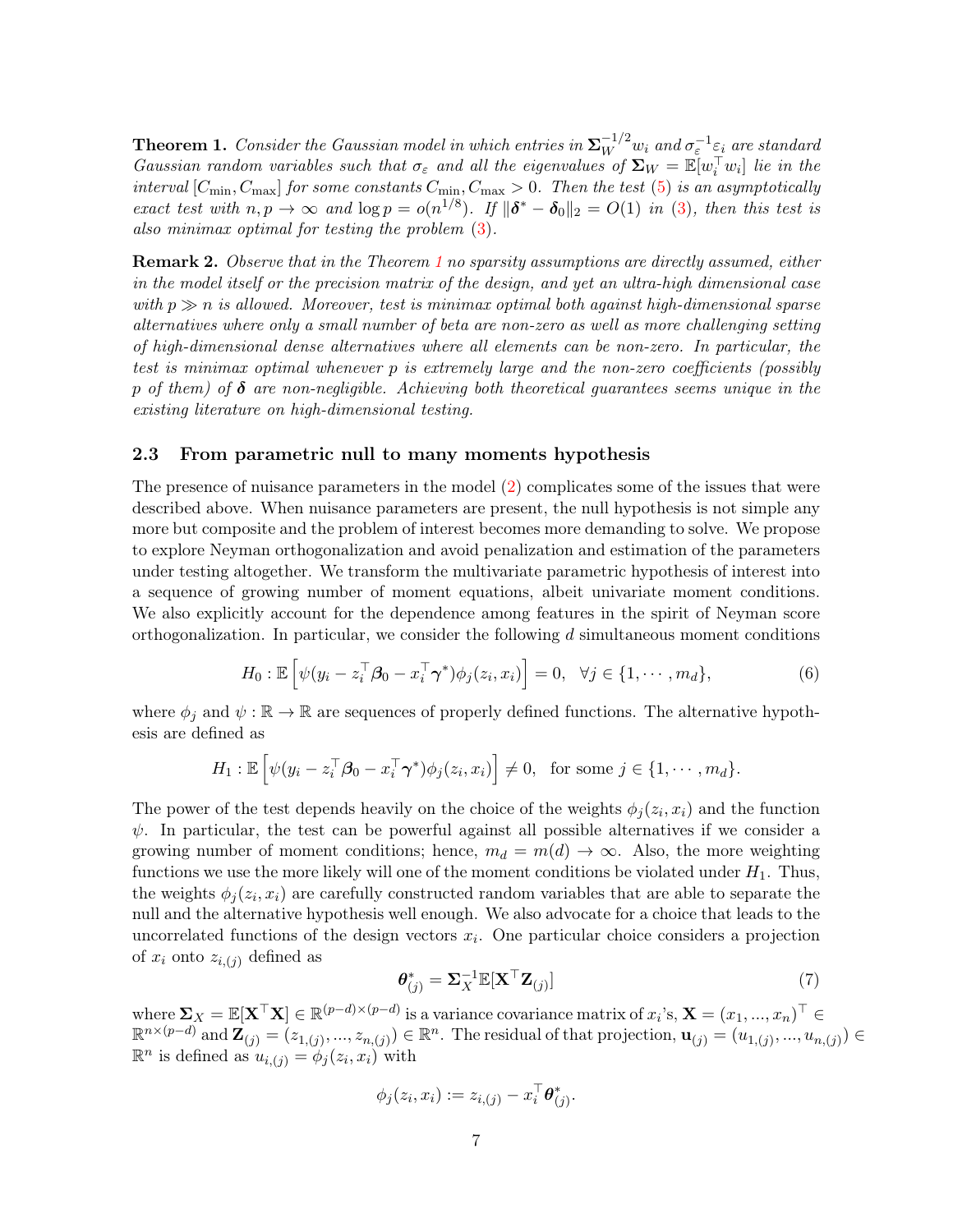In the above display  $\mathbf{u}_1, \ldots, \mathbf{u}_n$  are i.i.d. random vectors with  $\mathbf{u}_i = (u_{i,(1)}, \cdots, u_{i,(d)})^\top \in \mathbb{R}^d$ , and each Gaussian component  $u_{i,(j)}$  has mean zero and variance  $0 < \sigma_{u,(j)}^2 = \mathbb{E} u_{i,(j)}^2 < \infty$  and  $m_d = d$ . Different constructions of  $\phi_j(z_i, x_i)$  are possible; see details in Section 3.

We will show that this choice of  $\mathbf{u}_i$  leads to a great reduction in the number of assumptions needed for asymptotically valid inference. In particular, the introduction of  $\theta^*_{(j)}$  allows us to replace the model assumptions (such is strict sparsity in parameters) with the design assumptions (such is sparsity in the feature correlations); observe that the former cannot be checked whereas the later can be checked with an i.i.d. observations of the design. This is particular useful for practical scientific applications.

We proceed to provide an estimate of the moment defined in  $(6)$  – note that  $\boldsymbol{\gamma}^*$  and  $\boldsymbol{\theta}^*_{(j)}$  are unobservable and need to be estimated; however  $\beta^*$  does not need to. Whenever the nuisance parameters are of finite dimensions, a ridge regularized estimator can be employed; theory in this article can be extended easily for these cases. However, when they are of extremely high dimensions the problem becomes extremely difficult. Simple off-the-shelf method, like Lasso regularization or simple Dantzig selector cannot be effectively used for the purposes of inference; finite sample bias propagation and lack of asymptotic distribution prevent their use. Recent one-step estimates that rely on penalization of the moment condition itself and a bias correction mitigate the observed challenges, but remain highly computationally expensive. We develop novel theoretical arguments that allow a derivation of a limiting distribution of the test statistics without explicitly correcting for the bias. For that end, we use estimators that can provide effective control in the theoretical analysis (jumps of the martingales for example) and simultaneously control the size of the moments  $(6)$ .

Although the moment conditions have recently been used for inference in high dimensions; see Chernozhukov et al. (2015); Belloni et al. (2017, 2014, 2015a,b), these methods rely on consistent estimation of the unknown parameters. However, when sparsity is in question, accurate estimation of the unknown high-dimensional model parameter is typically not guaranteed. As a major contribution of this paper, we construct tests using estimators that may or may not be consistent and show theoretically that valid inference can be achieved regardless of the quality of the estimator for the model parameter.

The proposed GRoup-level Inference of Parameters, GRIP for short, is summarized as follows.

Step 1 Estimate the unknown parameters  $\gamma$  and  $\theta_{(j)}$  for  $j = 1, \dots, d$ . Estimation of the unknown parameter  $\gamma$  is done by imposing the null hypothesis directly into the optimization problem. We consider  $\hat{\gamma}$  as follows

$$
\widehat{\gamma} \in \argmin_{\gamma \in \mathbb{R}^{p-d}} ||\gamma||_1
$$
\n*s.t.*\n
$$
||n^{-1}\mathbf{X}^\top \psi(\mathbf{Y} - \mathbf{Z}\beta_0 - \mathbf{X}\gamma)||_{\infty} \leq \eta_{\gamma}
$$
\n
$$
n^{-1}(\mathbf{Y} - \mathbf{Z}\beta_0)^\top \psi(\mathbf{Y} - \mathbf{Z}\beta_0 - \mathbf{X}\gamma) \geq \bar{\eta}_{\gamma}
$$
\n
$$
||\psi(\mathbf{Y} - \mathbf{Z}\beta_0 - \mathbf{X}\gamma)||_{\infty} \leq \mu_{\gamma},
$$
\n(8)

where  $\eta_{\gamma}$ ,  $\bar{\eta}_{\gamma}$  and  $\mu_{\gamma}$ , are positive tuning parameters. In the display above  $\mathbf{Z} = (\mathbf{Z}_{(1)},...,\mathbf{Z}_{(d)}) \in$  $\mathbb{R}^{n \times d}$ . This estimator directly depends on the null through  $\mathbf{Z}\beta_0$  and gives flexibility when estimating dense models; namely, the third constraint restricts the growth of the estimated residuals in the same spirit as classical robust estimators whereas the second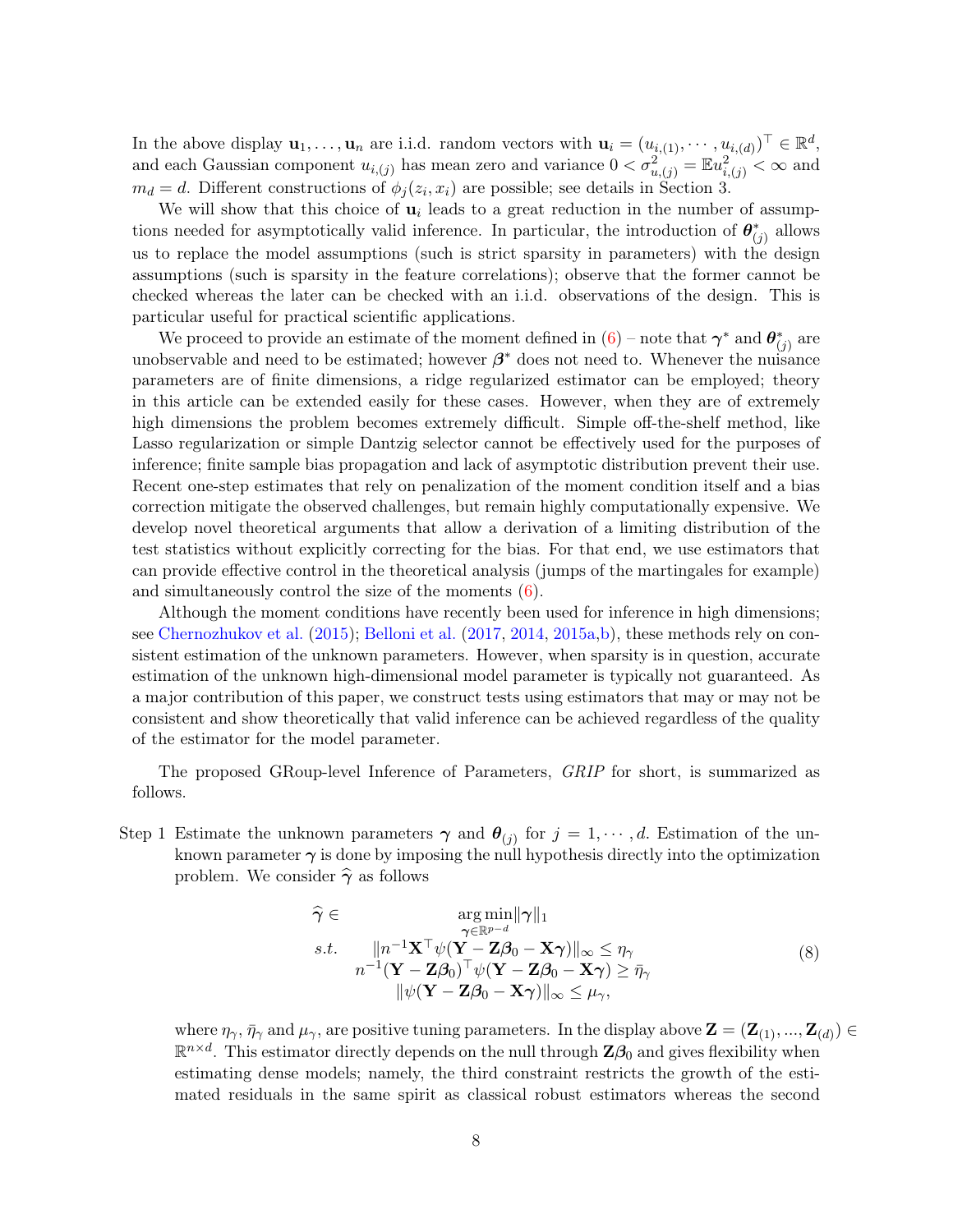constraint allows estimation of the variance of the model error, preventing fast convergence to zero for example. The choice of the function  $\psi$  can be made based on prior assessment of the distribution of the model error – namely, models with heavier tails require more penalization in the last constraint than those with sub-gaussian error for example. Thus, it suffices to fine one such function for which the true model error satisfies all three constraints simultaneously. We discuss a simple case of identity function in depth; however, we illustrate other choices in Section 3.

Estimators of  $\theta_{(j)}$  are computed in the similar manner. Namely, we consider

$$
\theta_{(j)} \in \underset{n^{-1}\mathbf{Z}_{(j)}^{-}(\mathbf{Z}_{(j)} - \mathbf{X}\boldsymbol{\theta}_{(j)})||_{\infty}}{\arg \min ||\boldsymbol{\theta}_{(j)}||_{1}}
$$
\ns.t. 
$$
||n^{-1}\mathbf{X}^{\top}(\mathbf{Z}_{(j)} - \mathbf{X}\boldsymbol{\theta}_{(j)})||_{\infty} \leq \eta_{\theta,j}
$$
\n
$$
n^{-1}\mathbf{Z}_{(j)}^{\top}(\mathbf{Z}_{(j)} - \mathbf{X}\boldsymbol{\theta}_{(j)}) \geq \bar{\eta}_{\theta,j}
$$
\n
$$
||\mathbf{Z}_{(j)} - \mathbf{X}\boldsymbol{\theta}_{(j)}||_{\infty} \leq \mu_{\theta,j}
$$
\n(9)

for suitable choices of positive tuning parameters  $\eta_{\theta,j}, \bar{\eta}_{\theta,j}, \mu_{\theta,j}$ . Observe that the above constraints are all linear in the unknown parameter and allow fast implementation.

Step 2 Calculate the test statistic  $\|\mathbf{T}_n\|_{\infty} = \max_{1 \leq j \leq p} |T_{n,j}|$ , where  $\mathbf{T}_n = (T_{n,1}, \dots, T_{n,d})^{\top} \in$  $\mathbb{R}^d$ , and

$$
T_{n,j} = n^{-1/2} \sum_{i=1}^{n} T_{i,j}, \text{ for } (10)
$$

$$
T_{i,j} = \hat{\sigma}_{u,j}^{-1} \hat{\sigma}_{\varepsilon}^{-1} (z_{i,(j)} - x_i^{\top} \hat{\boldsymbol{\theta}}_{(j)})^{\top} \psi(y_i - z_i^{\top} \boldsymbol{\beta}_0 - x_i^{\top} \hat{\boldsymbol{\gamma}}), \text{ and}
$$
  
\n
$$
\hat{\sigma}_{\varepsilon}^2 = n^{-1} ||\psi(\mathbf{Y} - \mathbf{Z}\boldsymbol{\beta}_0 - \mathbf{X}\hat{\boldsymbol{\gamma}})||_2^2, \text{ and}
$$
  
\n
$$
\hat{\sigma}_{u,j}^2 = n^{-1} ||\mathbf{Z}_{(j)} - \mathbf{X}\hat{\boldsymbol{\theta}}_{(j)}||_2^2, \quad j = 1, ..., d.
$$
\n(11)

Here, the function is evaluated on a vector coordinate wise.

The critical value for the test above is computed analogously as in Section 2.2. Namely, with

$$
\widetilde{T}_{n,j} = n^{-1/2} \sum_{i=1}^{n} \xi_i (T_{i,j} - T_{n,j}/\sqrt{n})
$$

and the significance level  $\alpha$ , conditional on the original observations, we compute  $\mathcal{Q}(1 \alpha, \|\widetilde{\mathbf{T}}_n\|_{\infty}$  = inf  $\Big\{x \in \mathbb{R} \Big| \mathbb{P}(\|\widetilde{\mathbf{T}}_n\|_{\infty} > x \mid \mathbf{X}, \mathbf{Z}, \mathbf{Y}) \leq 1 - \alpha \Big\}$ , with  $\widetilde{\mathbf{T}}_n = (\widetilde{T}_{n,1}, \cdots, \widetilde{T}_{n,d})^{\top} \in$  $\mathbb{R}^d$  and  $\mathbf{Y} = (y_1, \dots, y_n)^\top \in \mathbb{R}^n$ . Then, we reject  $H_0$  in (1) if and only if

$$
\|\mathbf{T}_n\|_{\infty} > \mathcal{Q}(1-\alpha, \|\mathbf{T}_n\|_{\infty}).
$$

We consider a regularization form that allows for both easy implementation and good theoretical properties. Estimators (9) are inspired by the recent work of Zhu and Bradic (2016a) for example. There the authors observe that  $\bar{\eta}_{\gamma}$  and  $\bar{\eta}_{\theta,j}$  should be of the order of  $\|\mathbf{G}\|_2^2$  and  $\|\mathbf{Z}_{(j)}\|_2^2$ , respectively. In models where sparsity grows too fast, a naive overestimate of the variance of the model error may be warranted and is needed due to difficult tuning of the regularization parameters.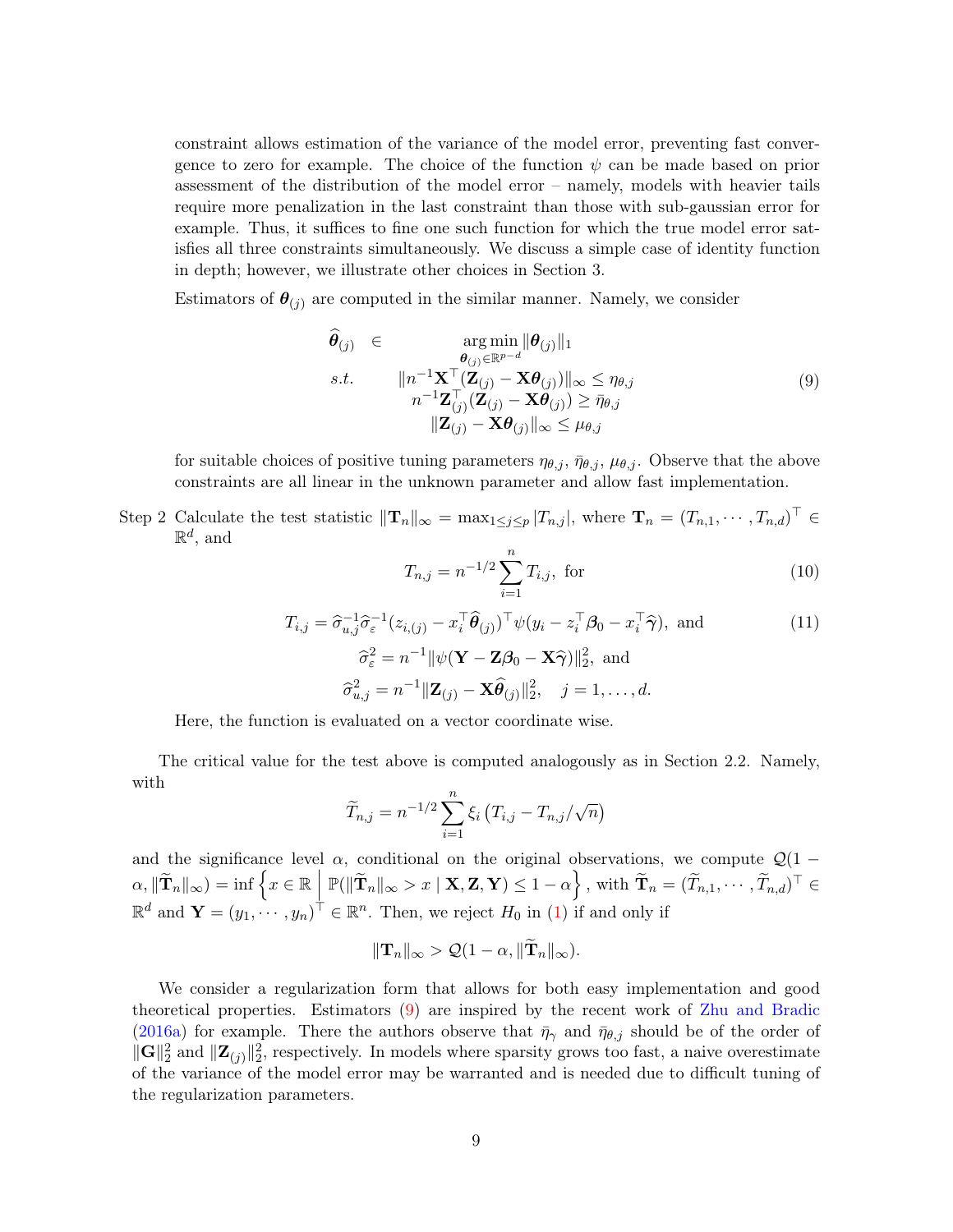Note that the test statistic  $\|\mathbf{T}_n\|_{\infty}$  considers the maximum over the estimated inner products and therefore allowing for the exploding number of simultaneous tests. Developing asymptotic distribution of such maxima is extremely difficult with correlation between the test statistics  $T_{n,j}$  creating arduous technicalities. Moreover, observe that the estimators  $\theta_{(j)}$  and  $\hat{\gamma}$  are regularized estimators and no de-biasing or refitting steps are needed, thus in turn, removing some of the computational costs of the existing methods. The multiplier bootstrap procedure is proposed in Steps 3-5 and allows for a very complicated dependence structure while approximating the null distribution successfully. Existing work on high-dimensional bootstrap largely focuses on the bootstrap of the linearized part of the test statistic with each components estimated consistently, whereas we allow larger errors in estimation of one of the underlying unknowns (hence one of them being not consistently estimated).

We also note that the implementation of the estimators above is simple and computationally efficient, as they can be framed into simple linear programming setting. We leave the discussion of practical choices of the tuning parameters for the Section 5.

# 3 Advancements beyond linear models

#### 3.1 Weakly dependent data

In this section we illuminate the proposed methodology on a range of regression models different from the linear model considered in previous sections. We discuss dependence in the model errors first. Weak dependence is a common feature in many datasets. We consider the model

$$
y_t = z_t^\top \beta^* + x_t^\top \gamma^* + \varepsilon_t \qquad \text{for } 1 \le t \le n,
$$
\n
$$
(12)
$$

where  $\varepsilon_t$  independent of  $x_t$  and  $z_t$  such that  $\mathbb{E}\varepsilon_t = 0$  and  $\mathbb{E}\varepsilon_t^2 = \sigma^2$ . Here, we assume that the data  $\{(y_t, x_t, z_t)\}_{t=1}^n$  is  $\beta$ -mixing with exponential decay; see Bradley (2007) for the definition of β-mixing conditions. Many popular time series models including ARMA and GARCH satisfy this condition; see (Mokkadem, 1988; Carrasco and Chen, 2002).

We show that in order to test  $\beta_* = \beta_0$  in this setup, it suffices to modify the bootstrap procedure to a allow for dependence in the model error; we define a block multiplier bootstrap for this purpose. We note that the robustness of the method is amplified here in that we do not need to change the way we estimate parameters in the model, although the model errors are highly dependent. This allows for fast and practically relevant alternative to many of the datasets that exhibit correlations and/or dependence.

The procedure is inspired by the Bernstein's blocking argument. The idea is to divide the sample into big and small blocks in an alternating order, i.e., a big block followed by a small block followed by a big block, etc. The strategy is to allow both big and small blocks to grow with  $n$  such that the small blocks separate the big blocks and thus the big blocks can be viewed as approximately independent blocks. On the other hand, the small blocks only constitute a vanishing portion of the data and thus have almost no impact on the large-sample behavior of the statistics. This is a common proof technique in time series analysis but here we use it to explicitly construct the bootstrap procedure.

To describe the procedure, let  $q_n, r_n \to \infty$  satisfy  $q_n/r_n \to \infty$  and  $n/q_n \to \infty$ . Let m be the integer part of  $n/(q_n + r_n)$ . We define the multipliers  $\{\xi_t\}_{t=1}^n$  as follows:

(1) Draw  $\{\xi_{1+(q_n+r_n)k}\}_{k=0}^{m-1}$  from i.i.d.  $N(0, 1)$ ;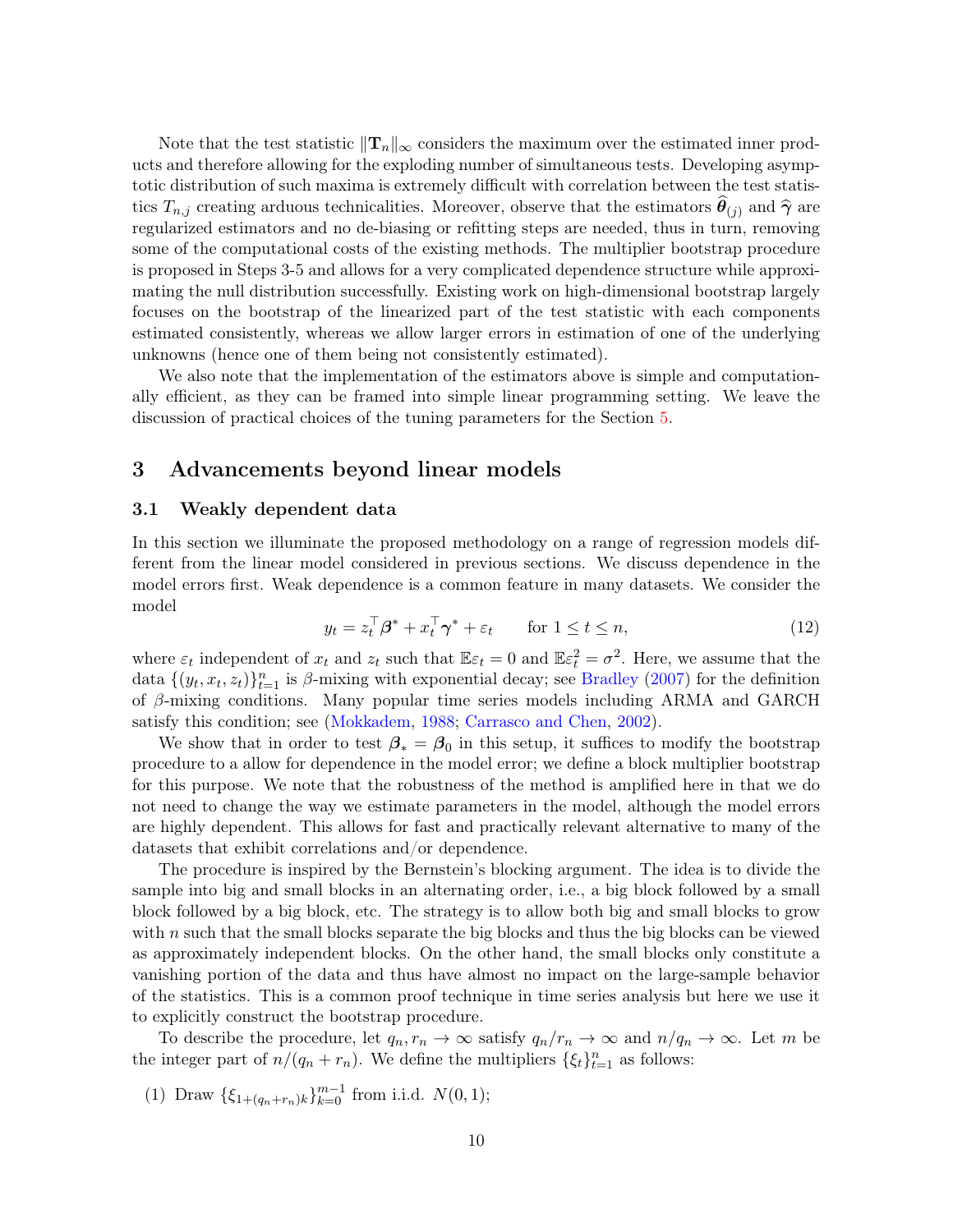- (2) For  $1 + (q_n + r_n)k \le t \le 1 + (q_n + r_n)k + q_n$ , set  $\xi_t = \xi_{1+(q_n+r_n)k}$ ;
- (3) Set all the other  $\xi_t$ 's to zero.

In the above procedure, big blocks and small blocks contain  $q_n$  and  $r_n$  observations, respectively. The small blocks have  $\xi_t = 0$  whereas the big blocks have weights drawn from  $N(0, 1)$ . Notice that all the observations in a same big block have the same weight. Notice that the requirement for the choice of block size is very weak. For bootstrapping low-dimensional problems, the issue of optimal choice of block size has been studied; see Lahiri (2013). For high-dimensional problems, deriving the optimal choice of block size based on MSE or other criteria is much harder and unknown at the moment; thus, it is left for future research. We show that our procedure is still valid for weakly dependent data (see Corollary 1) as long as we modify the bootstrap procedure properly. The block multiplier bootstrap is very easy to implement in practice.

### 3.2 Nonlinear Models

In this section we consider a family of nonlinear regression models

$$
y_i = f(x_i^{\top} \boldsymbol{\gamma}^* + z_i^{\top} \boldsymbol{\beta}^*) + \varepsilon_i, \qquad i = 1, \cdots, n
$$

where  $y_i$  are the response,  $x_i \in \mathbb{R}^p$  and  $z_i \in \mathbb{R}^d$  are the covariates and the error  $\varepsilon_i$  is independent of the covariates. When  $f$  is an identity function, the above model reduces to the linear model of Section 2. Moreover, a special case of this model is a semi-parametric high-dimensional model where  $y_i = g(x_i^{\dagger} \gamma^*) + z_i^{\dagger} \beta^* + \varepsilon_i$  for some function g. As long as the function f is twice differentiable, GRIP test extends easily to this setting.

GRIP test can be now defined as  $T_n = \max_j |T_{n,j}|$  with

$$
T_{n,j} = \frac{n^{-1/2}(\mathbf{Z}_{(j)} - \mathbf{X}\widehat{\boldsymbol{\theta}}_{(j)})^{\top}(\mathbf{Y} - f(\mathbf{X}\widehat{\boldsymbol{\gamma}} + \mathbf{Z}\boldsymbol{\beta}_0))}{\widehat{\sigma}_{u,j}\widehat{\sigma}_{\varepsilon}}
$$

and estimates of the residual variances

$$
\widehat{\sigma}_{\varepsilon}^2 = n^{-1} \|\mathbf{Y} - f(\mathbf{X}\widehat{\boldsymbol{\gamma}} + \mathbf{Z}\boldsymbol{\beta}_0)\|_2^2, \text{ and } \widehat{\sigma}_{u,j}^2 = n^{-1}\nu(\mathbf{X}\widehat{\boldsymbol{\gamma}} + \mathbf{Z}\boldsymbol{\beta}_0)\|\mathbf{Z}_{(j)} - \mathbf{X}\boldsymbol{\theta}_{(j)}\|_2^2.
$$

Here,

$$
\nu(x) = \{f'(x)\}^2 - (\mathbf{Y} - f(x))f''(x).
$$

Estimates of the parameters of interest are now defined as

$$
\widehat{\gamma} \in \underset{\gamma \in \mathbb{R}^{p-d}}{\arg \min} ||\gamma||_1
$$
\n
$$
s.t. \quad \left\| n^{-1} f'(\mathbf{X}\gamma + \mathbf{Z}\beta_0) \mathbf{X}^\top \Big(\mathbf{Y} - f(\mathbf{X}\gamma + \mathbf{Z}\beta_0) \Big) \right\|_{\infty} \le \eta_\gamma,
$$
\n
$$
n^{-1} \mathbf{Y}^\top \Big(\mathbf{Y} - f(\mathbf{X}\gamma + \mathbf{Z}\beta_0) \Big) \ge \bar{\eta}_\gamma
$$
\n
$$
||\mathbf{Y} - f(\mathbf{X}\gamma + \mathbf{Z}\beta_0) ||_{\infty} \le \mu_\gamma
$$
\n(13)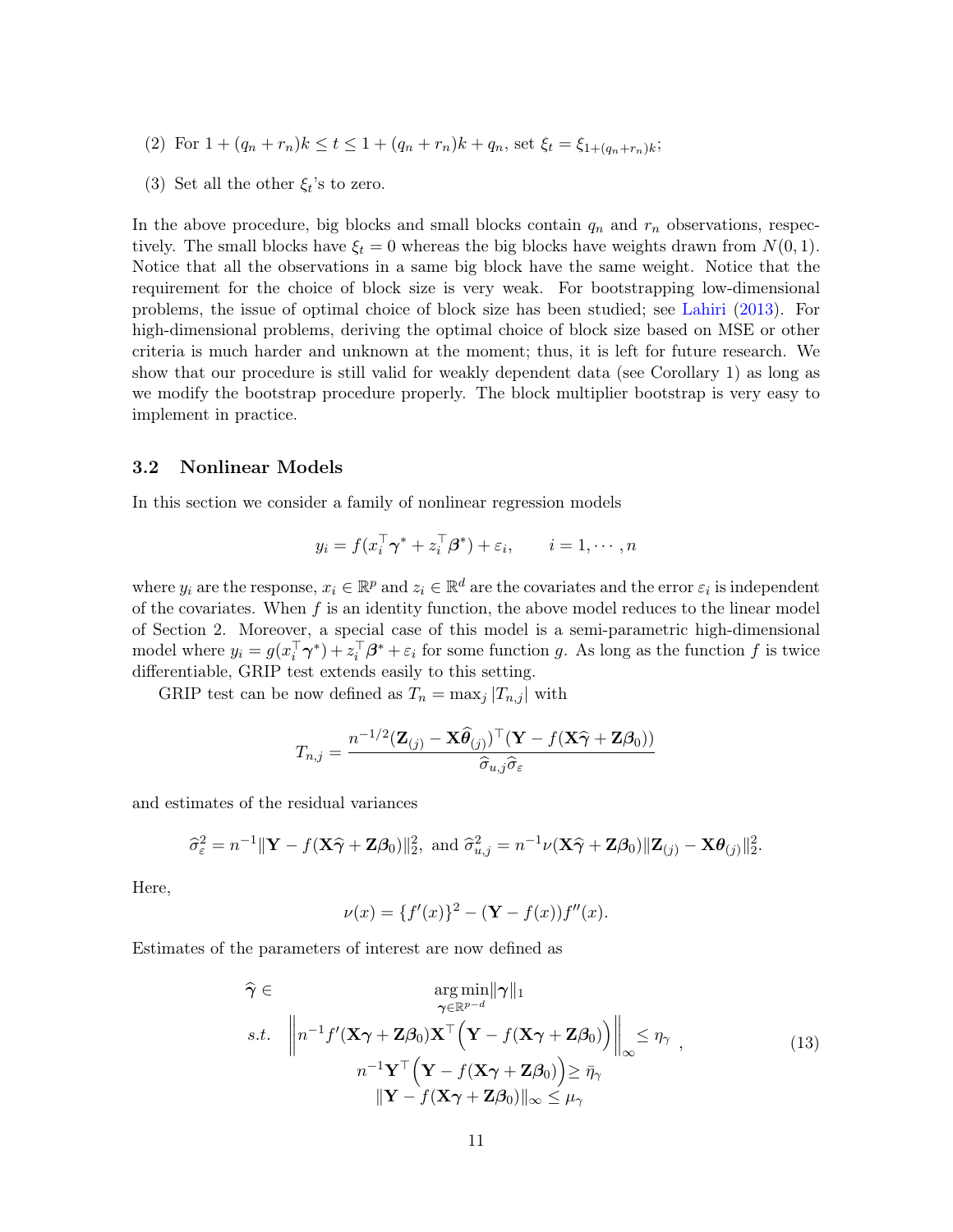for the estimate of the unknown parameter  $\gamma^*$ , whereas the estimate of the auxiliary variable  $\boldsymbol{\theta}^*_{(j)}$  is now calibrated as follows

$$
\widehat{\boldsymbol{\theta}}_{(j)} \in \underset{n^{-1}\nu(\mathbf{X}\widehat{\boldsymbol{\gamma}} + \mathbf{Z}\boldsymbol{\beta}_0)\mathbf{X}^{\top}(\mathbf{Z}_{(j)} - \mathbf{X}\boldsymbol{\theta}_{(j)})||_{\infty} \leq \eta_{\theta,j}}{\arg \min_{\boldsymbol{\theta}_{(j)} \in \mathbb{R}^{p-d}} |\boldsymbol{\theta}_{(j)}||_{1}} \ns.t. \qquad ||n^{-1}\nu(\mathbf{X}\widehat{\boldsymbol{\gamma}} + \mathbf{Z}\boldsymbol{\beta}_0)\mathbf{X}^{\top}(\mathbf{Z}_{(j)} - \mathbf{X}\boldsymbol{\theta}_{(j)})||_{\infty} \leq \eta_{\theta,j} ||\mathbf{Z}_{(j)} - \mathbf{X}\boldsymbol{\theta}_{(j)}||_{\infty} \leq \mu_{\theta,j}
$$
\n(14)

Depending on the structure of the function  $f$ , the above optimization procedures may or may not be easily implementable. However, gradient descent algorithms can be applied through linearization of the gradient  $f'$  and function  $\nu$ . Additionally, unlike linear models, non-linear models require an iterative scheme much in the spirit of reweighed least squares methods.

### 3.3 Generalized Additive Models

Lastly, we discuss an extremely wide class of models; a generalized additive model where

$$
g(\mu(\mathbf{X})) = \alpha + \sum_{j=1}^{p} f_j(X_j), \qquad \mathbb{E}[f_j(X_j)] = 0
$$

for  $\mu(\mathbf{X}) = \mathbb{E}[\mathbf{Y}|\mathbf{X}]$  and the density of Y belongs to the exponential family, much like the generalized linear models. In the notation of generalized linear models  $g(\cdot) = b'(\cdot)$ . For simplicity we will assume that the responses are centered in such a way that  $\alpha = 0$ . It is worth pointing out that these class of models are extremely widespread and yet no regularization estimate exists. Here, we provide not only an estimator, but rather a testing statistics useful for a broad range of multivariate hypothesis tests.

Suppose that the test of interest is

$$
H_0: f_1=f_{01}
$$

for a pre-specified function  $f_{01}$ . More than one function can easily be tested by replacing 1 with j and considering the maximum statistics. Such tests would be of great use in nongaussian graphical models and in particular graphical models with both discrete and continuous observations. The test statistic of interest then becomes

$$
T_{n,1} = \frac{n^{-1/2} \left( f_{01}(\mathbf{X}_1) - \sum_{k=2}^p \widehat{h}_k(\mathbf{X}_k) \right)^{\top} \left( \mathbf{Y} - b'(f_{01}(\mathbf{X}_1) + \sum_{k=2}^p \widehat{f}_k(\mathbf{X}_k)) \right)}{\widehat{\sigma}_{u,1} \widehat{\sigma}_{\varepsilon}}
$$

with

$$
\hat{\sigma}_{\varepsilon}^{2} = n^{-1} \|\mathbf{Y} - b'(f_{01}(X_{i1}) + \sum_{k=2}^{p} \hat{f}_{k}(X_{ik}))\|_{2}^{2}
$$

and

$$
\widehat{\sigma}_{u,1}^2 = n^{-1}b'' \left( f_{01}(\mathbf{X}_1) + \sum_{k=2}^p \widehat{f}_k(\mathbf{X}_k) ) \right) || f_{01}(\mathbf{X}_1) - \sum_{k=2}^p \widehat{h}_k(\mathbf{X}_k) ||_2^2.
$$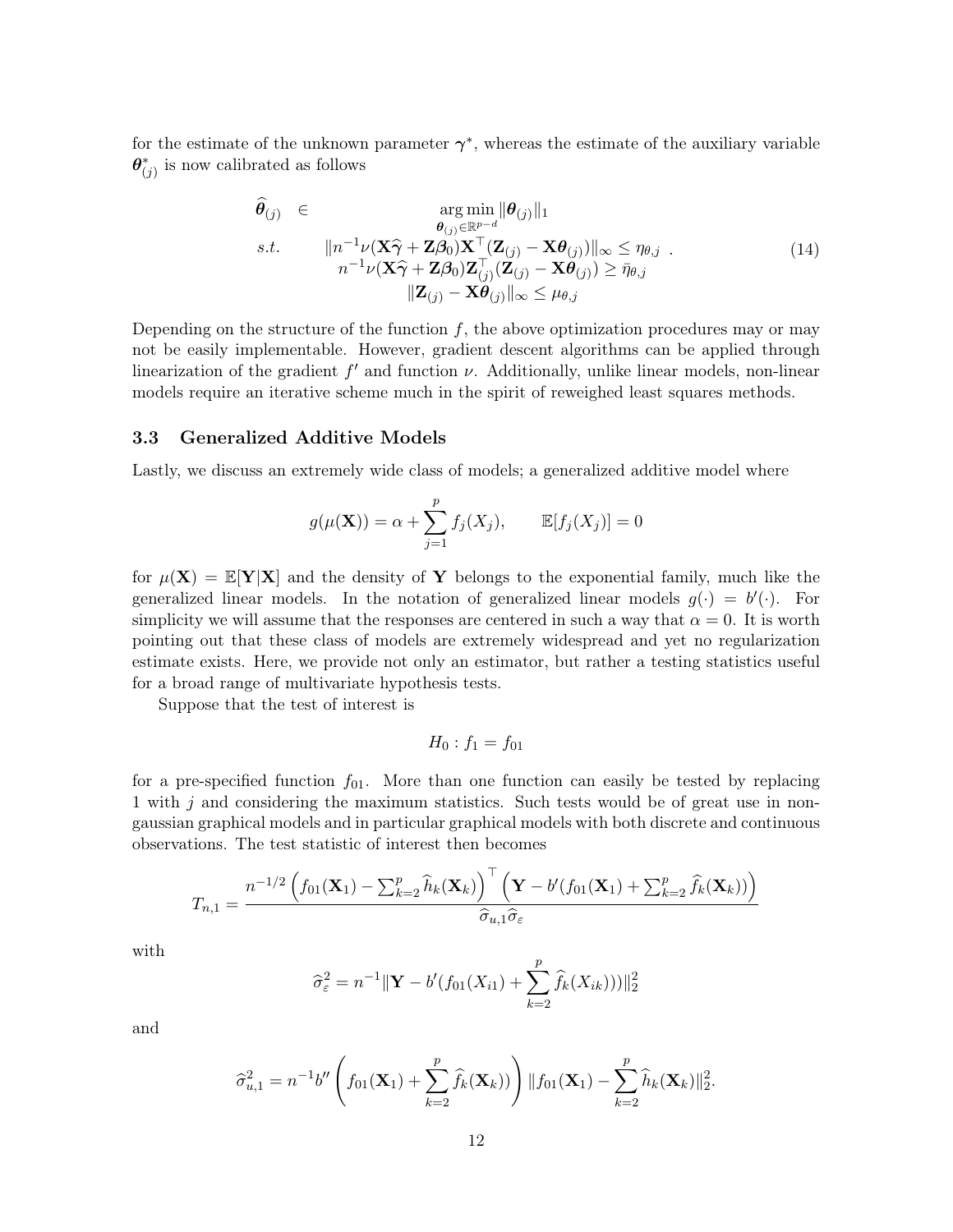Here  $f(\mathbf{X}_1) = (f(X_{11}), f(X_{21}), \dots, f(X_{n1}))^\top \in \mathbb{R}^n$ . With slight abuse in notation, let  $\mathbf{b}_j$ denote a vector of  $m_j$  basis functions. Then, we represent the estimator

$$
\widehat{f}_j(X_j) = b_j(X_j)^\top \widehat{\boldsymbol{\gamma}}_j
$$

Let  $\mathbf{B}_j \in \mathbb{R}^{n \times m_j}$  be the matrix of evaluations of this function at the *n* values  $\{X_{ij}\}_{i=1}^n$  and assume without loss of generality that  $\mathbf{B}_i$  has orthonormal columns. Let  $f_{01}(X_1)$  denote the vector of size *n* containing evaluations  $f_{01}(X_{i1})$  as its coordinates.

Regarding the estimation of  $\gamma^*$  we adapt the estimator of Section 2 and propose the following estimator

$$
(\widehat{\gamma}_{2}, \cdots, \widehat{\gamma}_{p}) \in \argmin_{\gamma_{j} \in \mathbb{R}^{p-d}} \sum_{j=2}^{p} ||\gamma_{j}||_{1}
$$
  
s.t. 
$$
\max_{2 \leq j \leq p} \left\| n^{-1} \mathbf{B}_{j}^{\top} \left( \mathbf{Y} - b'(\sum_{j=2}^{p} \mathbf{B}_{j} \gamma_{j} + f_{01}(X_{1})) \right) \right\|_{\infty} \leq \eta_{\gamma}
$$

$$
n^{-1} \mathbf{Y}^{\top} \left( \mathbf{Y} - b'(\sum_{j=2}^{p} \mathbf{B}_{j} \gamma_{j} + f_{01}(X_{1})) \right) \geq \overline{\eta}_{\gamma}
$$

$$
||\mathbf{Y} - b'(\sum_{j=2}^{p} \mathbf{B}_{j} \gamma_{j} + f_{01}(X_{1})) \leq \mu_{\gamma}
$$

$$
\sum_{j=2}^{p} \sqrt{\gamma_{j}^{\top} \mathbf{D}_{j} \gamma_{j}} \leq \delta_{j}
$$
(15)

Here, we also denote the diagonal penalty matrix by  $\mathbf{D}_j = \text{diag}(d_{1j}, d_{2j}, ..., d_{nj})$ . Assuming that the  $b_j$  are ordered in increasing order of complexity,  $\mathbf{D}_j$  has the property that  $0 = d_{1j} \leq$  $d_{2j} \leq d_{3j} \leq \cdots d_{nj}$ . Here  $d_1$  and  $d_2$  correspond to the constant and linear basis functions, respectively. The non-zero  $d_j$  are associated with  $u_j$  that are non-linear functions of x, with higher indexes corresponding to  $u_i$  with greater numbers of zero-crossings.

Observe that whenever the  $b'$  function is an identity the above optimization procedure can be broken down into  $p$  individual optimization procedures much in line of those of Section 2; the only challenge is the last constraint that introduces a quadratic and not linear restrictions making the problems now convex optimizations instead of linear. With slight abuse in notation, let  $\mathbf{b}_j$  denote a vector of  $m_j$  basis functions possibly different from those used previously. Then, we represent the estimator

$$
\widehat{h}_j(X_j) = b_j(X_j)^\top \widehat{\boldsymbol{\theta}}_j
$$

with

$$
(\hat{\theta}_2, \cdots \hat{\theta}_p) \in \operatorname{arg\min}_{\gamma_j \in \mathbb{R}^{p-d}} \sum_{j=2}^p ||\theta_j||_1
$$
  
s.t. 
$$
\operatorname{max}_{2 \le j \le p} \left\| n^{-1} \mathbf{B}_j^{\top} \left( f_{01}(X_1) - \sum_{j=2}^p \mathbf{B}_j \theta_j \right) \right\|_{\infty} \le \eta_\gamma
$$

$$
n^{-1} f_{01}(X_1)^\top \left( f_{01}(X_1) - \sum_{j=2}^p \mathbf{B}_j \theta_j \right) \ge \bar{\eta}_\gamma
$$

$$
||f_{01}(X_1) - \sum_{j=2}^p \mathbf{B}_j \theta_j||_{\infty} \le \mu_\gamma
$$

$$
\sum_{j=2}^p \sqrt{\theta_j^{\top} \mathbf{D}_j \theta_j} \le \delta_j.
$$
 (16)

### 4 Asymptotic properties

#### 4.1 Size properties

For the model specified by (2) we impose the following regularity conditions. In the rest of the document we denote with  $K_1, C_{\text{min}}, C_{\text{max}}, \kappa \in (0, \infty)$  constants independent of n, d and p.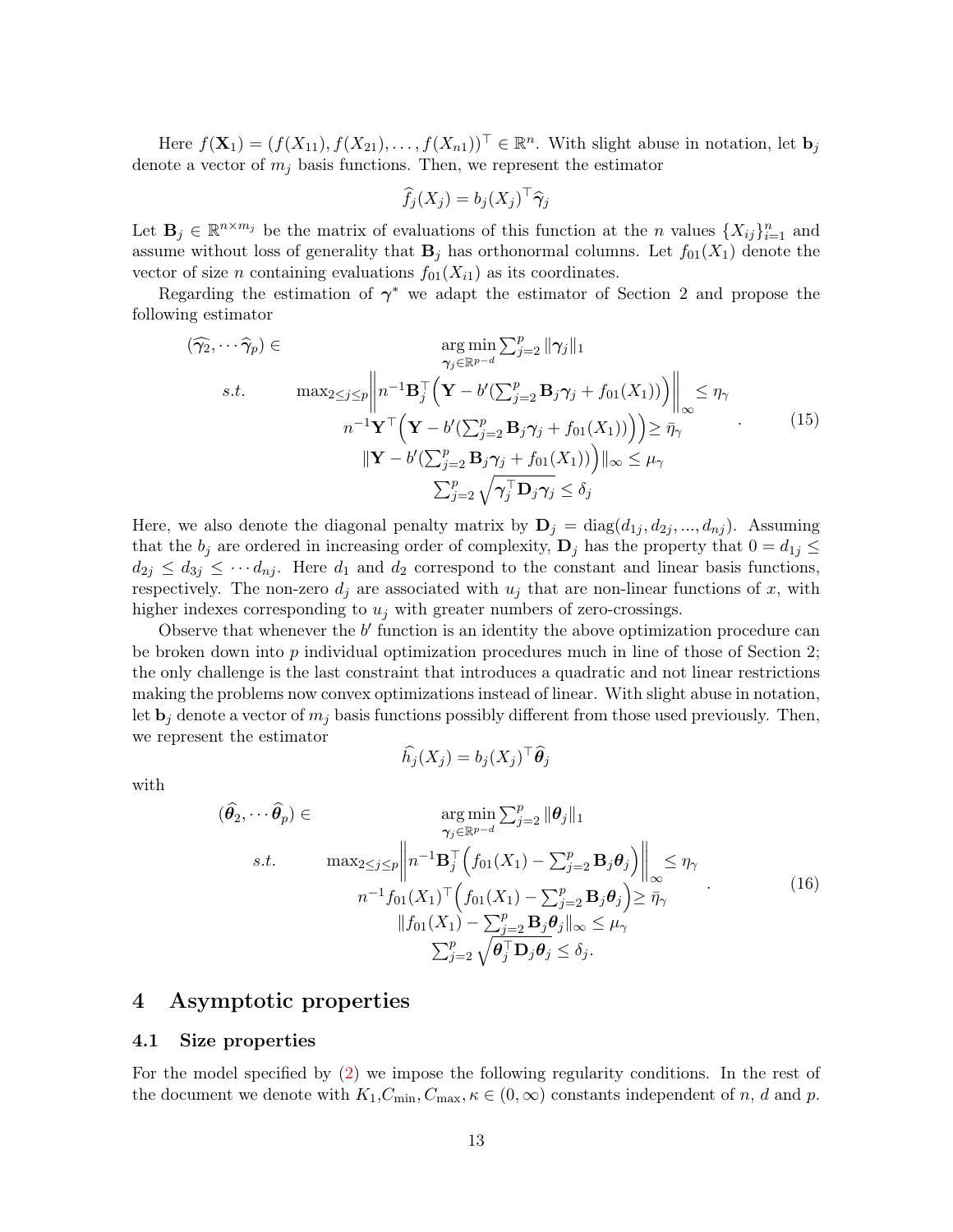**Condition 1.** There exists a positive constant  $K_1$  such that  $\sigma_{u,j} \geq K_1$  for  $j \in \{1, \dots, d\}$ . Moreover,  $\|\gamma^*\|_2 = O(1)$ ,  $\log d = o(n^{1/8})$  and  $\log d = O(\log(p-d))$ . In addition, at least one of the following conditions holds:

(i) 
$$
\max_{1 \le j \le d} ||\theta_{(j)}^*||_0 = o\left( \left[ \left[ n \log(d \vee n) \log d \right]^{1/4} / \log(p - d) \right] \wedge \left[ \left[ n / \log(p - d) \right]^{1/3} / \log(dn) \right] \right)
$$
  
or  
(ii)  $||\gamma^*||_0 = o\left( \left[ \left[ n \log(d \vee n) \right]^{1/4} / \log(p - d) \right] \wedge \left[ n \log(p - d) / \log^3(dn) \right] \right).$ 

Condition 1 is very mild and more general than most conditions commonly imposed by the existing work on high-dimensional inference. Observe that we only require sparsity of either  $\theta^*$  or  $\gamma^*$  and not both of them, whereas simultaneous methods of Zhang and Cheng (2016); Dezeure et al. (2016) require both of them to be sparse. However, as we remove one of the sparse components, our requirement on the other is slightly stronger than the existing  $o(\sqrt{n}/[\log p\sqrt{\log d}])$ . This can be thought of as a price to pay for allowing procedure to be more robust to the sparsity or existence thereof in the other component. It is worth pointing that the sparsity of  $\theta^*$  is an assumption on the design matrix of the model (2) and therefore can be checked at least approximately, whereas sparsity of  $\gamma^*$  is a model requirement for which current literature does not provide any tests on.

**Remark 3.** The requirement of  $\log(d)/\log(p-d) = \mathcal{O}(1)$  implies that p $-d$  grows at least polynomially fast, compared to the number of simultaneous components being tested, d. However, this is not restrictive as it still allows for  $d \gg n$  and  $d/p \to 1$ .

For simplicity of presentation, in the following we present the theory for the special case of identity function as  $\psi$ . However, results extend easily for many convex and even non-convex functions.

**Theorem 2.** Let Condition 1 hold. Consider a choice of tuning parameters such that  $\eta_{\gamma}, \eta_{\theta,j} \geq$  $\sqrt{n^{-1}\log(p-d)}$ ,  $\mu_{\gamma}, \mu_{\theta,j} \asymp \sqrt{\log(dn)}$ ,  $\bar{\eta}_{\gamma} \in (c_0, \sigma_{\varepsilon}^2 - c_0)$  and  $\bar{\eta}_{\theta,j} \in (c_0, \sigma_{u,j}^2 - c_0)$  for a fixed constant  $c_0 > 0$ . Then, under  $H_0$  in (1), the optimization problems in (9) are jointly (for all j) feasible with probability approaching one and

$$
\limsup_{n\to\infty}\sup_{\alpha\in(0,1)}\left|\mathbb{P}\left(\|\mathbf{T}_n\|_{\infty}>\mathcal{Q}(1-\alpha,\|\widetilde{\mathbf{T}}_n\|_{\infty})\right)-\alpha\right|=0,
$$

where  $\mathbf{T}_n$  and  $\mathbf{T}_n$  are defined in (10) and (4).

Under the common regularity condition of sparse  $\theta^*_{(j)}$ 's, no assumption on  $\|\gamma^*\|_0$  is needed. Hence, Theorem 2 guarantees the validity and exactness of the test proposed in this paper even if  $\|\gamma^*\|_0 \asymp p$  and  $d, p \gg n$ . To the best of our knowledge, this is one of the first theoretical results on high-dimensional simultaneous inference under such generality. For inference problems with large d, allowing for non-sparse models can in fact be a necessity.

**Remark 4.** In addition, the result above guarantees asymptotic exactness of the proposed GRIP test in a class of high-correlation sparse models where the feature correlation and therefore sparsity of the precision matrix is unrestricted; Javanmard and Montanari (2014a) have a robust test in this setting when the testing set is univariate. Lastly, models of hybrid nature in which the signal is the sum of sparse and dense components are also a special case of the result above. Such models are extremely difficult to handle as demonstrated in Chernozhukov et al. (2015) and are yet practically often important (see Qu and Shi (2016) for more details). GRIP test provides one of the first valid inferential methods where such hybrid structures are allowed.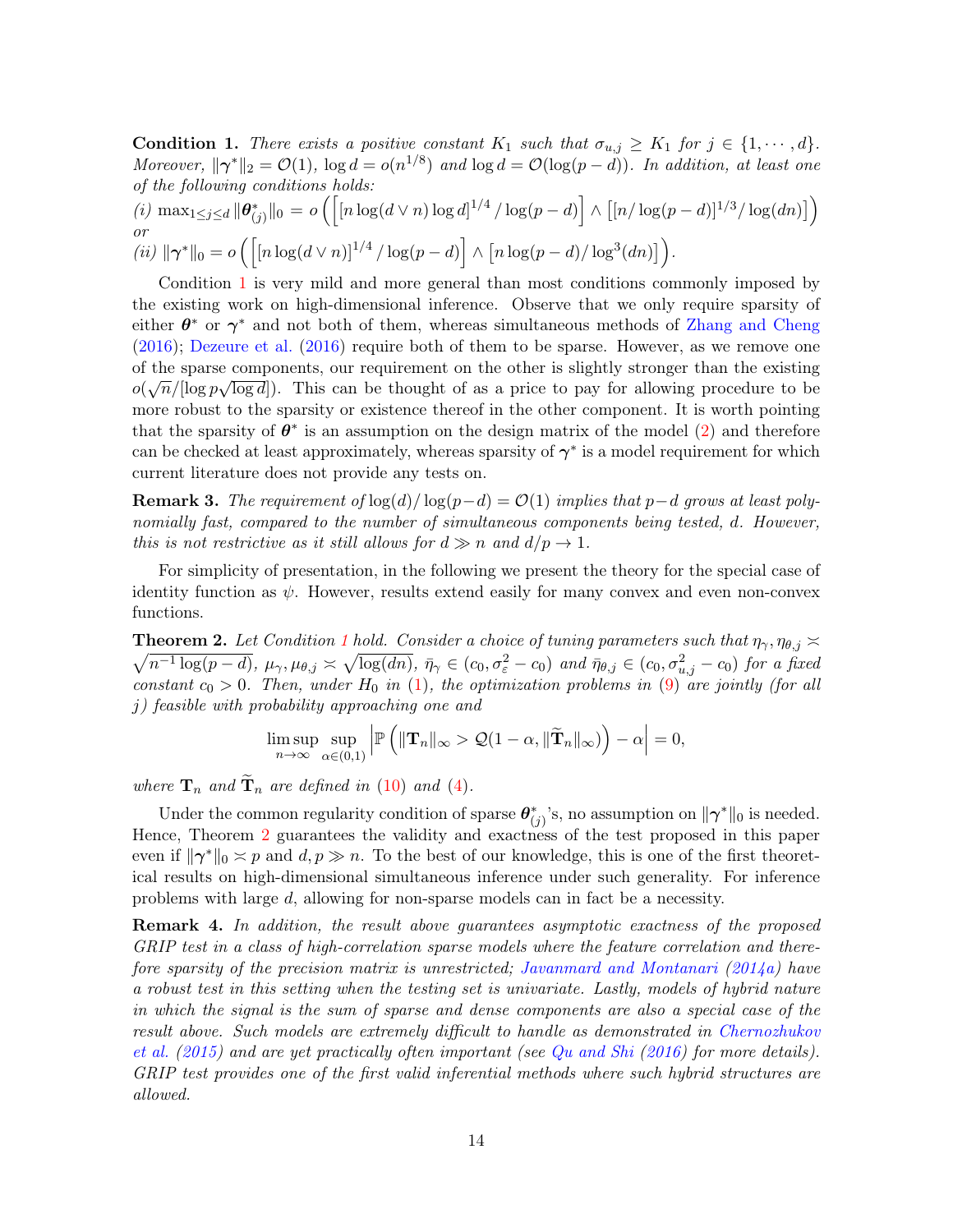#### 4.2 Minimax testing

In this subsection, we show that our test is asymptotically minimax optimal in the case of high-dimensional models.

Since the power of (asymptotically) minimax optimal tests is guaranteed over a class of data-generating processes (dgp's) that do not satisfy the null hypothesis, we first formally introduce this class of dgp's. Let  $\Theta^* = (\theta^*_{(1)}, \cdots, \theta^*_{(d)}) \in \mathbb{R}^{(p-d)\times d}$ . We define  $\lambda =$  $(\beta, \gamma, \Theta, \Sigma_X, \Sigma_u, \sigma_\varepsilon^2)$  and view the dgp's as being indexed by  $\lambda$ . The following regularity conditions are imposed on the dgp's under consideration in order to simplify the proof. Simplifications of these conditions are possible at the cost of greater complications in the proofs. Let  $\pi = \beta - \beta_0$  be the difference between the true and the hypothesized values.

**Condition 2.** Parameter  $\lambda = (\beta, \gamma, \Theta, \Sigma_X, \Sigma_u, \sigma_{\varepsilon}^2)$  satisfies Condition 1 together with both (i) and (ii). In addition,  $d \to \infty$  and vector  $\pi$  is such that  $\|\Sigma_X\Theta\pi\|_{\infty} = \mathcal{O}(\sqrt{n^{-1}\log(p-d)})$ and  $\|\boldsymbol{\pi}\|_2 = \mathcal{O}(1)$ .

Notice that these regularity conditions are very weak and match largely the existing literature. For the case of sparse models, we allow both  $\|\beta_0\|_0$  and  $\|\gamma\|_0$  to be  $o(\sqrt{n}/\log p)$ , where with  $\|\pi\|_{\infty} = \mathcal{O}(\sqrt{n^{-1} \log d})$  and  $\|\pi\|_2 = \mathcal{O}(1)$  deviations from the null, the above condition is easily satisfied with  $\|\pi\|_2 = o(\|\pi\|_{\infty}n^{1/4}\log^{-1/2}p)$ . Moreover, observe that, under Condition 1, we have  $\|\Sigma_X\Theta\pi\|_{\infty} = \mathcal{O}(\sqrt{n^{-1}\log(p-d)})$ , whenever  $\|\pi\|_0 = \mathcal{O}(1)$  and  $\|\pi\|_{\infty} = \mathcal{O}(\sqrt{n^{-1} \log d})$ . Conditions much like these are present in the existing work on simultaneous testing (Zhang and Cheng, 2016; Dezeure et al., 2016).

**Remark 5.** However, observe that Condition 2 allows models much broader than the exactly sparse models. Suppose that the variance of  $(z_i, x_i)$  has a Toeplitz dependence structure implying that  $\Theta$  is a row-sparse matrix. It follows that the rows of  $\Sigma_X\Theta$  have bounded  $\ell_1$ -norm. Hence, the Condition 2 is satisfied whenever  $\|\pi\|_{\infty} = O(\sqrt{(\log(p-d))/n})$  regardless of the sparse or dense structure of the vector  $\pi$ . In particular, this allows vectors  $\beta$  and  $\beta_0$  to be extremely dense and high-dimensional simultaneously. We note that to the best of our knowledge existing literature provides no tests or the corresponding minimax optimality theory for such broad umbrella of models.

In fact, with  $d = p$ ,  $\gamma^* = 0$  and the above condition encompasses fully dense models where one is interested in testing all parameters of the model simultaneously. Recent work of Janson et al. (2015) considers similar models but univariate hypothesis testing of  $l_2$  norm of  $\beta$  and allows only identity matrix for  $\Sigma_X$ . The area of multivariate inference with dense structures is largely unexplored and demands new methodologies and theories.

In the following we define the set of dgp's that satisfy the null hypothesis

$$
\mathcal{B}_0 = \{ \lambda = (\beta_0, \gamma, \Theta, \Sigma_X, \Sigma_u, \sigma_{\varepsilon}^2) \mid \lambda \text{ satisfies Condition 2} \},
$$

and correspondingly, the set of dgp's that satisfy the alternative hypothesis:

$$
\mathcal{B}_1(\tau) = \left\{ \lambda = (\beta, \gamma, \Theta, \Sigma_X, \Sigma_u, \sigma_{\varepsilon}^2) \mid \right\}
$$
  

$$
\|\Sigma_u(\beta^* - \beta_0)\|_{\infty} > \tau \sqrt{n^{-1} \log(d \vee n)} \text{ and } \lambda \text{ satisfies Condition } 2 \right\}.
$$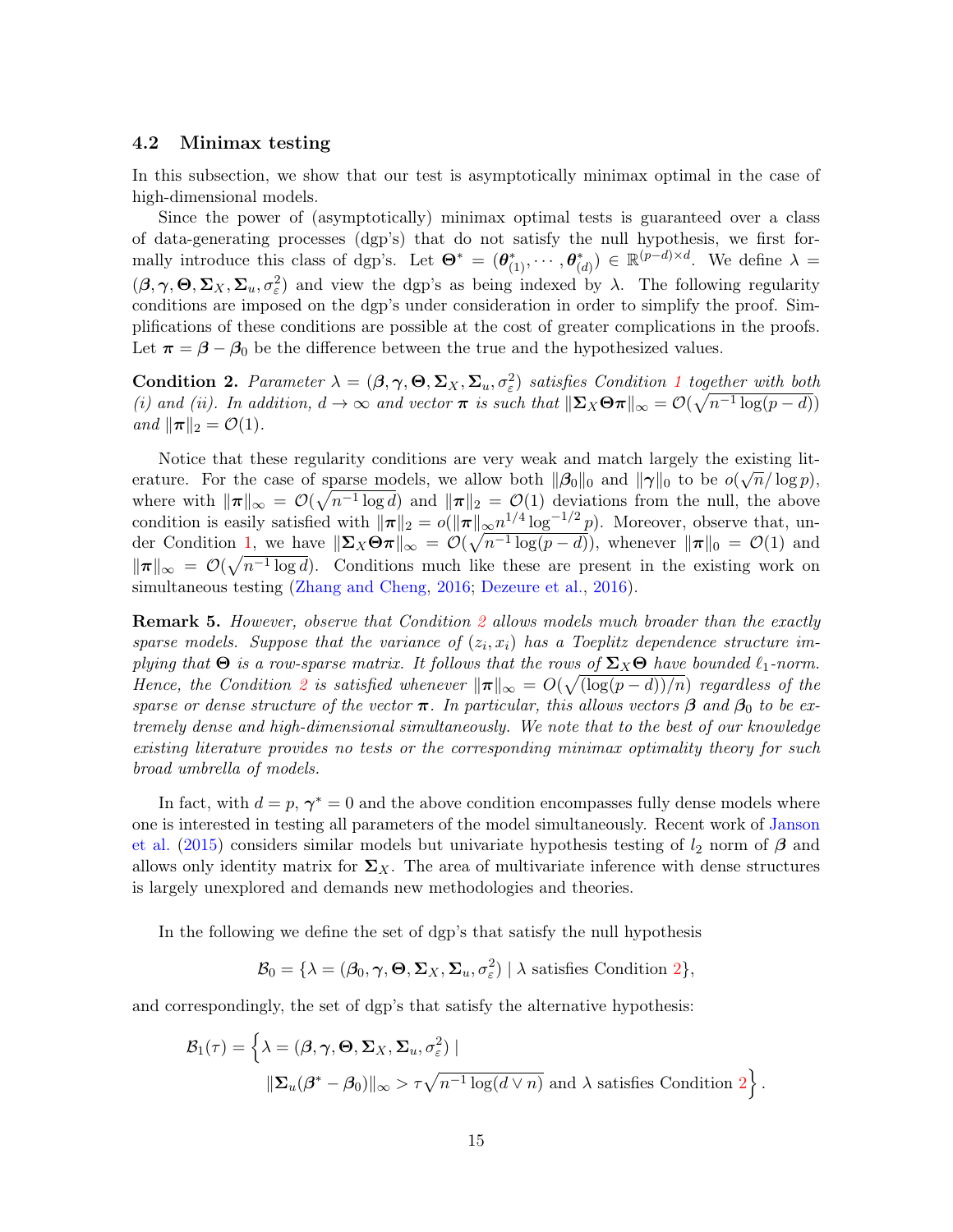We define the true value of the dgp parameter  $\lambda^* = (\beta^*, \gamma^*, \Theta^*, \Sigma_X, \Sigma_u, \sigma_{\varepsilon}^2)$ . The goal is to test

$$
H_0: \lambda^* \in \mathcal{B}_0
$$
 versus  $H_1: \lambda^* \in \mathcal{B}_1(\tau)$ .

In this section we show our test has power approaching one against alternatives in  $\mathcal{B}_1(\bar{\tau})$ . Denote with  $\mathbb{P}_{\lambda}$  and  $\mathbb{E}_{\lambda}$  the probability and expectation under  $\lambda$ , respectively.

**Theorem 3.** Under conditions illustrated above, there exists a constant  $\bar{\tau} > 0$  such that

$$
\liminf_{n\to\infty}\inf_{\lambda\in\mathcal{B}_1(\bar{\tau})}\mathbb{P}_{\lambda}\left(\|\mathbf{T}_n\|_{\infty}>\mathcal{Q}(1-\alpha,\|\widetilde{\mathbf{T}}_n\|_{\infty})\right)=1\,\,\forall\alpha\in(0,1).
$$

This result says that, under weak conditions, our procedure for testing  $\lambda^* \in \mathcal{B}_0$  against  $\lambda^* \in \mathcal{B}_1(\overline{\tau})$  is asymptotically minimax optimal in that the asymptotic power on  $\mathcal{B}_1(\overline{\tau})$  is guaranteed to be one.

Next, we derive an upper bound on the power of any valid procedure for this testing problem. We show that there exist two constants  $\overline{\tau}, \underline{\tau} > 0$  such that any test that controls size has no power against alternatives in  $\mathcal{B}_1(\tau)$ .

**Theorem 4.** Let the sample  $(X, Z, Y)$  be jointly Gaussian. Then there exists a constant  $\tau > 0$ such that for any test  $\phi_n : (\mathbb{R}^{p+1})^n \to [0,1]$  satisfying  $\limsup_{n\to\infty} \sup_{\lambda \in \mathcal{B}_0} \mathbb{E}_{\lambda} \phi_n(\mathbf{X}, \mathbf{Z}, \mathbf{Y}) \leq \alpha$ , we have

$$
\liminf_{n\to\infty}\inf_{\lambda\in\mathcal{B}_1(\underline{\tau})}\mathbb{E}_{\lambda}\phi_n(\mathbf{X},\mathbf{Z},\mathbf{Y})\leq\alpha.
$$

Theorem 4 rules out the existence of an asymptotically valid test that has power uniformly (in  $\lambda$ ) against  $\mathcal{B}_1(\tau)$ . In other words, no test is guaranteed to detect alternatives satisfying  $\|\mathbf{\Sigma}_u(\boldsymbol{\beta}^* - \boldsymbol{\beta}_0)\|_{\infty} \leq \tau \sqrt{n^{-1} \log(d \vee n)}.$ 

Remark 6. Note that Theorem 3 guarantees that our procedure have power approaching one against alternatives  $\|\Sigma_u(\beta^*-\beta_0)\|_{\infty} > \bar{\tau}\sqrt{n^{-1}\log(d\vee n)}$ . Comparing the bound with Theorem 4, we see that the test we developed is asymptotically minimax optimal when  $d = d(n) \to \infty$ ,  $p = p(n) \rightarrow \infty$  as  $n \rightarrow \infty$ , under mild regularity conditions.

The results in this section fill an important gap in the inferential theory of high-dimensional parameters. Existing results, such as Javanmard and Montanari (2014b), only address the testing problem of single entries of high-dimensional parameter and conclude that only deviations of the order at least  $\mathcal{O}(n^{-1/2})$  are detectable. This result should not be expected to hold if the number of entries under testing,  $d$ , tends to infinity. We formally establish that, in this case, the null hypothesis is not testable against alternatives with deviations smaller than  $\mathcal{O}(\sqrt{n^{-1} \log d})$ . Together with Theorem 3 we see that GRIP test is minimax optimal for a wide class of regression models.

Further detailed comments provide comparisons with existing state of the art results.

1. Among the sparse models this result matches existing work; GRIP test achieves the same optimality rate as the work of Zhang and Cheng (2016) (see Theorem 2.4 therein). However, in this class of models GRIP offers a broader set of alternatives as  $\beta_0$  can be dense or sparse vector. In this setting, the alternative hypothesis is allowed to be different from the null in all elements, whereas existing work assumes that the alternative can only be different in a few, sparse, number of elements.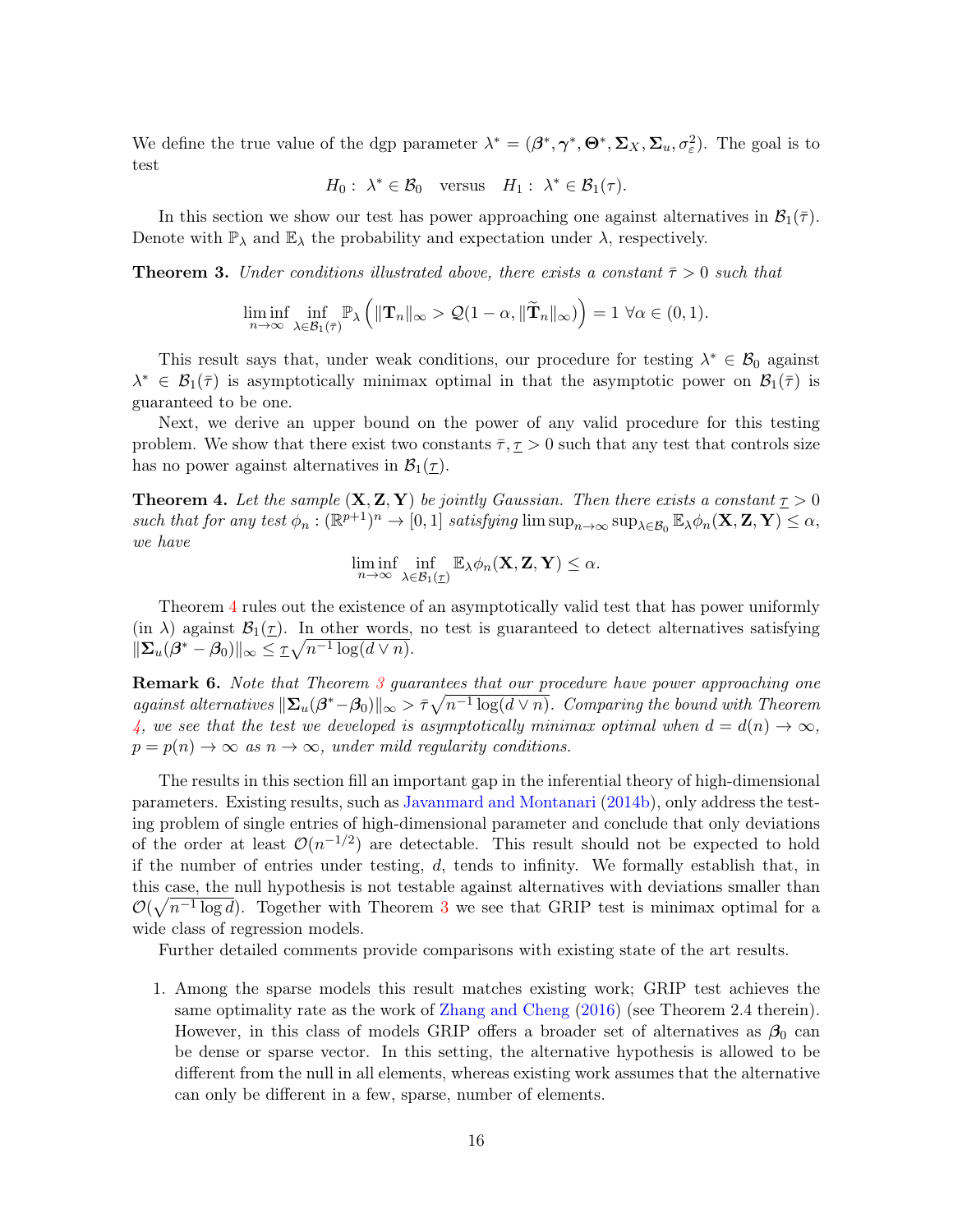2. For models where sparsity is not exact, and a more reasonable hybrid model of signal composed of two vectors, sparse and dense, GRIP test achieves the same optimality rate while allowing  $p \gg n$  and  $d \gg n$ . In this setting Theorem 4 represents a new result of independent interest that is perhaps unexpected; the dense but not too strong parameter does not affect detection threshold.

A subset of models, of this kind were only recently studied in Chernozhukov et al. (2015) where estimation is considered under a stricter set of dimensionality assumptions, i.e., dense parameter length was considered growing at a slower rate than n. However, inference problems have not yet been studied for these class of high-dimensional models. Note that the method proposed here have an additional simplicity – it does not need to change between the ridge and the lasso type of estimation procedure. i.e. it adapts to the unknown structure using new estimators proposed in Section 2.

- 3. Additionally, our setup above encompasses a class of models where the signal is decomposed of three parts: strong signal, not-strong signal (below detection limit) and a number of zero components. Such models are practically extremely important. Estimation in such models was recently proposed in Qu and Shi (2016).
- 4. Lastly, our work breaks new ground in the area of strict false discovery rate control, as it showcases a possibility of testing simultaneous effect of all parameters, i.e., testing the global null, against both sparse and dense alternatives (where at least one coordinate is  $\mathcal{O}(\sqrt{n^{-1}\log d})$  away from the true parameter vector  $\beta^*$ ) in models that are completely dense and high-dimensional at the same time (take  $\beta_0$  to be p-dimensional and  $\gamma^*=0$ ).

Such models are extremely important in practice. For example, consider the setting of genome-wide association study (GWAS), which typically refers to examination of associations between up to millions of genetic variants in the genome and certain traits of interest. According to GWAS catalog (Hindorff et al. (2009); http://www.genome.gov/gwastudies), as of October, 2013, more than 11,000 single-nucleotide polymorphisms (SNPs) have been reported to be associated with at least one trait/disease at the genome-wide significance level, many of which have been validated/replicated in further studies. However, these significantly associated SNPs only account for a small portion of the genetic factors underlying complex human traits/diseases (Manolio et al., 2009). One possible explanation for the missing heritability is that many SNPs jointly affect the phenotype, while the effect of each SNP is too weak to be detected at the genomewide significance level. Our test can make significant progress in this direction were one would be able to test joint effects of a large (and exploding) number of SNPs without requiring each one to be significant.

Moreover, previous theory easily lends a result as follows.

**Theorem 5.** Let the assumptions of Theorem 2 hold. Suppose that the data is  $\beta$ -mixing with exponential decay. Let  $\xi$  in (4) be replaced by the above block multipliers. Assume that  $r_n \approx n^c$ for some  $c > 0$ ,  $r_n/q_n = O(n^{-1/8}/\log^2 p)$  and  $q_n = O(n^{3/4}/\log^{5/2}(pn))$ . The test of Section 2 with new  $\xi$  is asymptotically unbiased.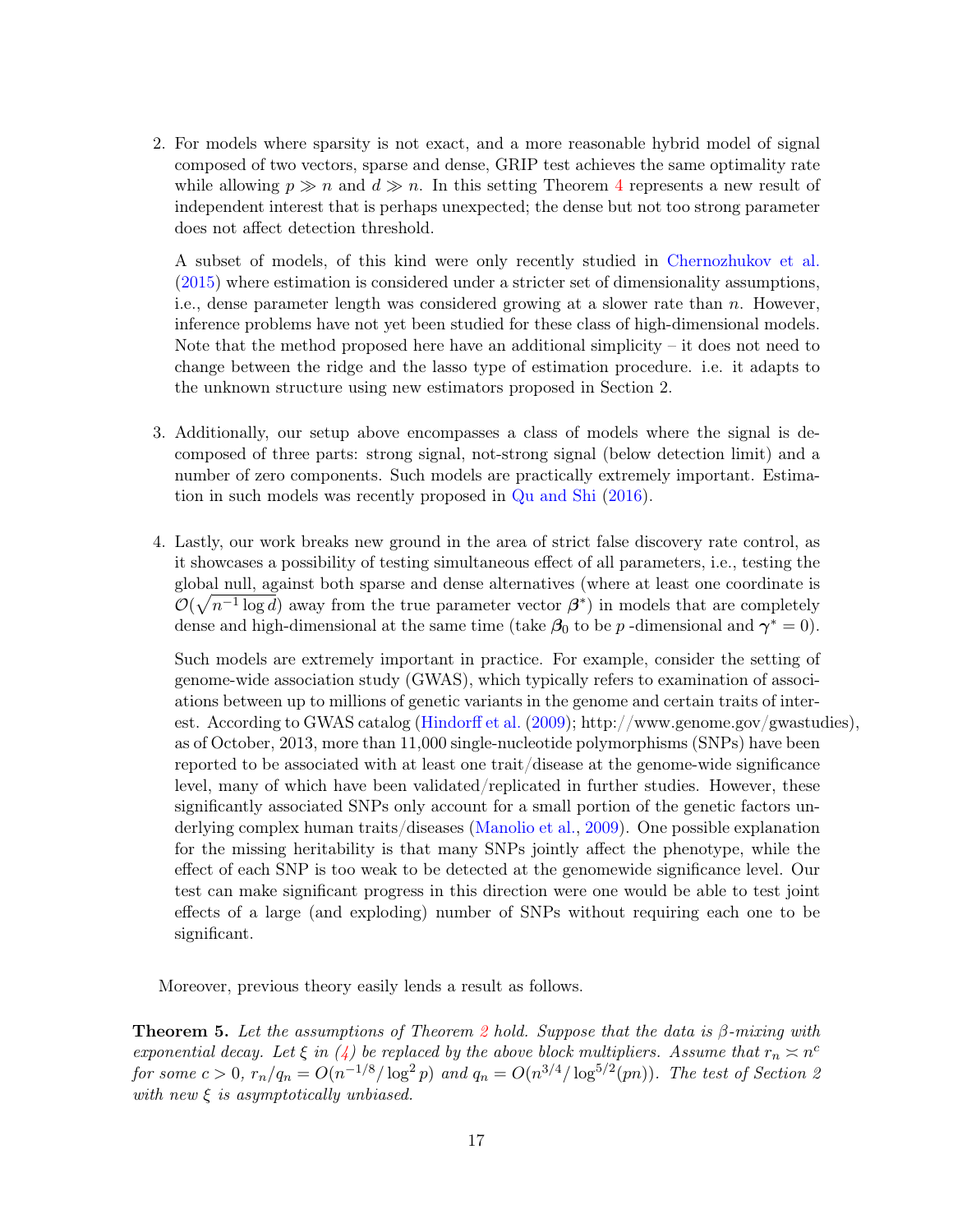| Sparsity     |      |      |                                        | Toeplitz Design $n = 200$ , $p = 500$ |
|--------------|------|------|----------------------------------------|---------------------------------------|
| of the model |      |      | $\mathbb{P}(\mathrm{reject} H_0^{(J)}$ | $H_0^{(J)}$                           |
|              | ZС   | JM.  | NL                                     | <b>GRIP</b>                           |
| $s=2$        | 0.02 | 0.04 | 0.03                                   | 0.02                                  |
| $s=12$       | 0.24 | 0.32 | 0.09                                   | 0.05                                  |
| $s=17$       | 0.22 | 0.24 | 0.16                                   | 0.04                                  |
| $s=20$       | 0.22 | 0.18 | 0.19                                   | 0.03                                  |
| $s=22$       | 0.29 | 0.24 | 0.18                                   | 0.05                                  |
| $s=40$       | 0.34 | 0.19 | 0.41                                   | 0.01                                  |
| $s=60$       | 0.45 | 0.21 | 0.50                                   | 0.02                                  |
| $s=80$       | 0.60 | 0.29 | 0.66                                   | 0.04                                  |
| $s = 100$    | 0.59 | 0.30 | 0.68                                   | 0.04                                  |
| $s = 200$    | 0.58 | 0.23 | 0.49                                   | 0.03                                  |

Table 1: Size properties of the four competing methods in Model 1

Average size over 100 repetitions, where we see that irrespective of the size of the sparsity, existing methods fail to control Type I error.

# 5 Numerical Work

We begin by observing that the optimization problems (9) can be rephrased as linear programs. We follow Candes and Tao (2007) and choose the tuning parameters  $\eta_{\theta}$  and  $\eta_{\gamma}$  as the empirical maximum of  $|\mathbf{X}\xi|_i$  over several realizations of  $\xi \sim \mathcal{N}(0,\mathbb{I}_n)$ ; alternatively, one can choose these tuning parameters as in Section 4 of Chernozhukov et al. (2013a). Similarly,  $\mu_{\theta}$  and  $\mu_{\gamma}$  are chosen as the empirical maximum of  $|\xi|_i$ . We choose  $\bar{\eta}_{\gamma} = (1 - \lambda) \mathbf{G}^{\dagger} \mathbf{G}/n$ , where  $\lambda_{\gamma} \in (\gamma^{*T} \Sigma \gamma^{*}/\mathbb{E}[v_i^2], 1)$ . Conceptually,  $\lambda_{\gamma}$  is an upper bound for the regression  $R^2$  and is more intuitive to choose as a tuning parameter. In the simulations below  $\lambda_{\gamma} = 0.95$ . We choose  $\bar{\eta}_{\theta,i}$  in a similar way. We measure the performance of the proposed method through Type I and Type II error control. All the tests have a nominal size of 5%. All the results are based on 100 randomly generated samples.

### 5.1 Linear Gaussian Model

In order to compare performance we consider a simple linear model

$$
y_i = x_i^\top \boldsymbol{\beta}^* + \varepsilon_i
$$

with the sample size  $n = 200$ . The  $\varepsilon_i$ 's are generated as independent, standard Gaussian components. We fix the feature size to be  $p = 500$ . We compare the proposed method, GRIP, with three competing procedures: for ZC all the Lasso operations are replaced by the scaled Lasso with the universal tuning parameter; JM is implemented using two regularizations parameters. As suggested by JM, one equal to  $4\hat{\sigma}\sqrt{\log p/n}$  with  $\hat{\sigma}$  provided by the scaled Lasso and the other taken at a fixed value of  $2\sqrt{\log p/n}$ ; the NL method is implemented by using the scaled Lasso with the universal tuning parameter whenever a Dantzig selector or Lasso is required.

We consider two models: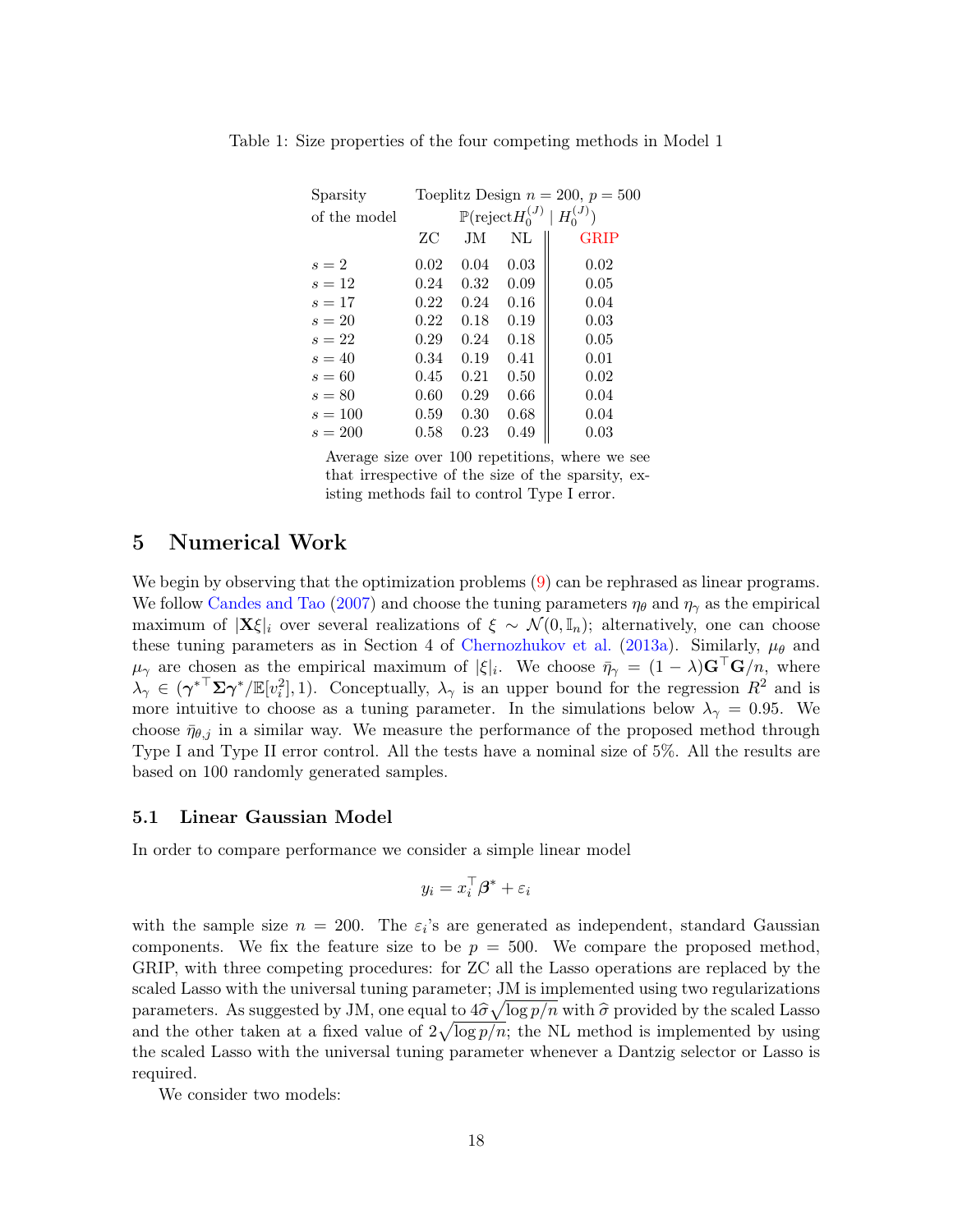| Deviations    |      |      |               | Toeplitz Design $n = 200, p = 500$ |
|---------------|------|------|---------------|------------------------------------|
| from the null |      |      | Type II error |                                    |
|               | ZС   | JM   | $\rm NL$      | <b>GRIP</b>                        |
| $h=0.8$       | 0.53 | 0.97 | 0.13          | 0.12                               |
| $h = 1.6$     | 0.70 | 0.95 | 0.31          | 0.30                               |
| $h = 2.4$     | 0.91 | 0.99 | 0.72          | 0.66                               |
| $h = 3.2$     | 0.94 | 1.00 | 0.94          | 0.97                               |
| $h = 4.0$     | 0.98 | 1.00 | 1.00          | 1.00                               |
|               |      |      |               |                                    |

Table 2: Power properties of the four competing methods in Model 1

Average power over 100 repetitions.

- Model 1:  $x_i \sim \mathcal{N}(0, \Sigma)$  with a Toeplitz covariance matrix  $\Sigma$ :  $\Sigma_{ij} = (0.4)^{|i-j|}$ . We generate  $\beta^* = 5a/||a||_2$ , where  $a = (a_1, \dots, a_p)^\top \in \mathbb{R}^p$  is generated as follows.  $a_j$  is generated from the uniform distribution on  $(0, 1)$  if  $j \leq 3s/2$  and  $j/3$  is not an integer; otherwise,  $a_j = 0$ . Here,  $s = ||\beta^*||_0$ .
- Model 2: The setup is the same as in Model 1 except  $\Sigma$ , which now satisfies that  $\Sigma_{ii} = 1$ and  $\Sigma_{ij} = 0.2s$  for  $i \neq j$ .

For  $j \in J = \{4, 5, 7, 8, 10, 11\},\$ 

we test  $H_0^{(J)}$  $\beta_0^{(J)}$ :  $\beta_j^* = \beta_{0,j}$   $\forall j \in J$ . We set  $\beta_{0,j} = \beta_j^* + n^{-1/2}h$ . The simulations with  $h = 0$ correspond to size properties and those with  $h \neq 0$  demonstrate the power properties.

The results are presented in Tables 1 and 2 (type I and power) for Model 1 and in Tables 3 and 4 (type I and power) for Model 2. First, we note that our procedure correctly keeps the empirical Type I error close to the nominal 5% level and reaches maximum power when the model parameters are far from the null hypothesis. Second, as essentially guaranteed by the established theory, the proposed method clearly outperforms other methods in terms of the size control – especially when the sparsity of the model increases. This is apparent in both examples, with the most prolific comparison can be seen in Table 3; there our method for simultaneous tests keeps nominal value, whereas the VBRD and JM tests with a nominal level of 5% rejects a true null hypothesis with probability close to 100 and NL being close to a random guess.

#### 5.2 Linear Model with Heavy-tailed Designs

In the next example, we consider a settings that departs from normality assumptions. We consider the same simple linear model as above. Parameter choices are made by the same choices as in the Models 1-2 above:  $n = 200$ ,  $p = 500$ .

- Model 3: The model is the same as in Model 2 except that entries of  $\Sigma^{-1/2}x_i$  are generated from a student t distribution with 6 degrees of freedom, instead of a Gaussian distribution.

The results are presented in Tables 5 and 6 and clearly show that our approach works well under designs with heavy-tailed distributions. We can clearly observe that the proposed simultaneous test is the only one that successfully keeps Type I error near the nominal value, while achieving good power; other state-of-the-art are all close to random guesses.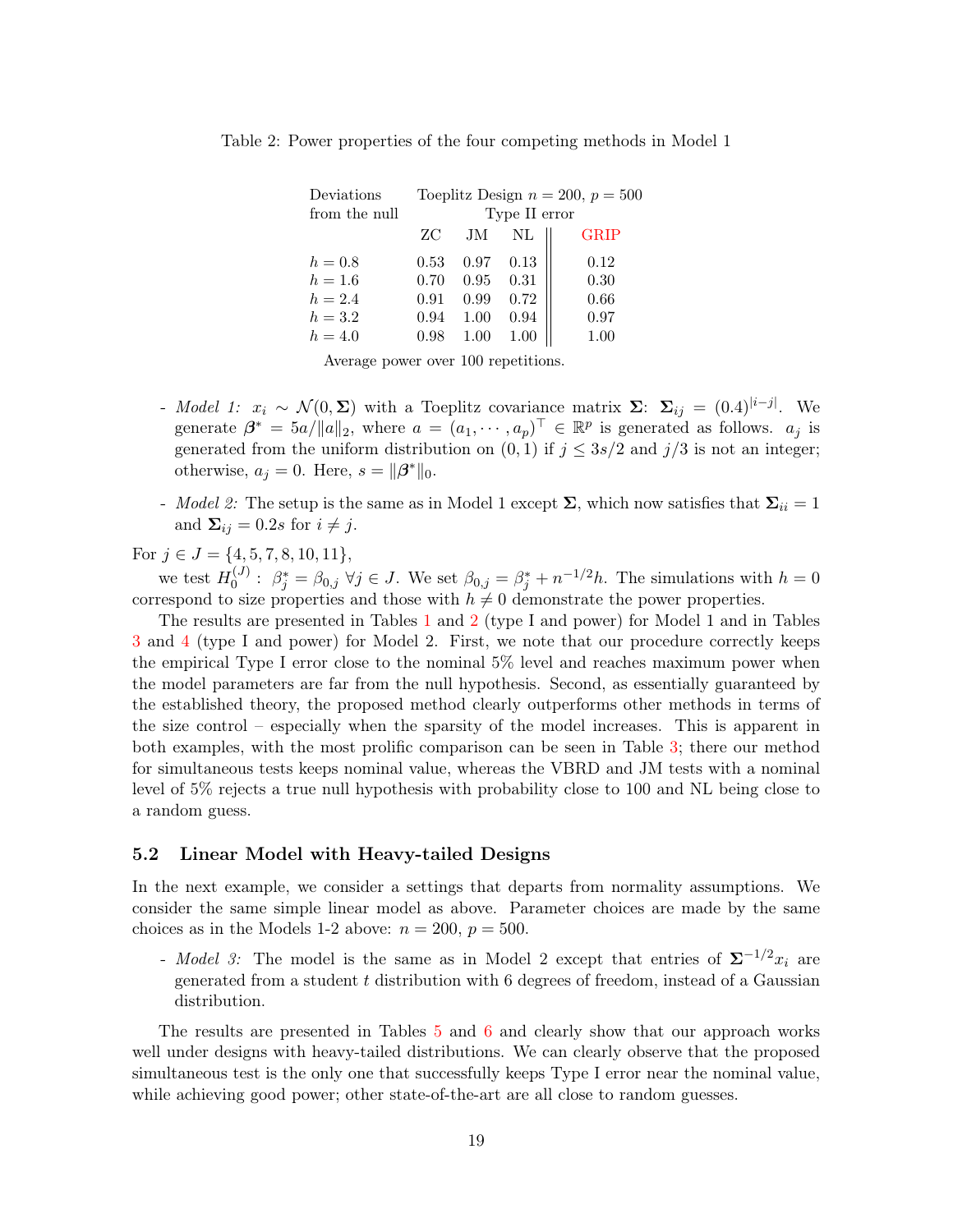| Sparsity     |      |      |          | Equicorrelation Design $n = 200$ , $p = 500$         |
|--------------|------|------|----------|------------------------------------------------------|
| of the model |      |      |          | $\mathbb{P}(\text{reject} H_0^{(J)} \mid H_0^{(J)})$ |
|              | ZС   | JМ   | $\rm NL$ | <b>GRIP</b>                                          |
| $s=1$        | 0.08 | 0.09 | 0.07     | 0.04                                                 |
| $s=2$        | 0.15 | 0.28 | 0.14     | 0.06                                                 |
| $s=12$       | 0.37 | 0.76 | 0.65     | 0.02                                                 |
| $s=17$       | 0.41 | 0.80 | 0.84     | 0.02                                                 |
| $s=20$       | 0.54 | 0.81 | 0.87     | 0.03                                                 |
| $s=22$       | 0.56 | 0.84 | 0.86     | 0.04                                                 |
| $s=40$       | 0.76 | 0.90 | 0.85     | 0.06                                                 |
| $s=60$       | 0.85 | 0.92 | 0.83     | 0.03                                                 |
| $s=80$       | 0.94 | 0.96 | 0.74     | 0.03                                                 |
| $s = 100$    | 0.96 | 0.93 | 0.63     | 0.01                                                 |
| $s = 200$    | 0.99 | 0.96 | 0.46     | 0.01                                                 |

Table 3: Size properties of the four competing methods in Model 2

Average size over 100 repetitions, where we see that irrespective of the size of the sparsity, existing methods greatly fail to control Type I error – observed errors are very close to 50% making the tests useless in practice.

| Deviations    |      |      |      | Equicorrelation Design $n = 200$ , $p = 500$ |
|---------------|------|------|------|----------------------------------------------|
| from the null |      |      |      | Type II error                                |
|               | ZС   | JM   | NL   | <b>GRIP</b>                                  |
| $h = 1.0$     | 0.59 | 0.64 | 0.94 | 0.03                                         |
| $h = 2.5$     | 0.93 | 0.96 | 1.00 | 0.20                                         |
| $h = 4.0$     | 1.00 | 1.00 | 1.00 | 0.70                                         |
| $h=5.5$       | 1.00 | 1.00 | 1.00 | 0.95                                         |
| $h = 6.5$     | 1.00 | 1.00 |      | 0.98                                         |

Average power over 100 repetitions.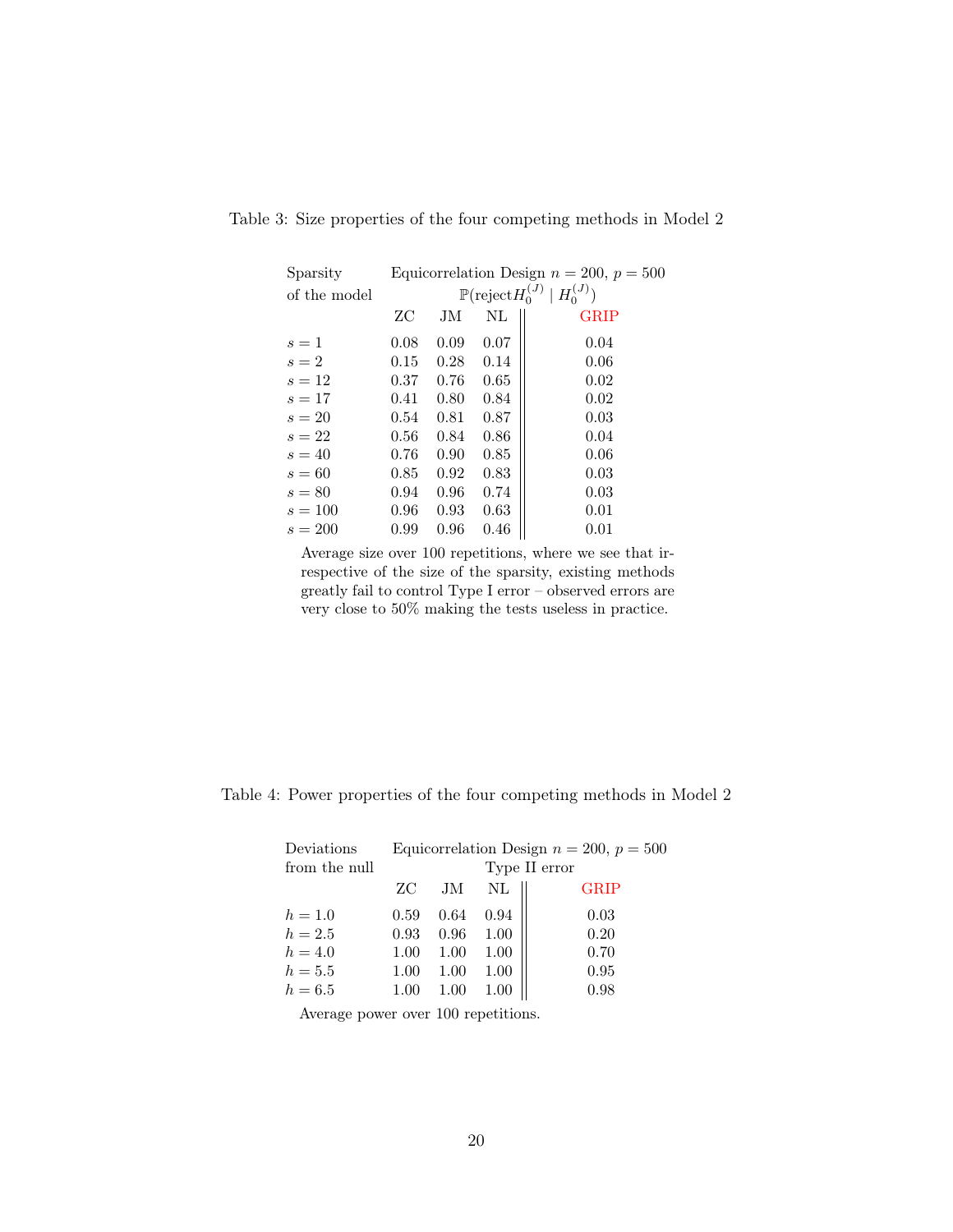| Sparsity     |      |      |                                       | Student t design $n = 200$ , $p = 500$ |
|--------------|------|------|---------------------------------------|----------------------------------------|
| of the model |      |      | $\mathbb{P}(\text{reject} H_0^{(J)})$ | $H_0^{(J)}$                            |
|              | ZС   | JM.  | NL                                    | <b>GRIP</b>                            |
| $s=1$        | 0.04 | 0.04 | 0.04                                  | 0.03                                   |
| $s=12$       | 0.18 | 0.48 | 0.11                                  | 0.03                                   |
| $s=17$       | 0.20 | 0.42 | 0.13                                  | 0.02                                   |
| $s=20$       | 0.13 | 0.34 | 0.13                                  | 0.02                                   |
| $s=22$       | 0.20 | 0.40 | 0.16                                  | 0.02                                   |
| $s=40$       | 0.30 | 0.30 | 0.39                                  | 0.01                                   |
| $s=60$       | 0.44 | 0.36 | 0.47                                  | 0.04                                   |
| $s = 80$     | 0.62 | 0.36 | 0.60                                  | 0.03                                   |
| $s = 100$    | 0.62 | 0.31 | 0.56                                  | 0.01                                   |
| $s = 200$    | 0.52 | 0.25 | 0.50                                  | 0.03                                   |

Table 5: Size properties of the four competing methods in Model 3

Average size over 100 repetitions, where we see that irrespective of the size of the sparsity, existing methods greatly fail to control Type I error – observed errors are very close to 50% making the tests useless in practice.

Table 6: Power properties of the four competing methods in Model 3

| Deviations    |      |      |               | Student t design $n = 200$ , $p = 500$ |
|---------------|------|------|---------------|----------------------------------------|
| from the null |      |      | Type II error |                                        |
|               | ZС   | JM   | NL            | <b>GRIP</b>                            |
| $h = 1.0$     | 0.72 | 0.86 | 0.72          | 0.07                                   |
| $h = 2.5$     | 1.00 | 1.00 | 0.77          | 0.38                                   |
| $h = 4.0$     | 1.00 | 1.00 | 0.92          | 0.81                                   |
| $h=5.5$       | 1.00 | 1.00 | 0.91          | 0.93                                   |
| $h = 6.5$     | 1.00 | 1.00 | 0.96          | 0.99                                   |

Average power over 100 repetitions.

# 6 Approximate Multiplier Bootstrap in High-Dimensions

Studying the theoretical properties of GRIP is not a straight-forward problem because the test statistic is the based on bootstrapping the sum of high-dimensional vectors  $T_i = (T_{i,1},...,T_{i,d})^\top,$ which are not independent (across  $i$ ). Existing methods in high-dimensional bootstrap relies on the idea that the summands are independent and can be accurately estimated, see Chernozhukov et al. (2014, 2013a); Zhang and Cheng (2016). However, due to the inherent difficulty in estimating non-sparse high-dimensional parameters  $\gamma^*$ ,  $\{T_i\}_{i=1}^n$  might not be consistently estimating any independent sequence and thus theoretical properties of GRIP cannot be established by simply applying existing result.

To address this problem, we propose a new framework of approximate multiplier bootstrap. This is a result of independent interest because it deals with a large class of problems, which includes the current problem (GRIP) as a special case. The key idea is to exploit conditional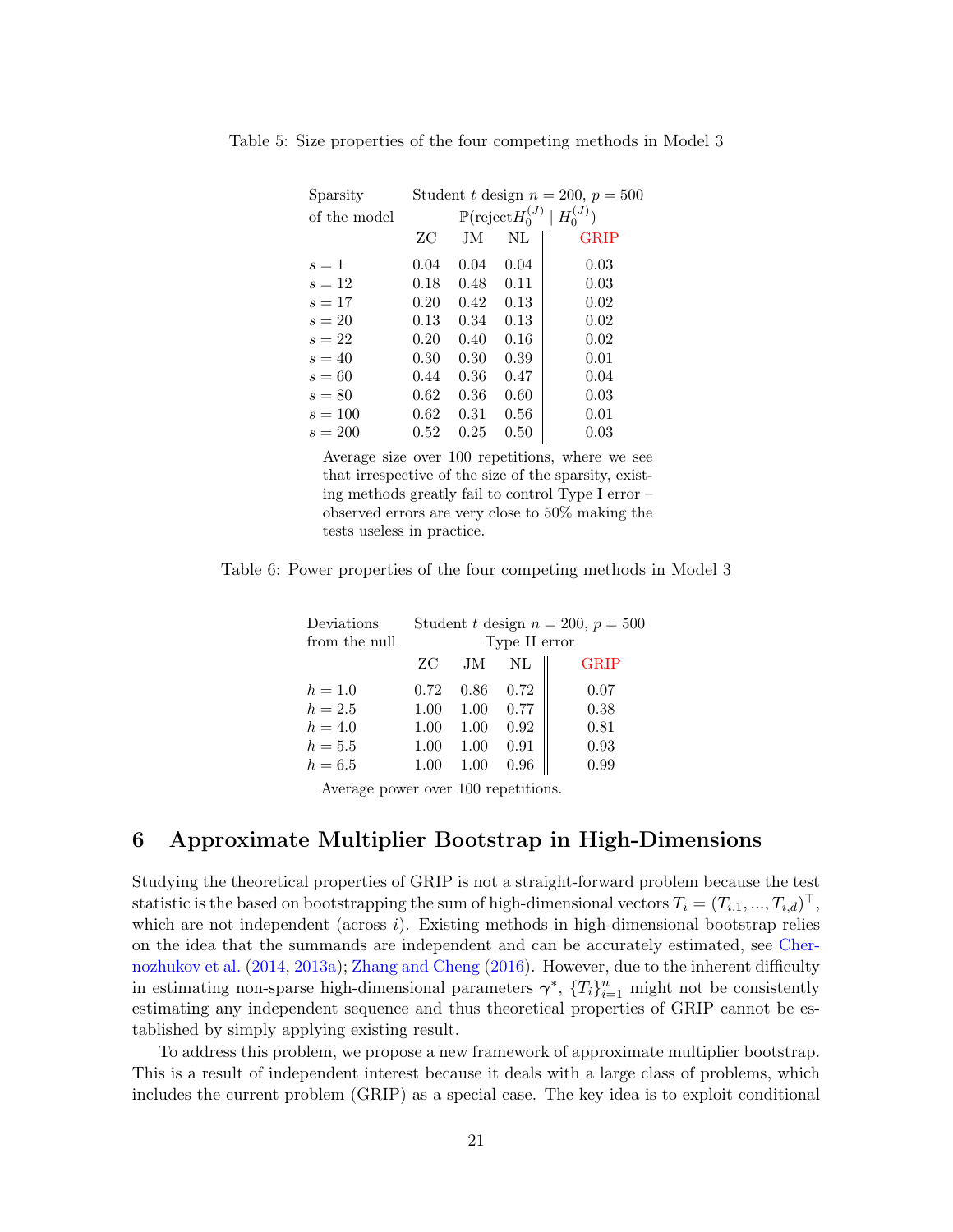independence structures in the problem for deriving the theoretical properties.

We now start by illustrating the general setup of this new approach using the setup of Section 2. Observe that, the test statistics  $T_{n,j}$  as defined in (10) can be written as  $T_{n,j}$  =  $n^{-1/2}\sum_{i=1}^n w_{i,j}q_{i,j} + \Delta_{n,j}$ , for two triangular arrays of random variables  $w_{i,j} = (v_i - x_i\hat{\gamma})\hat{\sigma}^{-1}_\varepsilon$ and  $q_{i,j} = u_{i,(j)}/\sigma_{u,j}$  and a sequence  $\Delta_{n,j} = n^{-1/2} \sum_{i=1}^n w_{i,j} (\hat{q}_{i,j} - q_{i,j})$  with  $\hat{q}_{i,j} = \hat{u}_{i,(j)}/\hat{\sigma}_{u,j}$ and  $\hat{u}_{i,(j)} = z_{i,j} - x_i \theta_{(j)}$ . The decomposition (17) above, arises in many statistical problems, where the statistic of interest  $\widehat{\Omega}_n = (\widehat{\Omega}_{n,1}, \cdots, \widehat{\Omega}_{n,d})^\top \in \mathbb{R}^d$  can be represented as

$$
\widehat{\Omega}_{n,j} = n^{-1/2} \sum_{i=1}^{n} w_{i,j} q_{i,j} + \Delta_{n,j},
$$
\n(17)

with the random variables  $q_{i,j}$  and  $\Delta_{n,j}$  being not observed and only a sequence of approximations  $\{\widehat{q}_{i,j}\}\$ are available. Moreover, typically, the bias term  $\Delta_{n,j}$  doesn't have to be dependent on  $\hat{q}_{i,j}$ . We would like to develop a multiplier bootstrap scheme that relies on pairs of observations

$$
\{(w_{i,j}, \widehat{q}_{i,j})\}_{i=1}^n
$$

and provides a good approximation for the distribution of  $\max_{1 \leq j \leq d} |\Omega_{n,j}|$ . We call such method the *approximate multiplier bootstrap*. Difficulties arise, as the approximating sequence  ${\{\hat{q}_{i,j}\}}$  is typically not independent of the sequence  $w_{i,j}$  and the presence of  $\Delta_{n,j}$  complicates the analysis.

The problem is very standard for a fixed d. However, in many high-dimensional or nonparametric problems,  $d$  can be much larger than  $n$  and, as a result, many of the classical tools, such as central limit theorem, are often inadequate. Moreover, the properties of  $\hat{\gamma}$  are not tractable whenever  $\gamma^*$  is non-sparse, thus leading to possible large values of  $w_{i,j}$  of (17). However, the framework allows us to exploit the independence structure implied by the null hypothesis and hence avoid the formidable task of establishing properties of estimators of non-sparse high-dimensional parameters.

We now state some regularity conditions and then present a formal result on the validity of the multiplier bootstrap approximation. We also introduce the definition of sub-Gaussian and sub-exponential norms. For a random variable X, its sub-Gaussian norm is  $||X||_{\psi_2} =$  $\sup_{p\geq 1} p^{-1/2} (\mathbb{E}|X|^p)^{1/p}$  and its sub-exponential norm is  $||X||_{\psi_1} = \sup_{p\geq 1} p^{-1} (\mathbb{E}|X|^p)^{1/p}$ .

**Condition 3.** The sequence  $\{q_i\}_{i=1}^n$  is a sequence of independent random vectors with  $q_i =$  $(q_{i,1},\dots,q_{i,d})^{\top} \in \mathbb{R}^d$  such that  $\mathbb{E}q_i=0$ ,  $\mathbb{E}q_{i,j}^2=1$  and  $\max_{1 \leq i \leq n, 1 \leq j \leq d} ||q_{i,j}||_{\psi_2} < L$  for some constant  $L > 0$ . Moreover, the sequence  $\{w_{i,j}\}_{(i,j)\in\{1,\cdots,n\}\times\{1,\cdots,d\}}$  is independent of  $\{q_i\}_{i=1}^n$ such that almost surely,  $n^{-1} \sum_{i=1}^{n} w_{i,j}^2 = 1 \ \forall j \in \{1, \cdots, d\}.$ 

An important feature in Condition 3 is that  $w_{i_1,j_1}$  is allowed to have arbitrary dependence on  $w_{i_2,j_2}$  for  $(i_1, j_1) \neq (i_2, j_2)$ . This flexibility turns out to be very useful for testing non-sparse high-dimensional models. Moreover,  $q_{i,j_1}$  and  $q_{i,j_2}$  can also be arbitrarily correlated for  $j_1 \neq j_2$ .

We show that a multiplier bootstrap scheme based on  $\hat{q}_{i,j}$  can be used to approximate the distribution of  $\max_{1 \leq j \leq d} |\Omega_{n,j}|$ , if both  $\Delta_n$  and

$$
r_n^2 = \max_{1 \le j \le d} n^{-1} \sum_{i=1}^n w_{i,j}^2 (\widehat{q}_{i,j} - q_{i,j})^2.
$$

converge to zero fast enough. The formal result is summarized in the following theorem.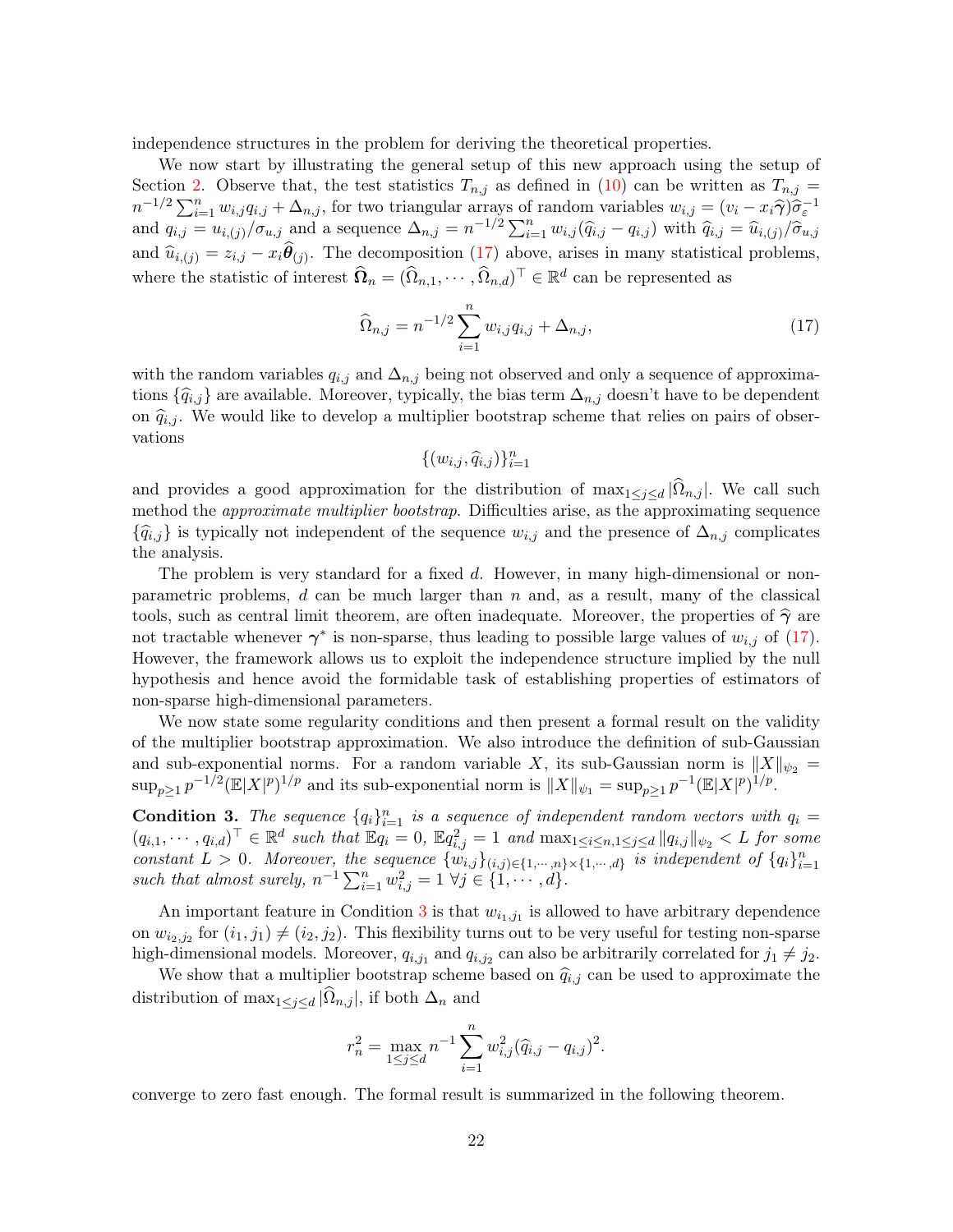**Theorem 6.** Suppose Condition 3 holds. Let  $\{\xi_i\}_{i=1}^n$  be a sequence of independent standard normal random variables that is also independent of  $w_{i,j}$ ,  $q_{i,j}$  and  $\widehat{q}_{i,j}$ . Define  $\mathbf{B}_n =$  $(\mathbb{B}_{n,1}, \dots, \mathbb{B}_{n,d})^{\top} \in \mathbb{R}^d$  with  $\mathbb{B}_{n,j} = n^{-1/2} \sum_{i=1}^n \xi_i (w_{i,j} \widehat{q}_{i,j} - m_{n,j})$  and  $m_{n,j} = n^{-1} \sum_{i=1}^n w_{i,j} \widehat{q}_{i,j}$ Assume

$$
\left(\bar{M}_n^2 \log^7(d \vee n) \bigvee \bar{M}_n^4 \log^2(d \vee n)\right) = o_P(n),
$$

with  $\bar{M}_n = \max_{1 \leq i \leq n, 1 \leq j \leq d} |w_{i,j}|$ . Moreover, assume that a sequence  $\delta_n > 0$  satisfies  $\delta_n \log d =$  $o(1)$ ,  $r_n = \mathcal{O}_P(\delta_n)$  and  $\|\Delta_n\|_{\infty} = o_P(\delta_n^{1/2})$ . Then,

$$
\limsup_{n\to\infty}\sup_{\eta\in(0,1)}\left|\mathbb{P}\left(\left\|\widehat{\mathbf{\Omega}}_n\right\|_{\infty}>\mathcal{Q}(1-\eta,\|\mathbf{B}_n\|_{\infty})\right)-\eta\right|=0,
$$

where  $\mathcal{Q}(\alpha, \|\mathbf{B}_n\|_{\infty}) = \inf \Big\{ x \in \mathbb{R} \Big| \mathbb{P} \left( \|\mathbf{B}_n\|_{\infty} > x \mid \{(w_{i,j}, q_{i,j}, \widehat{q}_{i,j})\}_{1 \leq i \leq n, 1 \leq j \leq d} \right) \leq \alpha \Big\}$  and  $\widehat{\Omega}_n$ is defined in (17).

The theory above although developed for Gaussian multipliers applies more widely; with some changes in the proof multipliers like those of Mammen (1993) can be allowed. However, studying their effect (in finite sample or otherwise) is beyond the scope of the current article.

### Discussion

We propose a new GRIP testing rule to tackle simultaneous hypothesis testing problems in high-dimensional settings while allowing exploding number of tests, dimensions and sparsity of the linear model. GRIP first augments the original hypothesis testing problem by leveraging correlations among the features and then achieves valid control over Type I error rate through an approximate multiplier bootstrap procedure. GRIP combines the adaptive and optimal feature correlation estimator with the essentially ill control estimator of what is essentially a misspecified model. Since features are split into useful and not-useful (for the purposes of testing), GRIP enjoys a flexible and optimal asymptotic results without requiring an initial model to be sparse. An array of simulation examples, supported developed theoretical findings.

To verify our methods' ability to generalize, we evaluate its performance different classifiers on the following two examples that have highly non-linear models. We consider two models for which penalized estimators do not exist – hence, illustrating the broad applicability of the proposed methodology. In particular, we consider Models 4 and 5 below. In each case a choice of  $v_i = y_i$  was sufficient to guarantee all conditions.

- *Model 4*: (Nonlinear Single Index Model) The design matrix and  $\beta^*$  are generated as in the Model 1. However the model is now generated as

$$
y_i = (x_i^{\top} \boldsymbol{\beta}^*) \exp\{\sin(x_i^{\top} \boldsymbol{\beta}^*)\} + \varepsilon_i \text{ with } \varepsilon_i \sim \mathcal{N}(0, 1).
$$

- Model 5: (Heckman Selection model) Consider the model

$$
y_i^* = x_i^\top \boldsymbol{\beta}^* + \varepsilon_i
$$

where  $\beta^* \in \mathbb{R}^p$  and  $y_i^*$  is observed only if  $w_i^{\top} \psi^* + \xi_i > 0$  for  $\psi^* \in \mathbb{R}^{2p}$ , that is,

$$
y_i = y_i^* \, \text{I}\{w_i^{\top} \boldsymbol{\psi}^* + \xi_i > 0\},
$$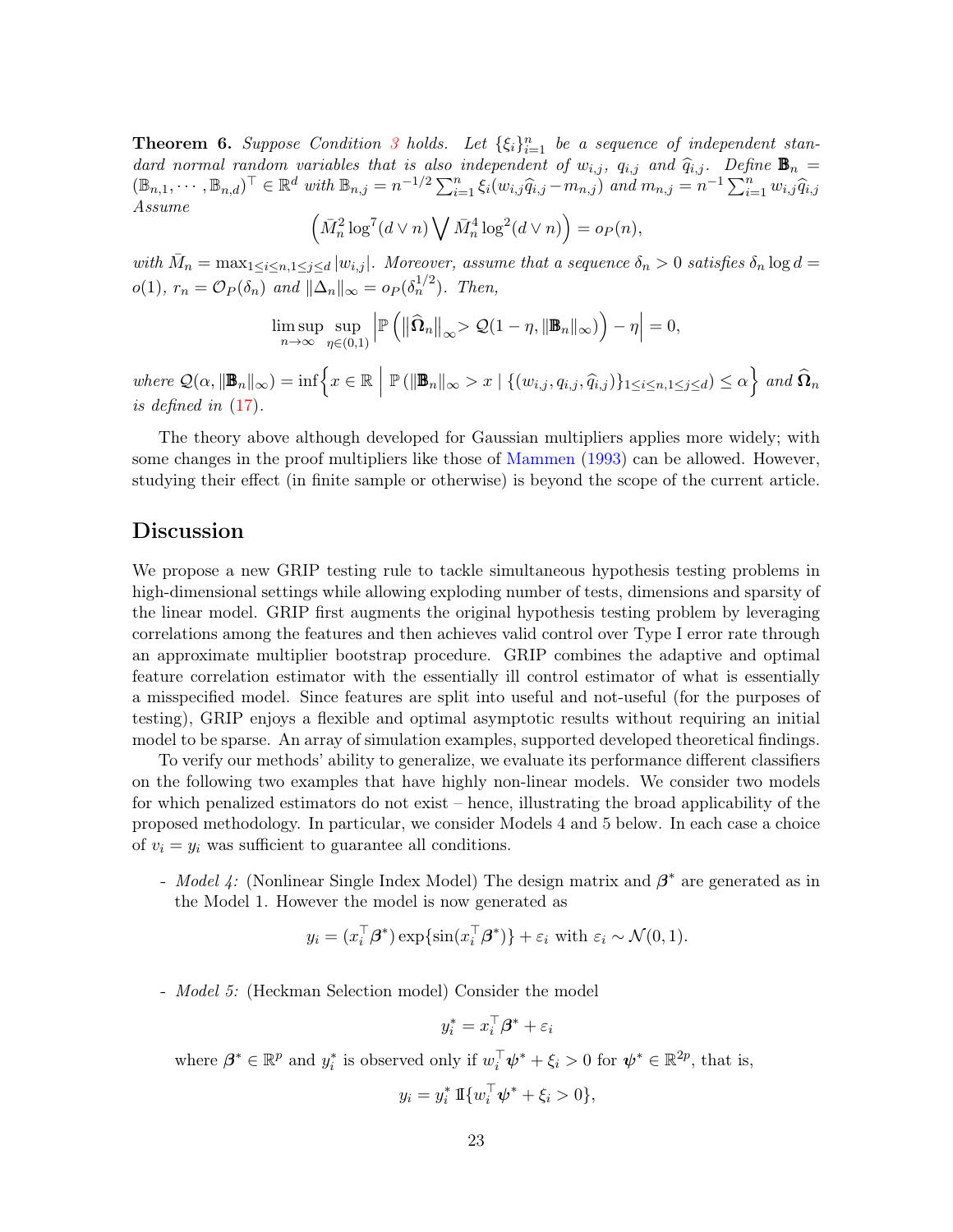|  |  |  |  |  | Table 7: Properties of the GRIP in Nonlinear Single Index Model |  |  |  |  |
|--|--|--|--|--|-----------------------------------------------------------------|--|--|--|--|
|--|--|--|--|--|-----------------------------------------------------------------|--|--|--|--|

| Sparsity<br>of the model |                                                                                                                                                                                                                                  | Toeplitz Design $n = 200$ , $p = 500$ |  |
|--------------------------|----------------------------------------------------------------------------------------------------------------------------------------------------------------------------------------------------------------------------------|---------------------------------------|--|
|                          | Type $I \parallel$ Power                                                                                                                                                                                                         |                                       |  |
| $s=10$                   | $\begin{array}{c cccc} 0.07 & 0.47(h=4.5) & 0.71(h=5.5) & 0.90(h=6.5) & 0.95(h=7.5) \\ 0.05 & 0.50(h=4.5) & 0.67(h=5.5) & 0.85(h=6.5) & 0.98(h=7.5) \\ 0.06 & 0.38(h=4.5) & 0.70(h=5.5) & 0.94(h=6.5) & 0.97(h=7.5) \end{array}$ |                                       |  |
| $s=20$                   |                                                                                                                                                                                                                                  |                                       |  |
| $s=25$                   |                                                                                                                                                                                                                                  |                                       |  |

Average size over 100 repetitions, where we see that for a model where there is not an efficient estimation scheme, GRIP performs valid inference.

where  $\varepsilon_i \sim \mathcal{N}(0, 1)$ ,  $w_i = (x_i^\top, \zeta_i^\top)^\top$ ,  $\zeta_i \sim \mathcal{N}(0, \mathbb{I}_p)$ ,  $\boldsymbol{\psi}^* = (\boldsymbol{\beta}^{*^\top}, \boldsymbol{\pi}^{*^\top})^\top$  and  $\xi_i \sim \chi^2(1)$  -1. Moreover, the design for  $x_i$  and  $\beta^*$  is generated as in the Example 1. Additionally, the signal  $\pi^* \in \mathbb{R}^p$  is drawn from  $\mathcal{N}(0, \mathbb{I}_p)$  and then normalized to have  $\|\pi^*\|_2 = 7$ .

#### Table 8: Properties of the GRIP in Heckman Selection model

| Sparsity<br>of the model |                                                                                                                                                                                                                                  | Toeplitz Design $n = 200$ , $p = 500$ |  |
|--------------------------|----------------------------------------------------------------------------------------------------------------------------------------------------------------------------------------------------------------------------------|---------------------------------------|--|
|                          | Type $I \parallel$ Power                                                                                                                                                                                                         |                                       |  |
| $s=10$                   | $\begin{array}{c cccc} 0.07 & 0.47(h=4.5) & 0.71(h=5.5) & 0.91(h=6.5) & 0.92(h=7.5) \\ 0.05 & 0.50(h=4.5) & 0.67(h=5.5) & 0.89(h=6.5) & 0.99(h=7.5) \\ 0.06 & 0.38(h=4.5) & 0.70(h=5.5) & 0.95(h=6.5) & 0.98(h=7.5) \end{array}$ |                                       |  |
| $s=20$                   |                                                                                                                                                                                                                                  |                                       |  |
| $s=25$                   |                                                                                                                                                                                                                                  |                                       |  |

Average size over 100 repetitions, where we see that for a model where there is not an efficient estimation scheme, GRIP performs valid inference.

Results of these two experiments are summarized in Tables 7 and 8, respectively. For these nonlinear models, our method has good size properties and its power reaches power 1 for alternatives that are far from the null hypothesis. In contrast, other methods do not apply; there even an estimation in high-dimension is not well defined.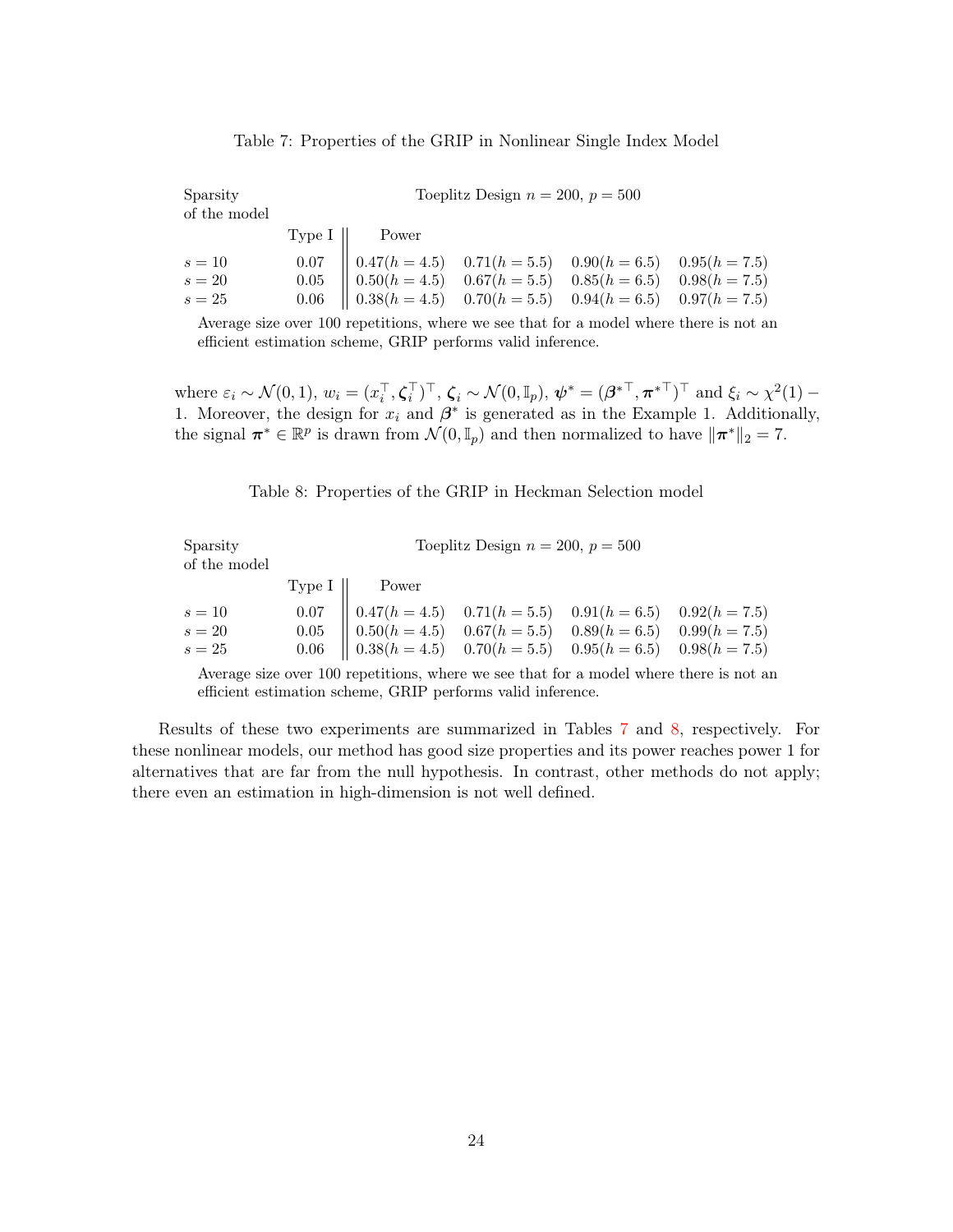In Section A, we prove the theoretical results in Section 4 by casting the problem into the framework of approximate bootstrap summarized in Section 6. In Section B, we provide the proof for the approximate bootstrap in high-dimensions as well as the auxiliary technical lemmas.

# A Proofs of the main results

*Proof of Theorem 2.* In this proof, we invoke Theorem 6. We phrase the problem under the notation of Theorem 6 and verify the assumptions of Theorem 6. The exact statements depend on whether Condition  $1(i)$  or Condition  $1(i)$  is imposed. Hence, we discuss both scenarios separately.

Let  $\mathbf{G} = \mathbf{Y} - \mathbf{Z}\boldsymbol{\beta}_0$  and define  $(g_1, ..., g_n)^\top = \mathbf{G}$ . Let  $s_{*,\gamma} = \|\boldsymbol{\gamma}^*\|_0$  and  $s_{*,\theta} = \max_{1 \leq j \leq d} \|\boldsymbol{\theta}_{(j)}^*\|_0$ . By Theorem 6 in Rudelson and Zhou (2013) and the rate condition regarding  $s_{*,\gamma}$  and  $s_{*,\theta}$ , there exists a constant  $\kappa > 0$ , such that  $\mathbb{P}(\mathcal{D}_n(s_{*,\theta},\kappa)) \to 1$  under Condition 1(i) and  $\mathbb{P}(\mathcal{D}_n(s_{*,\gamma},\kappa)) \to 1$  under Condition 1(ii), where for  $s \geq 1$ ,

$$
\mathcal{D}_n(s,\kappa) = \left\{ \min_{J_0 \subseteq \{1,\cdots,p\}, |J_0| \le s \, \delta \neq 0, \|\delta_{J_0^c}\|_1 \le \|\delta_{J_0}\|_1} \frac{\|\mathbf{X}\delta\|_2}{\sqrt{n}\|\delta_{J_0}\|_2} > \kappa \right\}.
$$
\n(18)

Define the event  $M = \left\{ \theta_{(j)}^* \text{ and } \gamma^* \text{ are feasible for } (9) \ \forall j \in \{1, \dots, d\} \right\}$ . By Lemma 6,  $\mathbb{P}(\mathcal{M}) \to 1$ . Hence,

$$
\begin{cases} \mathbb{P}(\mathcal{M} \cap \mathcal{D}_n(s_{*,\theta}, \kappa)) \to 1 & \text{under Condition 1(i)}\\ \mathbb{P}(\mathcal{M} \cap \mathcal{D}_n(s_{*,\gamma}, \kappa)) \to 1 & \text{under Condition 1(ii)}, \end{cases}
$$
 (19)

In either Condition 1(i) or Condition 1(ii), we will show that  $T_{n,j}$  and  $\widetilde{T}_{n,j}$  (defined in (10) and  $(4)$  can be written as

$$
\begin{cases} T_{n,j} = n^{-1/2} \sum_{i=1}^{n} w_{i,j} q_{i,j} + \Delta_{n,j} \\ \widetilde{T}_{n,j} = n^{-1/2} \sum_{i=1}^{n} \xi_i (w_{i,j} \widehat{q}_{i,j} - m_{n,j}) \quad \text{with } m_{n,j} = n^{-1} \sum_{i=1}^{n} w_{i,j} \widehat{q}_{i,j}, \end{cases} (20)
$$

where the definitions of  $w_{i,j}$ 's,  $q_{i,j}$ 's,  $\hat{q}_{i,j}$ 's and  $\Delta_{n,j}$ 's depend on whether Condition 1 (i) or (ii) is imposed. Under this framework, Theorem 6 implies that it suffices to check the following conditions:

- (a)  $w_{i,j}$ 's are independent of  $q_{i,j}$ 's and  $n^{-1} \sum_{i=1}^{n} w_{i,j}^2 = 1 \ \forall j \in \{1, \dots, d\}.$
- (b)  ${q_i}_{i=1}^n q_i = (q_{i,1}, \cdots, q_{i,j})^\top$  be a sequence of independent random vectors in  $\mathbb{R}^d$  with  $\mathbb{E}q_i = 0$ ,  $\mathbb{E}q_{i,j}^2 = 1$  and  $q_{i,j}$  sub-Gaussian with uniformly bounded sub-Gaussian norm.
- (c)  $(\bar{M}_n^2 \log^7(d \vee n) \bigvee \bar{M}_n^4 \log^2(d \vee n)) = o_P(n)$ , where  $\bar{M}_n = \max_{1 \leq j \leq d, 1 \leq i \leq n} |w_{i,j}|$ .
- (d) there exists a sequence  $\delta_n > 0$  such that  $\delta_n \log d = o(1)$ ,  $\max_{1 \leq j \leq d} n^{-1} \sum_{i=1}^n w_{i,j}^2 (\widehat{q}_{i,j}$  $q_{i,j}$ )<sup>2</sup> =  $\mathcal{O}_P(\delta_n^2)$  and  $\|\Delta_n\|_{\infty} = o_P(\delta_n^{1/2})$ .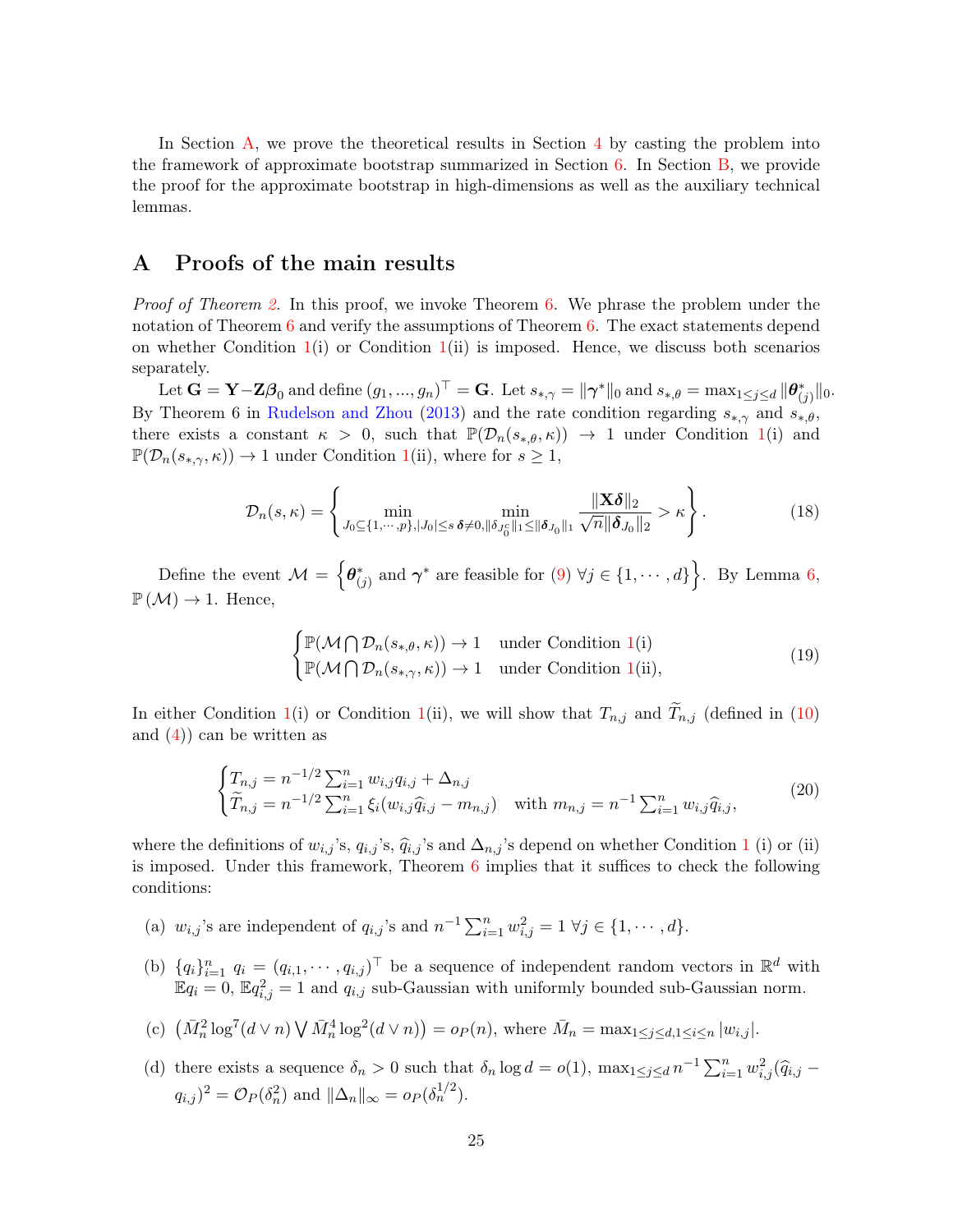In the rest of the proof, we verify the framework in (20) with formal definitions of  $w_{i,j}$ 's,  $q_{i,j}$ 's,  $\hat{q}_{i,j}$ 's and  $\Delta_{n,j}$ 's and then check conditions (a)-(d). This is done for both Condition 1(i) and (ii).

**Case 1:** Condition  $1(i)$  is imposed.

In this case, we define 
$$
w_{i,j} = (g_i - x_i^{\top} \hat{\boldsymbol{\gamma}})/\hat{\sigma}_{\varepsilon}
$$
,  $q_{i,j} = u_{i,(j)}/\sigma_{u,j}$ ,  $\hat{q}_{i,j} = \hat{u}_{i,(j)}/\hat{\sigma}_{u,j}$  and  
\n
$$
\Delta_{n,j} = n^{-1/2} (\mathbf{G} - \mathbf{X} \hat{\boldsymbol{\gamma}})^{\top} \mathbf{X} (\boldsymbol{\theta}_{(j)}^* - \hat{\boldsymbol{\theta}}_{(j)}) / (\hat{\sigma}_{\varepsilon} \hat{\sigma}_{u}),
$$

where

$$
\widehat{u}_{i,(j)} = z_{i,(j)} - x_i^{\top} \widehat{\boldsymbol{\theta}}_{(j)} = u_{i,(j)} + x_i^{\top} (\boldsymbol{\theta}_{(j)}^* - \widehat{\boldsymbol{\theta}}_{(j)}).
$$

Notice that, with these definitions, (20) is satisfied and we only need to verify conditions (a)-(d) listed above.

Notice that  $w_{i,j}$  does not depend on j and, by the definition of  $\hat{\sigma}_{\varepsilon}$ ,  $n^{-1} \sum_{i=1}^{n} w_{i,j}^2 = 1$ . Also notice that both  $x_i$  and  $\varepsilon_i$  are uncorrelated with  $\mathbf{u}_i = (u_{i,(1)},...u_{i,(d)})^\top$ . Hence, under the null hypothesis of  $\beta^* = \beta_0$ ,  $g_i = x_i^{\dagger} \gamma^* + \varepsilon_i$  is uncorrelated with  $\mathbf{u}_i$ . Since  $\hat{\gamma}$  and  $\hat{\sigma}_{\varepsilon}$  are computed using only **G** and **X**, (a) follows. Notice that (b) holds by the properties of  $u_{i,(j)}$ 's. We proceed to verify (c) and (d).

By Lemma 5, on the event  $\mathcal{M} \bigcap \mathcal{D}_n(s_{*,\theta},\kappa)$ ,

$$
\widehat{\sigma}_{\varepsilon} = \sqrt{n^{-1}(\mathbf{G} - \mathbf{X}\widehat{\boldsymbol{\gamma}})^{\top}(\mathbf{G} - \mathbf{X}\widehat{\boldsymbol{\gamma}})} \geq \bar{\eta}_{\gamma}/\sqrt{n^{-1}\mathbf{G}^{\top}\mathbf{G}}.
$$

Since under the null hypothesis of  $\beta^* = \beta_0$ ,

$$
g_i = x_i^\top \boldsymbol{\gamma}^* + \varepsilon_i,
$$

we have that  $\mathbb{E} g_i^2 = (\gamma^*)^\top \Sigma \gamma^* + \sigma_\varepsilon^2 = \mathcal{O}(1)$  (due to  $\|\gamma^*\|_2 = \mathcal{O}(1)$ ). The law of large numbers implies that  $n^{-1}$ **G**<sup> $\top$ </sup>**G** =  $\mathbb{E}g_i^2 + op(1) = \mathcal{O}_P(1)$  and hence,

$$
\widehat{\sigma}_{\varepsilon}^{-1} \le \sqrt{n^{-1} \mathbf{G}^{\top} \mathbf{G}} / \bar{\eta}_{\gamma} = \mathcal{O}_P(1). \tag{21}
$$

Notice that, on  $M$ ,  $\max_{1 \leq i \leq n} |g_i - x_i^{\top} \hat{\gamma}| \leq \mu_{\gamma} = \mathcal{O}(\sqrt{\log(dn)})$  and thus

$$
\bar{M}_n = \max_{1 \le i \le n} |(g_i - x_i^\top \hat{\boldsymbol{\gamma}})/\hat{\sigma}_{\varepsilon}| = \mathcal{O}_P(\sqrt{\log(dn)}). \tag{22}
$$

This, along with the rate conditions in statement of theorem, implies (c).

From Lemma 4 applied to  $\widehat{\theta}_{(j)}$ , on the event  $\mathcal{M} \bigcap \mathcal{D}_n(s_{*,\theta}, \kappa)$ , we have for each  $1 \leq j \leq d$ ,

$$
\|\widehat{\boldsymbol{\theta}}_{(j)} - \boldsymbol{\theta}_{(j)}^*\|_1 \le 8\eta_{\theta,j} s_{*,\theta} \kappa^{-2} \text{ and } n^{-1/2} \|\mathbf{X}(\widehat{\boldsymbol{\theta}}_{(j)} - \boldsymbol{\theta}_{(j)}^*)\|_2 \le 4\eta_{\theta,j} \sqrt{s_{*,\theta}} \kappa^{-1}.
$$
 (23)

Thus, on  $\mathcal{M} \bigcap \mathcal{D}_n(s_{*,\theta}, \kappa)$ , for each  $1 \leq j \leq d$ ,

$$
\left| n^{-1/2} (\mathbf{G} - \mathbf{X} \widehat{\boldsymbol{\gamma}})^\top \mathbf{X} (\boldsymbol{\theta}_{(j)}^* - \widehat{\boldsymbol{\theta}}_{(j)}) \right| \leq n^{1/2} \| n^{-1} \mathbf{X}^\top (\mathbf{G} - \mathbf{X} \widehat{\boldsymbol{\gamma}}) \|_{\infty} \| \widehat{\boldsymbol{\theta}}_{(j)} - \boldsymbol{\theta}_{(j)}^* \|_1 \leq 8 n^{1/2} \eta_{\theta, j} \eta_{\gamma} s_{*, \theta} \kappa^{-2}
$$
\n(24)

and

$$
\left| n^{-1/2} \|\mathbf{Z}_{(j)} - \mathbf{X}\widehat{\theta}_{(j)}\|_{2} - n^{-1/2} \|\mathbf{Z}_{(j)} - \mathbf{X}\theta_{(j)}^{*}\|_{2} \right| \leq n^{-1/2} \|\mathbf{X}(\widehat{\theta}_{(j)} - \theta_{(j)}^{*})\|_{2} \leq 4\eta_{\theta,j}\sqrt{s_{*,\theta}}\kappa^{-1}.
$$
\n(25)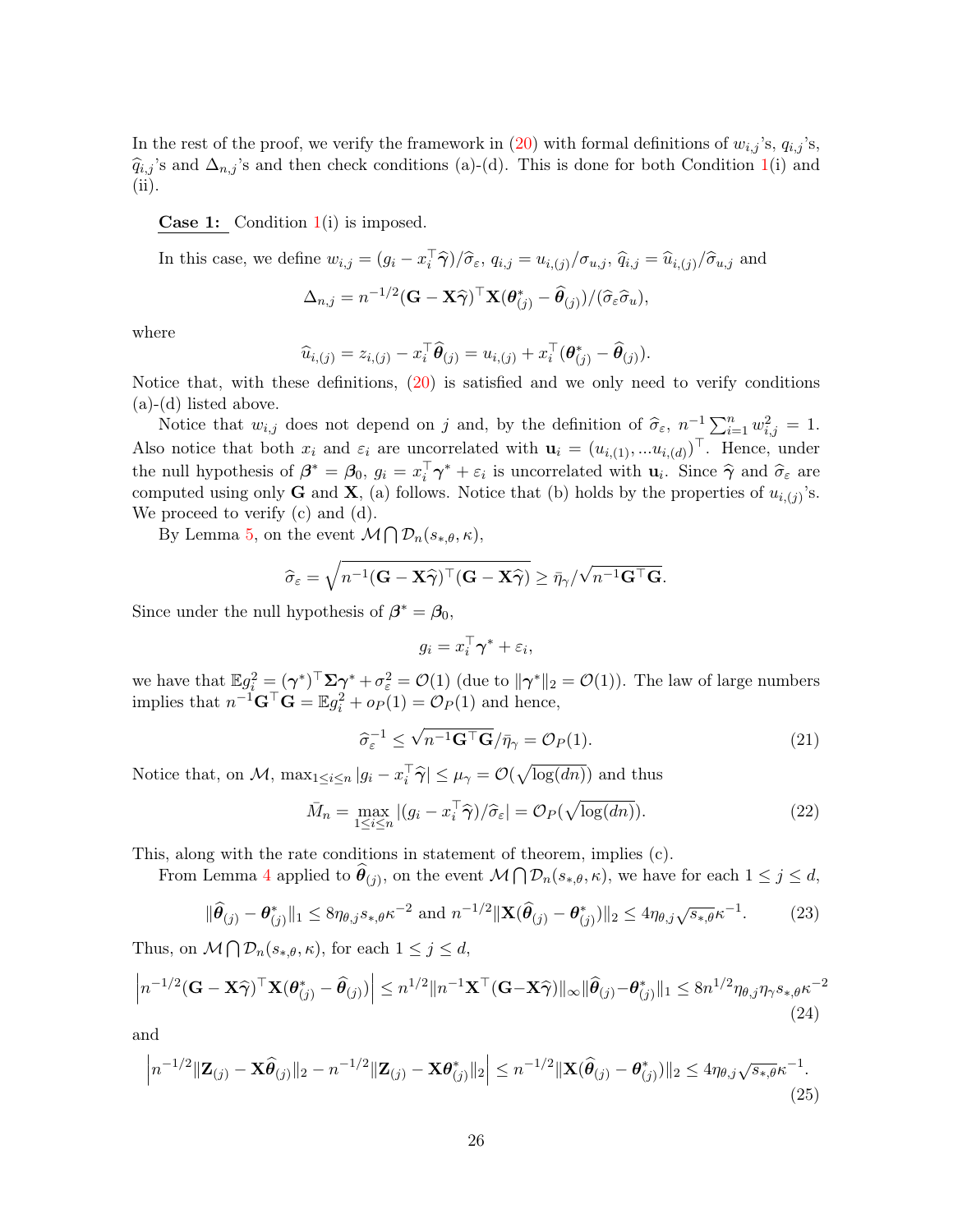Recall  $\mathbf{u}_{(j)} = (u_{1,(j)}, \dots, u_{n,(j)})^{\top} \in \mathbb{R}^n$ . Since  $\mathbf{u}_{(j)} = \mathbf{Z}_{(j)} - \mathbf{X} \boldsymbol{\theta}_{(j)}^*$  has entries with uniformly bounded sub-Gaussian norms, it follows, by Bernstein's inequality and the union bound, that

$$
\max_{1 \le j \le d} \left| n^{-1} \| \mathbf{Z}_{(j)} - \mathbf{X} \boldsymbol{\theta}_{(j)}^* \|_2^2 - \sigma_{u,j}^2 \right| = \mathcal{O}_P(\sqrt{n^{-1} \log d}). \tag{26}
$$

From  $(25)$  and  $(26)$ , we have

$$
\max_{1 \le j \le d} |\hat{\sigma}_{u,j} - \sigma_{u,j}| = \max_{1 \le j \le d} \left| n^{-1/2} ||\mathbf{Z}_{(j)} - \mathbf{X} \hat{\theta}_{(j)}||_2 - \sigma_{u,j} \right| \tag{27}
$$

$$
= \mathcal{O}_P(\sqrt{n^{-1}\log d} \vee (\max_{1 \leq j \leq d} \eta_{\theta,j}\sqrt{s_{*,\theta}})) = o_P(1). \tag{28}
$$

This, combined with  $(24)$  and  $(21)$ , implies that

$$
\|\Delta_n\|_{\infty} = \max_{1 \le j \le d} \left| \frac{n^{-1/2} (\mathbf{G} - \mathbf{X}\widehat{\boldsymbol{\gamma}})^{\top} \mathbf{X}(\boldsymbol{\theta}_{(j)}^* - \widehat{\boldsymbol{\theta}}_{(j)})}{\widehat{\sigma}_{\varepsilon} \widehat{\sigma}_{u,j}} \right| \le \mathcal{O}_P(n^{1/2} \eta_{\gamma} \max_{1 \le j \le d} \eta_{\theta, j} s_{*,\theta}) \tag{29}
$$

Moreover,

$$
\max_{1 \leq j \leq d} n^{-1} \sum_{i=1}^{n} w_{i,j}^{2} (\hat{q}_{i,j} - q_{i,j})^{2}
$$
\n
$$
\leq \bar{M}_{n}^{2} \max_{1 \leq j \leq d} n^{-1} \sum_{i=1}^{n} \left( \frac{\hat{u}_{i,(j)}}{\hat{\sigma}_{u,j}} - \frac{u_{i,(j)}}{\sigma_{u,j}} \right)^{2}
$$
\n
$$
\leq \bar{M}_{n}^{2} \max_{1 \leq j \leq d} 2n^{-1} \sum_{i=1}^{n} \left( \frac{\hat{u}_{i,(j)}}{\hat{\sigma}_{u,j}} - \frac{\hat{u}_{i,(j)}}{\sigma_{u,j}} \right)^{2} + \bar{M}_{n}^{2} \max_{1 \leq j \leq d} 2n^{-1} \sum_{i=1}^{n} \left( \frac{\hat{u}_{i,(j)}}{\sigma_{u,j}} - \frac{u_{i,j}}{\sigma_{u,j}} \right)^{2}
$$
\n
$$
\stackrel{\text{(iii)}}{=} \bar{M}_{n}^{2} \max_{1 \leq j \leq d} 2(\hat{\sigma}_{u,j} - \sigma_{u,j})^{2} \sigma_{u,j}^{-2} + \bar{M}_{n}^{2} \max_{1 \leq j \leq d} 2n^{-1} \|\mathbf{X}(\hat{\boldsymbol{\theta}}_{(j)} - \boldsymbol{\theta}_{(j)}^{*})\|_{2}^{2} \sigma_{u,j}^{-2}
$$
\n
$$
\stackrel{\text{(iv)}}{=} \mathcal{O}_{P}((n^{-1} \log d) \vee (\max_{1 \leq j \leq d} \eta_{\theta,j}^{2} s_{*,\theta})) \log(dn), \tag{30}
$$

where (i) holds from the Holder's inequality, (ii) follows from the inequality  $(a+b)^2 \leq 2a^2+2b^2$ , (*iii*) from  $\hat{\sigma}_{u,j}^2 = n^{-1} \sum_{i=1}^n \hat{u}_{i,(j)}^2$  and

$$
n^{-1} \sum_{i=1}^{n} (\widehat{u}_{i,(j)} - u_{i,(j)})^2 = n^{-1} ||\mathbf{X}(\widehat{\boldsymbol{\theta}}_{(j)} - \boldsymbol{\theta}_{(j)}^*)||_2^2
$$

and  $(iv)$  follows from  $(23)$ ,  $(28)$  and  $(22)$ .

Based on (29), (30) and the rate conditions in the statement of the theorem, one can easily verify that (d) holds with

$$
\delta_n = \sqrt{n^{-1}\log(d \vee n)[(\log d) \vee (s_{*,\theta}\log(p-d))]}.
$$

This completes the proof for Case 1.

**Case 2:** Condition  $1(i)$  is imposed.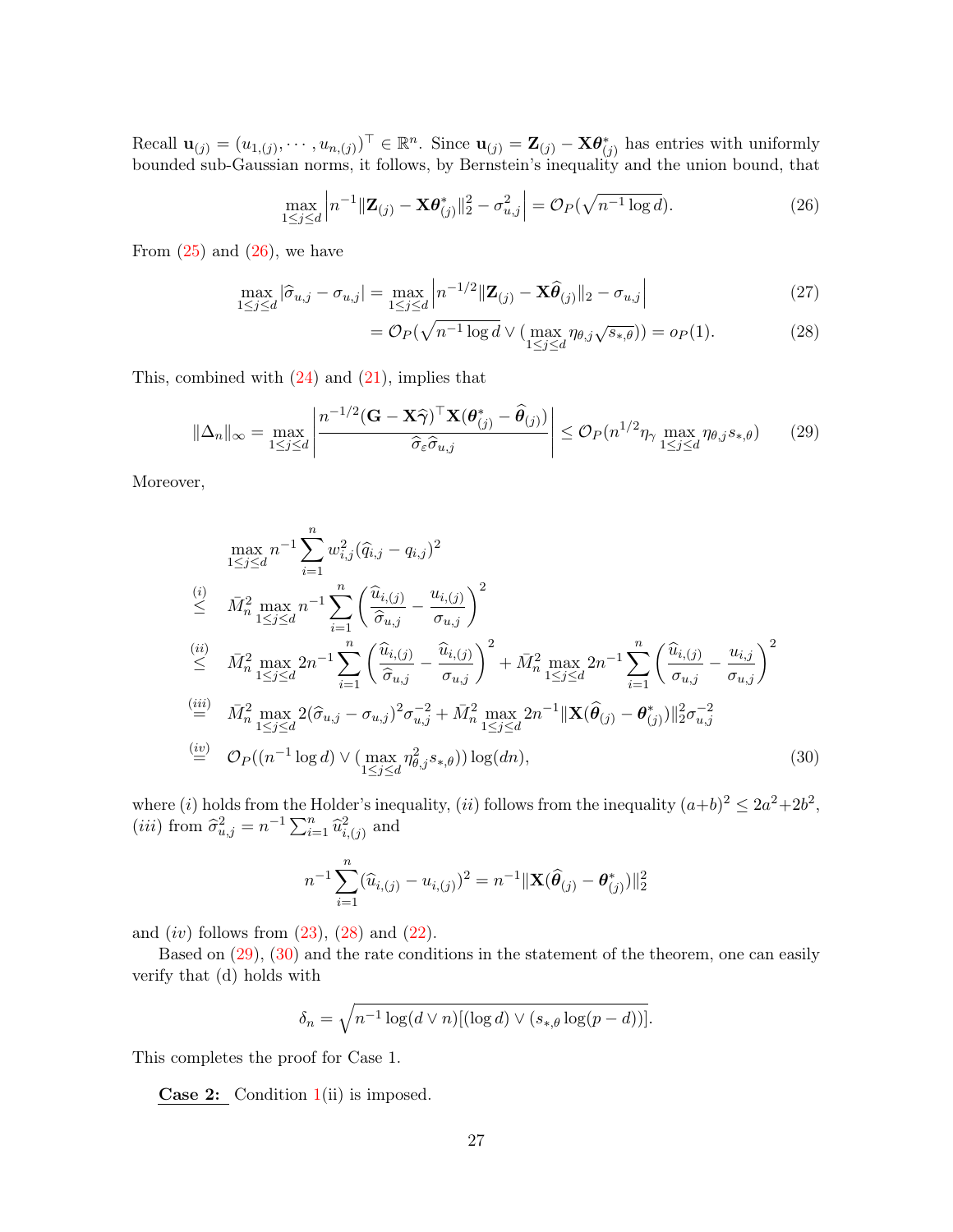In this case, we define  $w_{i,j} = (z_{i,(j)} - x_i^{\top} \theta_{(j)}) / \hat{\sigma}_{u,j}, q_{i,j} = \varepsilon_i / \sigma_{\varepsilon}, \hat{q}_{i,j} = \hat{\varepsilon}_i / \hat{\sigma}_{\varepsilon}$  and

$$
\Delta_{n,j} = n^{-1/2}(\boldsymbol{\gamma} - \widehat{\boldsymbol{\gamma}})^{\top} \mathbf{X}^{\top} (\mathbf{Z}_{(j)} - \mathbf{X} \widehat{\boldsymbol{\theta}}_{(j)}) / (\widehat{\sigma}_{\varepsilon} \widehat{\sigma}_{u}),
$$

where  $\hat{\varepsilon}_i = v_i - x_i^{\dagger} \hat{\gamma}$ . Notice that, with these definitions, (20) is satisfied and we only need to verify conditions  $(a)-(d)$  listed after  $(20)$ .

Notice that, from the definition of  $\hat{\sigma}_{u,j}$ ,  $n^{-1} \sum_{i=1}^{n} w_{i,j}^2 = 1 \ \forall j$ . Since  $\varepsilon$  is uncorrelated with  $({\{\mathbf{Z}_{(j)}\}_{j=1}^d}, \mathbf{X})$  and  $\{(\widehat{\theta}_{(j)}, \widehat{\sigma}_{u,j})\}_{j=1}^d$  is computed using only  $({\{\mathbf{Z}_{(j)}\}_{j=1}^d}, \mathbf{X}})$ , (a) follows.

Notice that  $q_{i,j}$  and  $\hat{q}_{i,j}$  do not depend on j and (b) holds by the assumptions on  $\varepsilon_i$ . It remains to verify (c) and (d).

Since  $z_{i,(j)}$  is centered Gaussian with uniformly bounded variance, the sub-exponential norm of  $z_{i,(j)}^2$  is uniformly bounded. From Proposition 5.16 of Vershynin (2010) and the union bound,

$$
\max_{1 \le j \le d} |n^{-1} \mathbf{Z}_{(j)}^{\top} \mathbf{Z}_{(j)} - \mathbb{E} z_{i,(j)}^2| = \mathcal{O}_P(\sqrt{n^{-1} \log d}) = o_P(1)
$$

and thus  $\max_{1 \leq j \leq d} n^{-1} \mathbf{Z}_{(j)}^{\top} \mathbf{Z}_{(j)} = \mathcal{O}_P(1)$ . Therefore, on the event  $\mathcal{M}$ ,

$$
\max_{1 \le j \le d} \hat{\sigma}_{u,j}^{-1} = \max_{1 \le j \le d} \left( n^{-1/2} \| \mathbf{Z}_{(j)} - \mathbf{X} \hat{\theta}_{(j)} \|_{2} \right)^{-1} \n\overset{(i)}{\le} \max_{1 \le j \le d} \left( n^{-1/2} \| \mathbf{Z}_{(j)} \|_{2} / \bar{\eta}_{\theta,j} \right)
$$
\n(31)

$$
\leq \sqrt{\max_{1 \leq j \leq d} n^{-1} \mathbf{Z}_{(j)}^{\top} \mathbf{Z}_{(j)}} / (\min_{1 \leq j \leq \bar{\eta}_{\theta,j}} \bar{\eta}_{\theta,j}) = \mathcal{O}_P(1), \tag{32}
$$

where (*i*) follows by Lemma 5 (applied to  $\theta_{(j)}$  for each *j*). Notice that, on  $M$ ,

$$
\max_{1 \leq i \leq n, 1 \leq j \leq d} |z_{i,(j)} - x_i^{\top} \widehat{\boldsymbol{\theta}}_{(j)}| \leq \max_{1 \leq j \leq d} \mu_{\theta, j} = \mathcal{O}(\sqrt{\log(dn)})
$$

and thus, by  $(32)$ ,

$$
\bar{M}_n = \max_{1 \le i \le n, 1 \le j \le d} |(z_{i,(j)} - x_i^{\top} \hat{\theta}_{(j)}) / \hat{\sigma}_{u,j}| = \mathcal{O}_P(\sqrt{\log(dn)}). \tag{33}
$$

This, along with the rate conditions in statement of theorem, implies (c).

From Lemma 4 applied to  $\gamma^*$ , on the event  $\mathcal{M} \bigcap \mathcal{D}_n(s_{*,\gamma},\kappa)$ , we have

$$
\|\widehat{\boldsymbol{\gamma}} - \boldsymbol{\gamma}^*\|_1 \le 8\eta s_{*,\gamma} \kappa^{-2} \text{ and } n^{-1/2} \|\mathbf{X}(\widehat{\boldsymbol{\gamma}} - \boldsymbol{\gamma}^*)\|_2 \le 4\eta_{\gamma} \sqrt{s_{*,\gamma}} \kappa^{-1}.
$$
 (34)

Thus, on  $\mathcal{M} \bigcap \mathcal{D}_n(s_{*,\gamma}, \kappa),$ 

$$
\left| n^{-1/2} (\boldsymbol{\gamma}^* - \widehat{\boldsymbol{\gamma}})^{\top} \mathbf{X}^{\top} (\mathbf{Z}_{(j)} - \mathbf{X} \widehat{\boldsymbol{\theta}}_{(j)}) \right| \leq n^{1/2} \| n^{-1} \mathbf{X}^{\top} (\mathbf{Z}_{(j)} - \mathbf{X} \widehat{\boldsymbol{\theta}}_{(j)}) \|_{\infty} \| \widehat{\boldsymbol{\gamma}} - \boldsymbol{\gamma}^* \|_{1} \leq 8 n^{1/2} \eta_{\theta, j} \eta_{\gamma} s_{*, \gamma} \kappa^{-2}
$$
\n(35)

and

$$
\left| n^{-1/2} \|\mathbf{G} - \mathbf{X}\widehat{\boldsymbol{\gamma}}\|_{2} - n^{-1/2} \|\mathbf{G} - \mathbf{X}\boldsymbol{\gamma}^{*}\|_{2} \right| \leq n^{-1/2} \|\mathbf{X}(\widehat{\boldsymbol{\gamma}} - \boldsymbol{\gamma}^{*})\|_{2} \leq 4\eta_{\gamma}\sqrt{s_{*,\gamma}}\kappa^{-1}.
$$
 (36)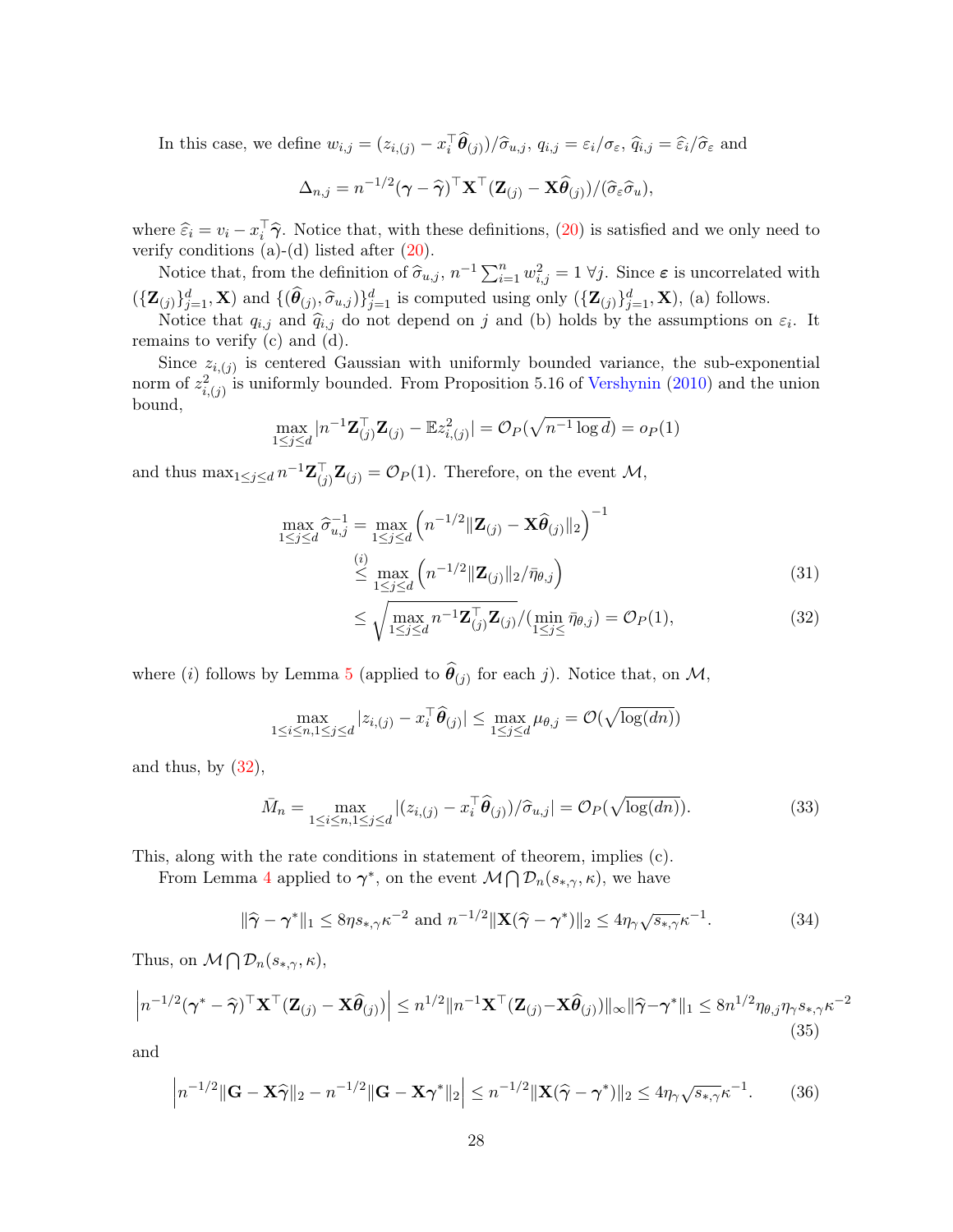Since, under the null hypothesis of  $\beta^* = \beta_0$ ,  $\varepsilon = \mathbf{G} - \mathbf{X}\gamma^*$ , we apply (Lyapunov's) CLT and obtain  $|n^{-1}||\mathbf{G}-\mathbf{X}\boldsymbol{\gamma}^*||_2^2 - \sigma_{\varepsilon}^2| = \mathcal{O}_P(n^{-1/2})$ . Hence, by (36),

$$
|\hat{\sigma}_{\varepsilon} - \sigma_{\varepsilon}| = \mathcal{O}_P(n^{-1/2} \vee \eta_{\gamma} \sqrt{s_{*,\gamma}}) = o_P(1). \tag{37}
$$

This, combined with (32) and (35), implies that

$$
\|\Delta_n\|_{\infty} = \max_{1 \le j \le d} \left| \frac{n^{-1/2}(\boldsymbol{\gamma}^* - \widehat{\boldsymbol{\gamma}})^{\top} \mathbf{X}^{\top} (\mathbf{Z}_{(j)} - \mathbf{X}\widehat{\boldsymbol{\theta}}_{(j)})}{\widehat{\sigma}_{\varepsilon} \widehat{\sigma}_{u,j}} \right| \le \mathcal{O}_P(n^{1/2}\eta_{\gamma} s_{*,\gamma} \max_{1 \le j \le d} \eta_{\theta,j}) \tag{38}
$$

Moreover,

$$
\max_{1 \leq j \leq d} n^{-1} \sum_{i=1}^{n} w_{i,j}^{2} (\widehat{q}_{i,j} - q_{i,j})^{2} \leq \overline{M}_{n}^{2} n^{-1} \sum_{i=1}^{n} \left( \frac{\widehat{\varepsilon}_{i}}{\widehat{\sigma}_{\varepsilon}} - \frac{\varepsilon_{i}}{\sigma_{\varepsilon}} \right)^{2}
$$
\n
$$
\leq \overline{M}_{n}^{2} 2 n^{-1} \sum_{i=1}^{n} \left( \frac{\widehat{\varepsilon}_{i}}{\widehat{\sigma}_{\varepsilon}} - \frac{\widehat{\varepsilon}_{i}}{\sigma_{\varepsilon}} \right)^{2} + \overline{M}_{n}^{2} 2 n^{-1} \sum_{i=1}^{n} \left( \frac{\widehat{\varepsilon}_{i}}{\sigma_{\varepsilon}} - \frac{\varepsilon_{i}}{\sigma_{\varepsilon}} \right)^{2}
$$
\n
$$
\stackrel{\text{(iii)}}{=} \overline{M}_{n}^{2} 2 (\widehat{\sigma}_{\varepsilon} - \sigma_{\varepsilon})^{2} \sigma_{\varepsilon}^{-2} + \overline{M}_{n}^{2} 2 n^{-1} \|\mathbf{X} (\widehat{\gamma} - \gamma^{*}) \|_{2}^{2} \sigma_{\varepsilon}^{-2}
$$
\n
$$
\stackrel{\text{(iv)}}{=} \mathcal{O}_{P}(n^{-1} \log(d n) [(s_{*,\gamma} \log(p - d)) \vee 1]), \tag{39}
$$

where (i) holds by Holder's inequality, (ii) follows by the inequality  $(a+b)^2 \leq 2a^2 + 2b^2$ , (iii) follows by  $\hat{\sigma}_{\varepsilon}^2 = n^{-1} \sum_{i=1}^n \hat{\varepsilon}_i^2$  and

$$
n^{-1} \sum_{i=1}^{n} (\widehat{\varepsilon}_i - \varepsilon_i)^2 = n^{-1} ||\mathbf{X}(\widehat{\boldsymbol{\gamma}} - \boldsymbol{\gamma}^*)||_2^2
$$

and  $(iv)$  follows by  $(37)$ ,  $(34)$  and  $(33)$ .

Based on (38), (39) and the rate conditions in the statement of the theorem, one can easily verify that (d) holds with

$$
\delta_n = \sqrt{n^{-1}\log(dn)[(s_{*,\gamma}\log(p-d))\vee 1]}.
$$

This completes the proof for Case 2.

Proof of Theorem 3. For the majority of the proof, we lower bound the test statistic under the alternative. An upper bound of the critical value is provided by Lemma 10, which is proved later. With these two bounds, we prove the theorem.

Let  $j^* \in \{1, \dots, d\}$  satisfy  $|\mathbb{E} \pi^{\top} \mathbf{u}_i^{\top} u_{i,(j^*)}| = \max_{1 \leq j \leq d} |\mathbb{E} \pi^{\top} \mathbf{u}_i^{\top} u_{i,(j)}| = ||\mathbf{\Sigma}_u \pi||_{\infty}$ . Notice that

$$
n^{-1/2}(\mathbf{G} - \mathbf{X}\widehat{\boldsymbol{\gamma}})^{\top}(\mathbf{Z}_{(j^*)} - \mathbf{X}\widehat{\boldsymbol{\theta}}_{(j^*)}) =
$$
  
\n
$$
n^{-1/2}(\mathbf{G} - \mathbf{X}\boldsymbol{\gamma}^*)^{\top}(\mathbf{Z}_{(j^*)} - \mathbf{X}\boldsymbol{\theta}^*_{(j^*)})
$$
  
\n
$$
+ n^{-1/2}(\mathbf{G} - \mathbf{X}\boldsymbol{\gamma}^*)^{\top}\mathbf{X}(\boldsymbol{\theta}^*_{(j^*)} - \widehat{\boldsymbol{\theta}}_{(j^*)}) + n^{-1/2}(\boldsymbol{\gamma}^* - \widehat{\boldsymbol{\gamma}})^{\top}\mathbf{X}^{\top}(\mathbf{Z}_{(j^*)} - \mathbf{X}\widehat{\boldsymbol{\theta}}_{(j^*)}).
$$
\n(40)

 $\Box$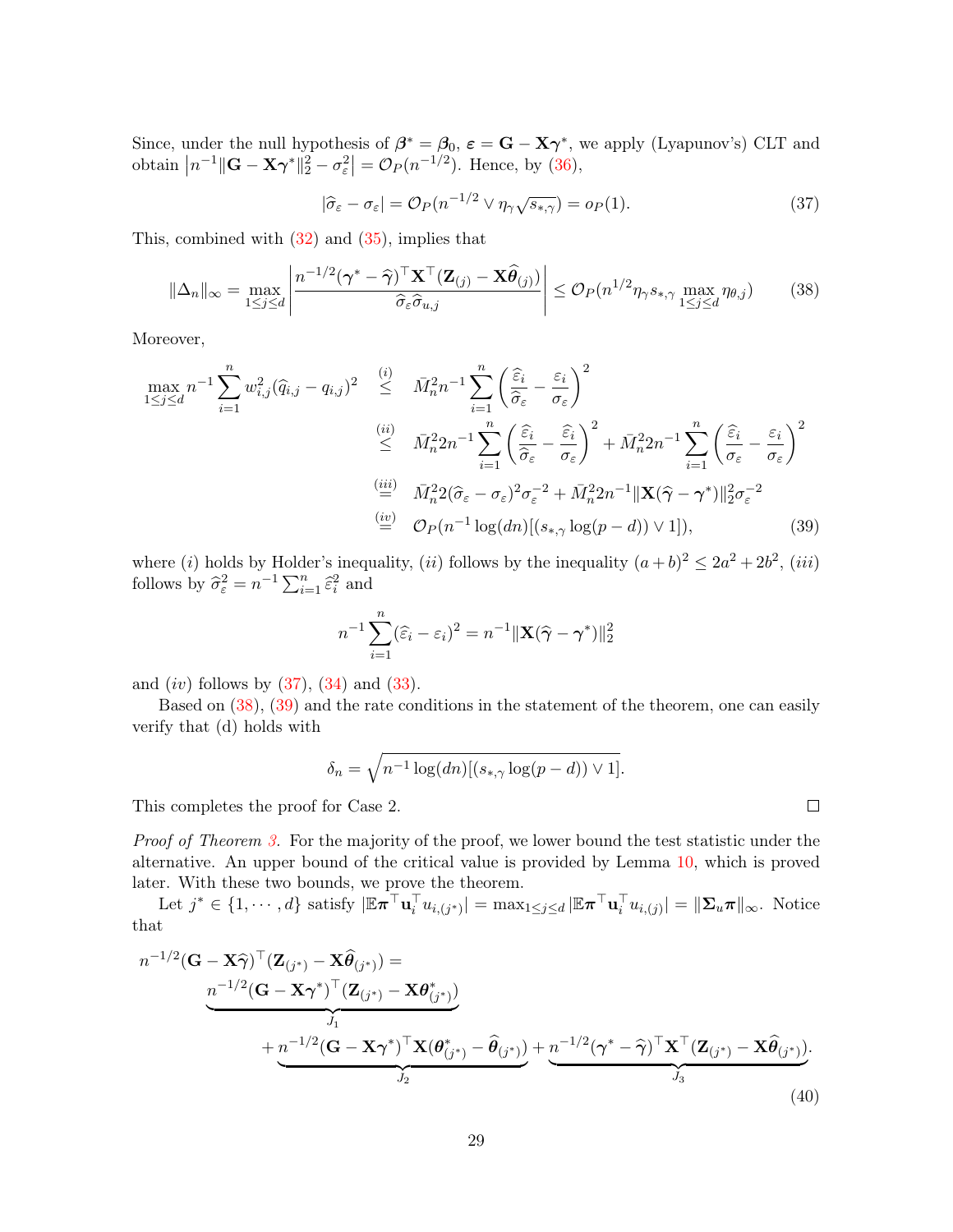Moreover, under the alternative hypothesis of  $\beta^* = \beta_0 + \pi$ , we have

$$
(g_i - x_i^\top \boldsymbol{\gamma}^*)(z_{i,(j^*)} - x_i^\top \boldsymbol{\theta}_{(j^*)}^*) = \underbrace{(\varepsilon_i + x_i^\top \boldsymbol{\Theta}^* \boldsymbol{\pi} + \mathbf{u}_i^\top \boldsymbol{\pi})}_{J_{1,i}} u_{i,(j^*)}.
$$

Since  $\Sigma_W$  has eigenvalues bounded away from zero and infinity,  $\Sigma_X$ ,  $\Sigma_u$  and  $\Theta$  also have singular values bounded away from zero and infinity. By  $\|\pi\|_2 = \mathcal{O}(1)$  and the bounded sub-Gaussian norms of  $x_i$  and  $\mathbf{u}_i$ ,  $x_i^{\top} \mathbf{\Theta}^* \pi$  and  $\mathbf{u}_i^{\top} \pi$  have sub-Gaussian norms bounded by some constant  $K_1 > 0$ . By the bounded sub-Gaussian norm of  $\varepsilon_i$ , we have that the sub-Gaussian norm of  $J_{1,i}$  is bounded by some constant  $K_2 > 0$ . Using the sub-Gaussian properties of  $u_{i,(j^*)}$ and Lemma 8, we have that the sub-exponential norm of  $l_{n,i} := J_{1,i} u_{i,(j^*)}$  is bounded by some constant  $K_3 > 0$ . It follows by Proposition 5.16 of Vershynin (2010) that there exist constants  $C_1, C_2 > 0$  such that  $\forall x > 0$ 

$$
\mathbb{P}\left(\left|n^{-1/2}\sum_{i=1}^{n}\left(l_{n,i}-\mathbb{E}l_{n,i}\right)\right|>x\right)\leq 2\exp(-\min\{C_1x^2,\sqrt{n}C_2x\}).\tag{41}
$$

Since  $J_1 = n^{-1/2} \sum_{i=1}^n l_{n,i}$  and

$$
|\mathbb{E}l_{n,i}|=|\mathbb{E}(\varepsilon_i+x_i^{\top}\Theta^*\pi+\mathbf{u}_i^{\top}\pi)u_{i,(j^*)}|=||\mathbf{\Sigma}_u\pi||_{\infty},
$$

it follows that  $\forall x > 0$ ,

$$
\mathbb{P}\left(|J_1| > x\sqrt{\log d}\right) \geq \mathbb{P}\left(\left|n^{1/2}\mathbb{E}l_{n,i}\right| - \left|n^{-1/2}\sum_{i=1}^n (l_{n,i} - \mathbb{E}l_{n,i})\right| > x\sqrt{\log d}\right)
$$
  
\n
$$
\geq \mathbb{I}\left\{\left\|\sum_u \pi\right\|_{\infty} > (x+1)\sqrt{n^{-1}\log d}\right\} - \mathbb{P}\left(\left|n^{-1/2}\sum_{i=1}^n (l_{n,i} - \mathbb{E}l_{n,i})\right| > \sqrt{n^{-1}\log d}\right\}
$$
  
\n
$$
\geq \mathbb{I}\left\{\left\|\sum_u \pi\right\|_{\infty} > (x+1)\sqrt{n^{-1}\log d}\right\} - 2\exp(-\min\{C_1n^{-1}\log d, \sqrt{n}C_2\sqrt{n^{-1}\log d}\})
$$
  
\n
$$
\geq \mathbb{I}\left\{\left\|\sum_u \pi\right\|_{\infty} > (x+1)\sqrt{n^{-1}\log d}\right\} - o(1),
$$

where (i) follows by (41). Then, we have that  $\forall t_1, t_2 > 0$ ,

$$
\mathbb{P}\left(\|\mathbf{T}_{n}\|_{\infty}>t_{1}\sqrt{\log d}\right)\geq \mathbb{P}\left(|T_{n,j^{*}}|>t_{1}\sqrt{\log d}\right)
$$
\n
$$
=\mathbb{P}\left(\widehat{\sigma}_{\varepsilon}^{-1}\widehat{\sigma}_{u,j^{*}}^{-1}|J_{1}+J_{2}+J_{3}|>t_{1}\sqrt{\log d}\right)
$$
\n
$$
\geq \mathbb{P}\left(\sigma_{\varepsilon}^{-1}\sigma_{u,j^{*}}^{-1}|J_{1}+J_{2}+J_{3}|>t_{1}t_{2}\sqrt{\log d}\right)-\mathbb{P}\left(\sigma_{\varepsilon}^{-1}\sigma_{u,j^{*}}^{-1}\widehat{\sigma}_{\varepsilon}\widehat{\sigma}_{u,j^{*}}>t_{2}\right)
$$
\n
$$
\geq \mathbb{P}\left(|J_{1}|>5\sigma_{\varepsilon}\sigma_{u,j^{*}}t_{1}t_{2}\sqrt{\log d}\right)-\mathbb{P}\left(|J_{2}|>\sigma_{\varepsilon}\sigma_{u,j^{*}}t_{1}t_{2}\sqrt{\log d}\right)
$$
\n
$$
-\mathbb{P}\left(|J_{3}|>\sigma_{\varepsilon}\sigma_{u,j^{*}}t_{1}t_{2}\sqrt{\log d}\right)-\mathbb{P}\left(\sigma_{\varepsilon}^{-1}\sigma_{u,j^{*}}^{-1}\widehat{\sigma}_{\varepsilon}\widehat{\sigma}_{u,j^{*}}>t_{2}\right)
$$
\n
$$
\geq \mathbb{I}\left\{\|\mathbf{\Sigma}_{u}\pi\|_{\infty}>(5\sigma_{\varepsilon}\sigma_{u,j^{*}}t_{1}t_{2}+1)\sqrt{n^{-1}\log d}\right\}-o(1)
$$
\n
$$
-\mathbb{P}\left(|J_{2}|>\sigma_{\varepsilon}\sigma_{u,j^{*}}t_{1}t_{2}\sqrt{\log d}\right)-\mathbb{P}\left(|J_{3}|>\sigma_{\varepsilon}\sigma_{u,j^{*}}t_{1}t_{2}\sqrt{\log d}\right)
$$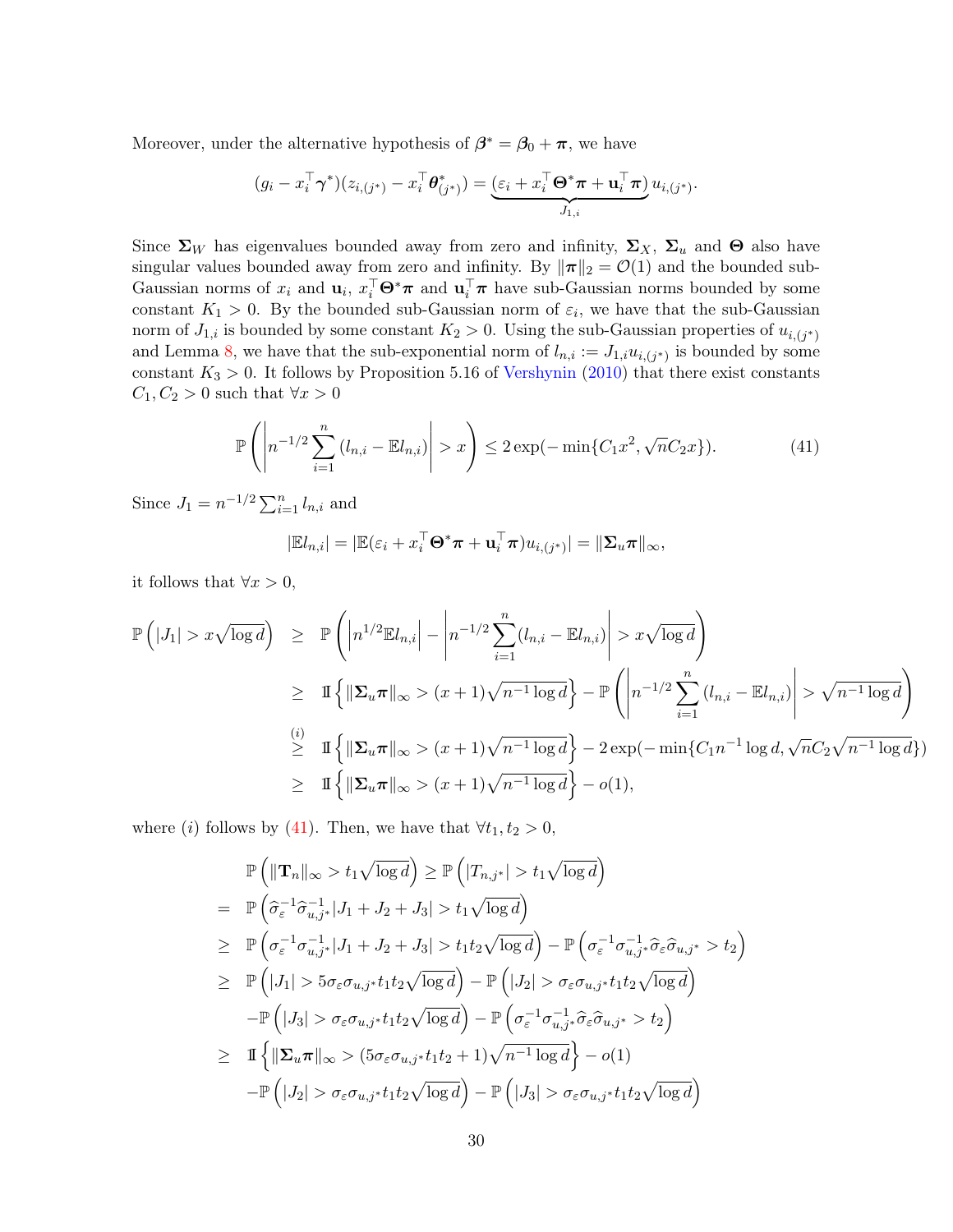$$
-\mathbb{P}\left(\sigma_{\varepsilon}^{-1}\sigma_{u,j^*}^{-1}\widehat{\sigma}_{\varepsilon}\widehat{\sigma}_{u,j^*} > t_2\right). \tag{42}
$$

Define the event  $\mathcal{M} = \left\{\boldsymbol{\theta}^*_{(j)} \text{ and } \boldsymbol{\gamma}^* \text{ are feasible for } (9) \ \forall j \in \{1, \cdots, d\} \right\}$ . By Lemma 6,  $\mathbb{P}(\mathcal{M}) \to$ 1. By the same argument as in the beginning of the proof of Theorem 2, there exists a constant  $\kappa > 0$  such that  $\mathbb{P}(\mathcal{D}_n(s_*,\kappa)) \to 1$ , where  $s_{*,\gamma}$ ,  $s_{*,\theta}$  and  $\mathcal{D}_n(s,\kappa)$  are defined in the proof of Theorem 2 and  $s_* = s_{*,\theta} \vee s_{*,\gamma}$ . By Lemma 4 (applied to  $\gamma^*$  and  $\theta^*_{(j)}$ ), on  $\mathcal{M} \bigcap \mathcal{D}_n(s_*,\kappa)$ , we have

$$
\|\widehat{\theta}_{(j)} - \theta_{(j)}^*\|_1 \le 8\eta_{\theta,j} s_{*,\theta} \kappa^{-2} \text{ and } n^{-1/2} \|X(\widehat{\theta}_{(j)} - \theta_{(j)}^*)\|_2 \le 4\eta_{\theta,j} \sqrt{s_{*,\theta}} \kappa^{-1}
$$
(43)

$$
\|\hat{\gamma}_{(j)} - \gamma_{(j)}^*\|_1 \le 8\eta_{\gamma} s_{*,\gamma} \kappa^{-2} \text{ and } n^{-1/2} \|X(\hat{\gamma}_{(j)} - \gamma_{(j)}^*)\|_2 \le 4\eta_{\gamma} \sqrt{s_{*,\gamma}} \kappa^{-1}
$$
(44)

Hence, on the event  $\mathcal{M} \bigcap \mathcal{D}_n(s_*, \kappa)$ , we have

$$
\begin{cases}\n|J_2| \leq n^{-1/2} \|\mathbf{X}^\top (\mathbf{G} - \mathbf{X} \boldsymbol{\gamma}^*)\|_{\infty} \|\widehat{\boldsymbol{\theta}}_{(j^*)} - \boldsymbol{\theta}_{(j^*)}^*\|_1 \leq 8\eta_{\gamma} \max_{1 \leq j \leq d} \eta_{\theta, j} s_{*,\theta} \kappa^{-2} = o_P(1) \\
|J_3| \leq n^{-1/2} \|\widehat{\boldsymbol{\gamma}} - \boldsymbol{\gamma}^*\|_1 \|\mathbf{X}^\top (\mathbf{Z}_{(j^*)} - \mathbf{X} \widehat{\boldsymbol{\theta}}_{(j^*)})\|_{\infty} \leq 8 \max_{1 \leq j \leq d} \eta_{\theta, j} \eta_{\gamma} s_{*,\gamma} \kappa^{-2} = o_P(1)\n\end{cases}
$$
\n(45)

Notice that  $\bar{\sigma}_{\varepsilon}^2 := \mathbb{E} J_{1,i}^2 \in (K_4, K_5)$  for some constants  $K_4, K_5 > 0$ . One can use (43) and (44) and replicate the arguments for (28) and (37) in the proof of Theorem 2, obtaining

$$
\max_{1 \le j \le d} |\hat{\sigma}_{u,j} - \sigma_{u,j}| = o_P(1) \text{ and } \hat{\sigma}_{\varepsilon} = \bar{\sigma}_{\varepsilon} + o_P(1). \tag{46}
$$

By Lemma 10, there exists a constant  $C_* > 0$ , such that

$$
\mathbb{P}\left(Q(1-\alpha, \|\widetilde{\mathbf{T}}_n\|_{\infty}) > 3\sqrt{2C_*\log d}\right) \to 0. \tag{47}
$$

Let  $K_6 > 1$  be a constant such that  $\sigma_{\varepsilon}^{-1} \sigma_{u,j^*}^{-1} \bar{\sigma}_{\varepsilon} \sigma_{u,j^*} \leq K_6$ . Now we choose constants  $t_1 =$  $4\sqrt{2C_*}$  and  $t_2 = 2K_6$ . By (42), (45) and (46) we obtain

$$
\mathbb{P}\left(\|\mathbf{T}_{n}\|_{\infty} > 4\sqrt{2C_{*}\log d}\right) \geq \mathbb{I}\left\{\|\mathbf{\Sigma}_{u}\pi\|_{\infty} > (40\sqrt{2C_{*}}K_{6}\sigma_{\varepsilon}\sigma_{u,j^{*}} + 1)\sqrt{n^{-1}\log d}\right\} - o(1).
$$

This, combined with (47), implies that

$$
\mathbb{P}\left(\|\mathbf{T}_{n}\|_{\infty} > \mathcal{Q}(1-\alpha, \|\widetilde{\mathbf{T}}_{n}\|_{\infty})\right) \geq \mathbb{I}\left\{\|\Sigma_{u}\pi\|_{\infty} > (40\sqrt{2C_{*}}K_{6}\sigma_{\varepsilon}\sigma_{u,j^{*}} + 1)\sqrt{n^{-1}\log d}\right\} - o(1).
$$

Let  $K_7 > 0$  be a constant with  $\sigma_{\varepsilon} \vee \sigma_{u,j^*} < K_7$ . Then we can simply take  $\bar{\tau} = 40K_6K_7^2\sqrt{2C_*} + 1$ . This completes the proof of the theorem.

*Proof of Theorem 4.* The basic idea of our proof is the following. We construct several alternative hypotheses in  $\mathcal{B}_1(\tau)$  for some  $\tau > 0$  and show that the average power of any given test against these alternatives is at most equal to the nominal size. Hence, no test can have power uniformly against the alternatives in  $\mathcal{B}_1(\tau)$ .

In this proof, we write  $\phi_n$  instead of  $\phi_n(\mathbf{X}, \mathbf{Z}, \mathbf{Y})$  for notational simplicity. Let  $\tau > 0$  be a constant such that  $K^2/2 > \tau$ , where  $K > 0$  is an lower bound for  $\sigma_{\varepsilon}$  and  $\min_{1 \leq j \leq d} \sigma_{u,j}$ . Let  $\beta(i) = \beta_0 + c_j e_j$ , where  $e_j$  is the j<sup>th</sup> column of the  $d \times d$  identity matrix and

$$
c_j = 2^{-1/2} \sigma_{u,j}^{-1} \sigma_{\varepsilon} \sqrt{n^{-1} \log d}.
$$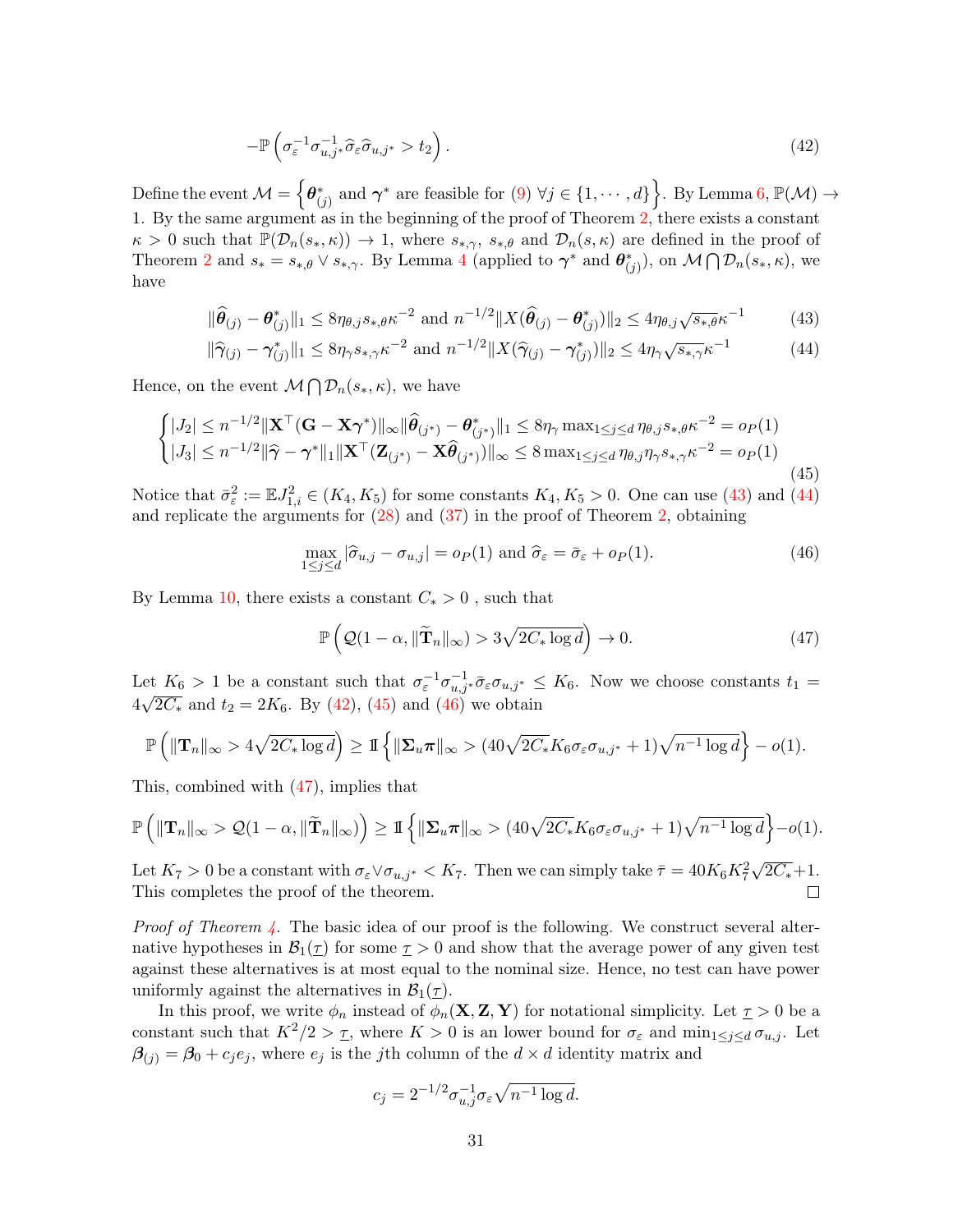Consider  $\gamma = 0$ ,  $\mathbf{\Theta} = 0$  and  $\mathbf{\Sigma}_u = \text{diag}\{\sigma_{u,1}^2, \cdots, \sigma_{u,d}^2\}$ . Define

$$
\lambda_0 := (\boldsymbol{\beta}_0, \boldsymbol{\gamma}, \boldsymbol{\Theta}, \boldsymbol{\Sigma}, \boldsymbol{\Sigma}_u, \sigma_{\varepsilon}^2) \in \mathcal{B}_0 \quad \text{and} \quad \lambda_{(j)} := (\boldsymbol{\beta}_{(j)}, \boldsymbol{\gamma}, \boldsymbol{\Theta}, \boldsymbol{\Sigma}, \boldsymbol{\Sigma}_u, \sigma_{\varepsilon}^2) \in \mathcal{B}_1(\underline{\tau}) \ \forall j \in \{1, \cdots, d\}.
$$

Let  $\mathbb{E}_j$  and  $\mathbb{P}_j$  denote the expectation and probability measure under  $\lambda_{(j)}$ , respectively. Similarly, let  $\mathbb{E}_0$  and  $\mathbb{P}_0$  denote the expectation and probability measure under  $\lambda_0$ , respectively. Since  $\limsup_{n\to\infty} \mathbb{E}_0 \phi_n \leq \alpha$ , we have

$$
\liminf_{n \to \infty} \inf_{\lambda \in \mathcal{B}_1(\underline{\tau})} \mathbb{E}_{\lambda} \phi_n - \alpha \le \liminf_{n \to \infty} \left( d^{-1} \sum_{j=1}^d \mathbb{E}_j \phi_n - \mathbb{E}_0 \phi_n \right) \le \limsup_{n \to \infty} \left| d^{-1} \sum_{j=1}^d \left( \mathbb{E}_j \phi_n - \mathbb{E}_0 \phi_n \right) \right|.
$$
 (48)

From the normality assumption, we have  $(x_i^\top, \mathbf{u}_i^\top, \boldsymbol{\varepsilon}_i)^\top \sim \mathcal{N}(\mathbf{0}, \mathbf{\Omega}_*)$  with  $\mathbf{\Omega}_* = \text{block diag}\{\mathbf{\Sigma}, \mathbf{\Sigma}_u, \sigma_{\varepsilon}^2\}.$ Let  $\{h_i\}_{i=1}^n$  denote the observed variables, where  $h_i = (x_i^\top, z_i^\top, y_i)^\top \in \mathbb{R}^p$ . Then, under  $\mathbb{P}_0$ ,  $h_i \sim \mathcal{N}(0, \Omega_0)$  with p.d.f

$$
(2\pi)^{-k/2} (\det \mathbf{\Omega}_0)^{-1/2} \exp(-h_i^{\top} \mathbf{\Omega}_0^{-1} h_i/2),
$$

where

$$
\mathbf{\Omega}_0 = \begin{pmatrix} \mathbf{\Sigma} & 0 & 0 \\ 0 & \mathbf{\Sigma}_u & \mathbf{\Sigma}_u\boldsymbol{\beta}_0 \\ 0 & \boldsymbol{\beta}_0^\top\mathbf{\Sigma}_u & \boldsymbol{\beta}_0^\top\mathbf{\Sigma}_u\boldsymbol{\beta}_0 + \sigma_\varepsilon^2 \end{pmatrix}.
$$

Moreover, under  $\mathbb{P}_j$ ,  $h_i \sim \mathcal{N}(0, \mathbf{\Omega}_j)$  with p.d.f

$$
(2\pi)^{-k/2} (\det \Omega_j)^{-1/2} \exp(-h_i^{\top} \Omega_j^{-1} h_i/2),
$$

where

$$
\boldsymbol{\Omega}_j = \begin{pmatrix} \boldsymbol{\Sigma} & 0 & 0 \\ 0 & \boldsymbol{\Sigma}_u & \boldsymbol{\Sigma}_u \boldsymbol{\beta}_{(j)} \\ 0 & \boldsymbol{\beta}_{(j)}^\top \boldsymbol{\Sigma}_u & \boldsymbol{\beta}_{(j)}^\top \boldsymbol{\Sigma}_u \boldsymbol{\beta}_{(j)} + \sigma_{\varepsilon}^2 \end{pmatrix}.
$$

Hence, after straight-forward computations, we have that

$$
\mathbb{E}_j \phi_n = \mathbb{E}_0 \frac{d\mathbb{P}_j}{d\mathbb{P}_0} \phi_n = \mathbb{E}_0 \phi_n \exp(S_j),
$$

where

$$
S_j := \sigma_{\varepsilon}^{-2} \sum_{i=1}^n \left[ c_j \varepsilon_i u_{i,(j)} - \frac{1}{2} c_j^2 u_{i,(j)}^2 \right].
$$

Since  $|\phi_n| \leq 1$  a.s., we have, by Lyapunov's inequality, that

$$
\left| d^{-1} \sum_{j=1}^{d} \left( \mathbb{E}_{j} \phi_{n} - \mathbb{E}_{0} \phi_{n} \right) \right| \leq \mathbb{E}_{0} \left| d^{-1} \sum_{j=1}^{d} \exp(S_{j}) - 1 \right| \leq \sqrt{\mathbb{E}_{0} \left( d^{-1} \sum_{j=1}^{d} \exp(S_{j}) - 1 \right)^{2}}.
$$
 (49)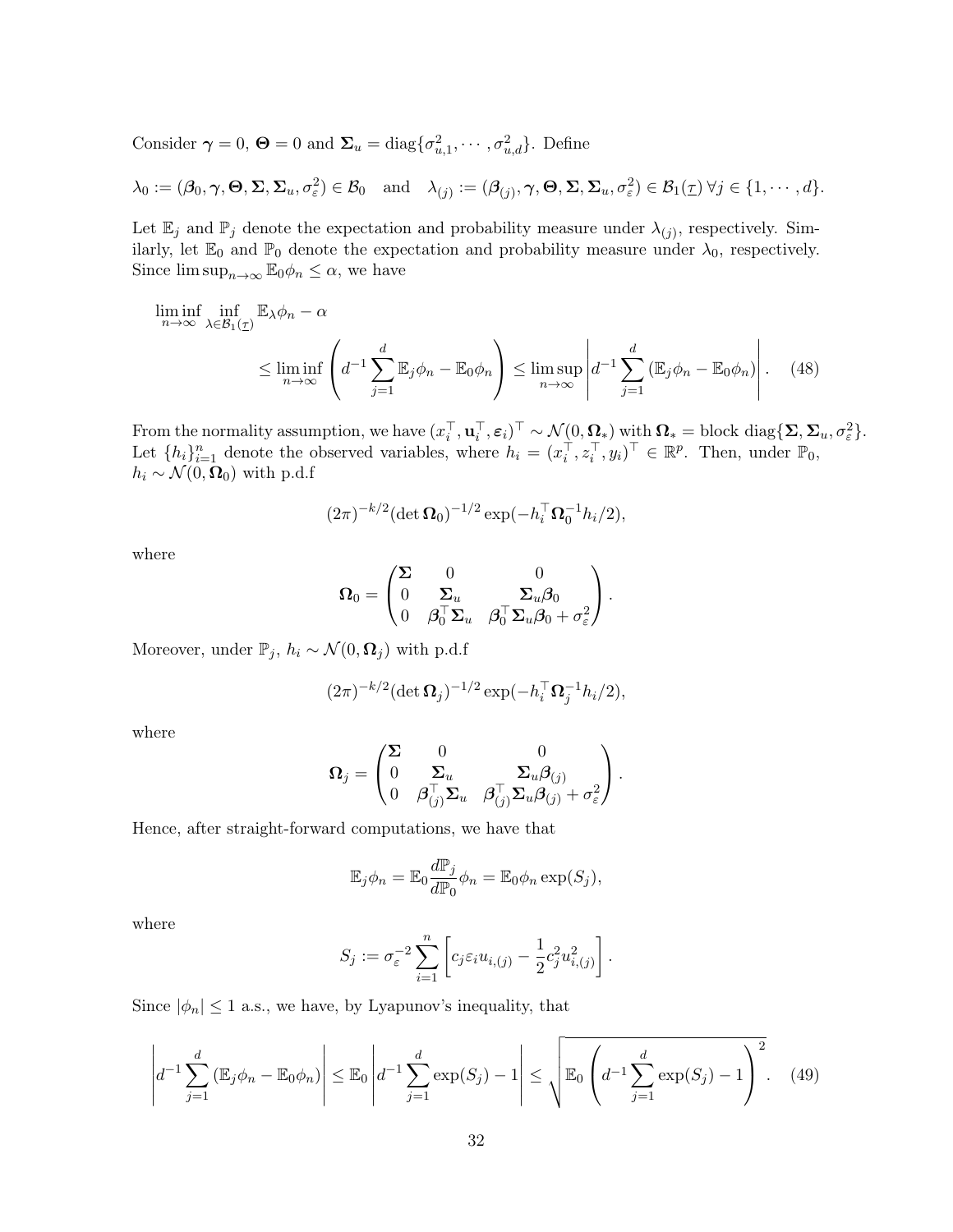Recall  $\mathbf{u}_{(j)} = (u_{1,(j)}, \cdots, u_{n,(j)})^{\top} \in \mathbb{R}^n$  and notice that, conditional on  $\mathbf{u} = (\mathbf{u}_{(1)}, \cdots, \mathbf{u}_{(d)}) \in$  $\mathbb{R}^{n \times d}$ ,

$$
S_j \sim \mathcal{N}\left(-\frac{1}{2}\sigma_{\varepsilon}^{-2}c_j^2\sum_{i=1}^n u_{i,(j)}^2, \sigma_{\varepsilon}^{-2}c_j^2\sum_{i=1}^n u_{i,(j)}^2\right) \qquad \forall j \in \{1, \cdots, d\}
$$

$$
S_{j_1} + S_{j_2} \sim \mathcal{N}\left(-\frac{1}{2}\sigma_\varepsilon^{-2} \sum_{i=1}^n (c_{j_1}^2 u_{i,(j_1)}^2 + c_{j_2}^2 u_{i,(j_2)}^2), \sigma_\varepsilon^{-2} \sum_{i=1}^n (c_{j_1} u_{i,(j_1)} + c_{j_2} u_{i,(j_2)})^2\right) \qquad \text{for } j_1 \neq j_2
$$

Recall the moment generating functions of Gaussian distributions: for  $X \sim \mathcal{N}(\mu, \sigma^2)$  and  $t \in \mathbb{R}, \mathbb{E} \exp(tX) = \exp(t\mu + t^2\sigma^2/2).$  Hence,

$$
\begin{cases}\n\mathbb{E}_0 (\exp(S_j) \mid \mathbf{u}) = 1 & \forall j \in \{1, \dots, d\} \\
\mathbb{E}_0 (\exp(2S_j) \mid \mathbf{u}) = \exp(\sigma_{\varepsilon}^{-2} c_j^2 \sum_{i=1}^n u_{i,(j)}^2) & \forall j \in \{1, \dots, d\} \\
\mathbb{E}_0 (\exp(S_{j_1} + S_{j_2}) \mid \mathbf{u}) = \exp(\sigma_{\varepsilon}^{-2} c_{j_1} c_{j_2} \sum_{i=1}^n u_{i,(j_1)} u_{i,(j_2)}) & \text{for } j_1 \neq j_2\n\end{cases}
$$
(50)

It follows that

$$
\mathbb{E}_{0}\left[\left(d^{-1}\sum_{j=1}^{d}(\exp(S_{j})-1)\right)^{2}|\mathbf{u}\right]
$$
\n
$$
=\mathbb{E}_{0}\left[d^{-2}\sum_{j_{1}=1}^{d}\sum_{j_{2}=1}^{d}(\exp(S_{j_{1}})-1)(\exp(S_{j_{2}})-1)|\mathbf{u}\right]
$$
\n
$$
=\mathbb{E}_{0}\left[d^{-2}\sum_{j_{1},j_{2}=1}^{d}\sum_{j_{1}\neq j_{2}}^{d}(\exp(S_{j_{1}}+S_{j_{2}})+1-\exp(S_{j_{1}})-\exp(S_{j_{2}}))|\mathbf{u}\right]
$$
\n
$$
+\mathbb{E}_{0}\left[d^{-2}\sum_{j=1}^{d}(\exp(2S_{j})-2\exp(S_{j})+1)|\mathbf{u}\right]
$$
\n
$$
=d^{-2}\sum_{j_{1},j_{2}=1}^{d}\sum_{j_{1}\neq j_{2}}^{d}\left(\exp(\sigma_{\varepsilon}^{-2}c_{j_{1}}c_{j_{2}}\sum_{i=1}^{n}u_{i,(j_{1})}u_{i,(j_{2})})-1\right)+d^{-2}\sum_{j=1}^{n}\left(\exp(\sigma_{\varepsilon}^{-2}c_{j}^{2}\sum_{i=1}^{n}u_{i,(j)}^{2})-1\right),\tag{51}
$$

where the last line follows by  $(50)$ .

Notice that for  $j_1 \neq j_2$ ,  $\mathbf{u}_{(j_1)}$  and  $\mathbf{u}_{(j_2)}$  are independent since  $\Sigma_u$  is diagonal. Hence, conditional on  $\mathbf{u}_{(j_1)}$ ,

$$
\sigma_{\varepsilon}^{-2} c_{j_1} c_{j_2} \sum_{i=1}^n u_{i,(j_1)} u_{i,(j_2)}
$$

is a zero-mean Gaussian random variable with variance  $\sigma_{\varepsilon}^{-4} c_{j_1}^2 c_{j_2}^2 \sigma_{u,j_2}^2 \sum_{i=1}^n u_{i,(j_1)}^2$ . It follows that, for  $j_1 \neq j_2$ ,

$$
\mathbb{E}_0 \exp(\sigma_{\varepsilon}^{-2} c_{j_1} c_{j_2} \sum_{i=1}^n u_{i,(j_1)} u_{i,(j_2)})
$$
\n(52)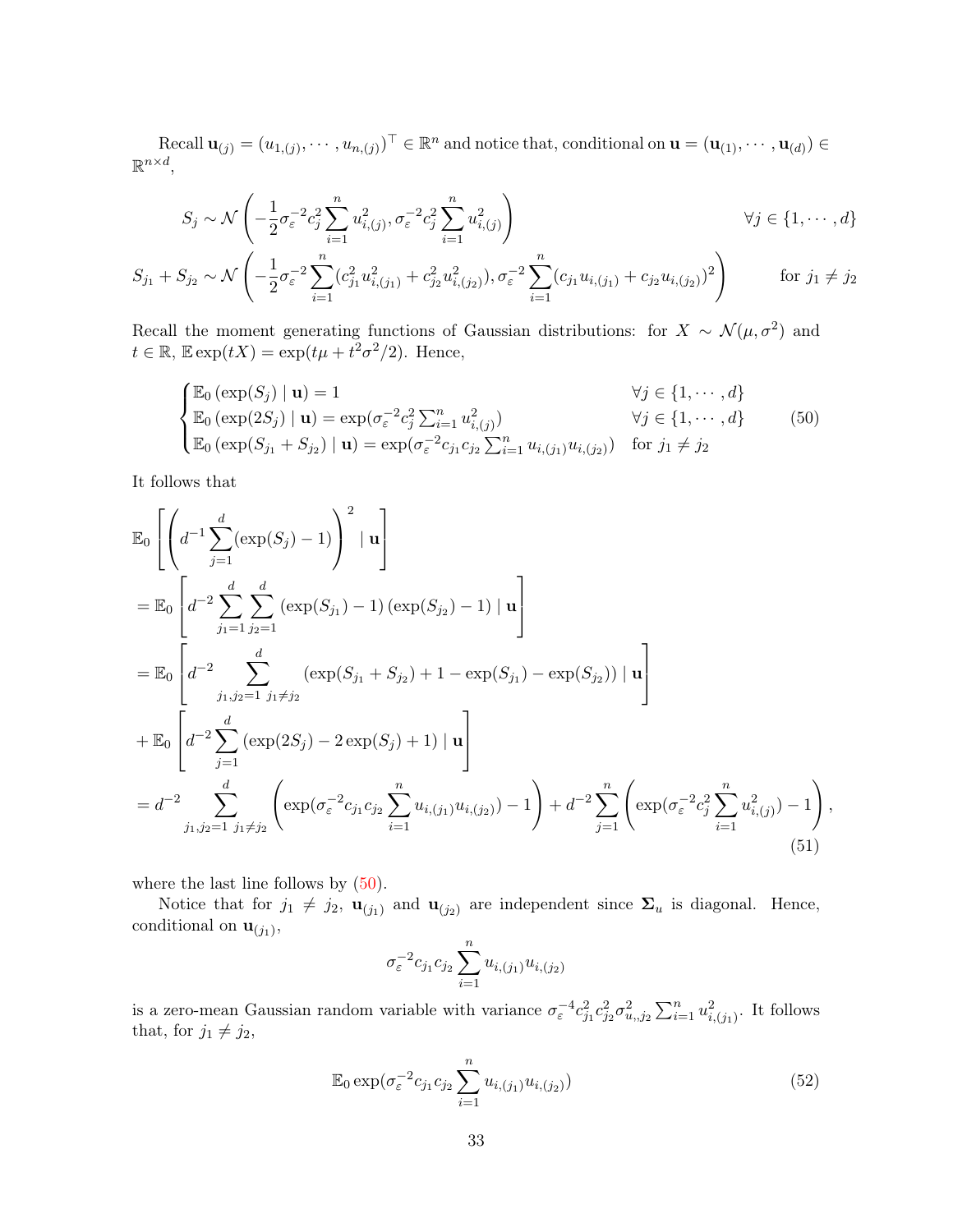$$
= \mathbb{E}_{0} \left[ \mathbb{E}_{0} \left( \exp \left( \sigma_{\varepsilon}^{-2} c_{j_{1}} c_{j_{2}} \sum_{i=1}^{n} u_{i,j_{1}} u_{i,j_{2}} \right) \mid \mathbf{u}_{(j_{1})} \right) \right]
$$
  
\n
$$
= \mathbb{E}_{0} \exp \left( \frac{1}{2} \sigma_{\varepsilon}^{-4} c_{j_{1}}^{2} c_{j_{2}}^{2} \sigma_{u,j_{2}}^{2} \sum_{i=1}^{n} u_{i,(j_{1})}^{2} \right)
$$
  
\n
$$
\stackrel{\text{(i)}}{=} \mathbb{E}_{0} \exp \left( \left( \frac{1}{8} n^{-2} \log^{2} d \right) \left( \sum_{i=1}^{n} u_{i,(j_{1})}^{2} \sigma_{u,j_{1}}^{-2} \right) \right)
$$
  
\n
$$
\stackrel{\text{(ii)}}{=} \left( 1 - \frac{1}{4} n^{-2} \log^{2} d \right)^{-n/2}, \tag{54}
$$

where (*i*) follows by the definition of  $c_j$ 's and (*ii*) follows by the fact that  $\sum_{i=1}^n u_{i,(j_1)}^2 \sigma_{u,j_1}^{-2} \sim$  $\chi^2(n)$  and the moment generating function of chi-squared distributions. Recall that for X ∼  $\chi^2(k)$  and  $t < 1/2$ ,  $\mathbb{E} \exp(tX) = (1 - 2t)^{-k/2}$ . Similarly, we have

$$
\mathbb{E} \exp\left(\sigma_{\varepsilon}^{-2} c_j^2 \sum_{i=1}^n u_{i,(j)}^2\right) = (1 - n^{-1} \log d)^{-n/2}.
$$
 (55)

Now (51), (54) and (55) along with the law of iterated expectations imply that

$$
\mathbb{E}_0\left(d^{-1}\sum_{j=1}^d(\exp(S_j)-1)\right)^2 = \mathbb{E}_0\left\{\mathbb{E}_0\left[\left(d^{-1}\sum_{j=1}^d(\exp(S_j)-1)\right)^2|\mathbf{u}\right]\right\}
$$

$$
=\underbrace{d^{-1}(d-1)\left[(1-\frac{1}{4}n^{-2}\log^2 d)^{-n/2}-1\right]}_{A_1}+\underbrace{d^{-1}(1-n^{-1}\log d)^{-n/2}}_{A_2}+d^{-1}
$$
(56)

To see that  $A_1 = o(1)$ , notice that  $n^{-1} \log^2 d \to 0$ ,

$$
\log \left[ (1 - \frac{1}{4} n^{-2} \log^2 d)^{n^2/\log^2 d} \right] \to -\frac{1}{4}
$$

and hence  $\log \left[ (1 - \frac{1}{4}) \right]$  $\frac{1}{4}n^{-2}\log^2 d)^{-n/2}$  =  $-\frac{1}{2}$  $\frac{1}{2}(n^{-1}\log^2 d)\log\left[(1-\frac{1}{4})\right]$  $\frac{1}{4}n^{-2}\log^2 d)^{n^2/\log^2 d}$   $\rightarrow 0.$ Since  $d \to \infty$ , we have

$$
\log A_2 = \log \left[ d^{-1} (1 - n^{-1} \log d)^{-n/2} \right] = -\log d + \left( \frac{1}{2} \log d \right) \left\{ \log \left[ (1 - n^{-1} \log d)^{-(n^{-1} \log d)^{-1}} \right] \right\}
$$
  
= -\log d + \left( \frac{1}{2} \log d \right) (1 + o(1))  
 $\to -\infty.$ 

Now, (56),  $A_1 = o(1)$  and  $\log A_2 \to -\infty$  imply that  $\mathbb{E}_0 \left( d^{-1} \sum_{j=1}^d (\exp(S_j) - 1) \right)^2 = o(1)$ , which, by (48) and (49), implies the desired result.

### B Proofs of the remaining results

### B.1 Proofs for the High-Dimensional approximate bootstrap

We split the analysis into two major parts, with the first establishing a general result on approximate bootstrap and the second showing that many of the conditions established in the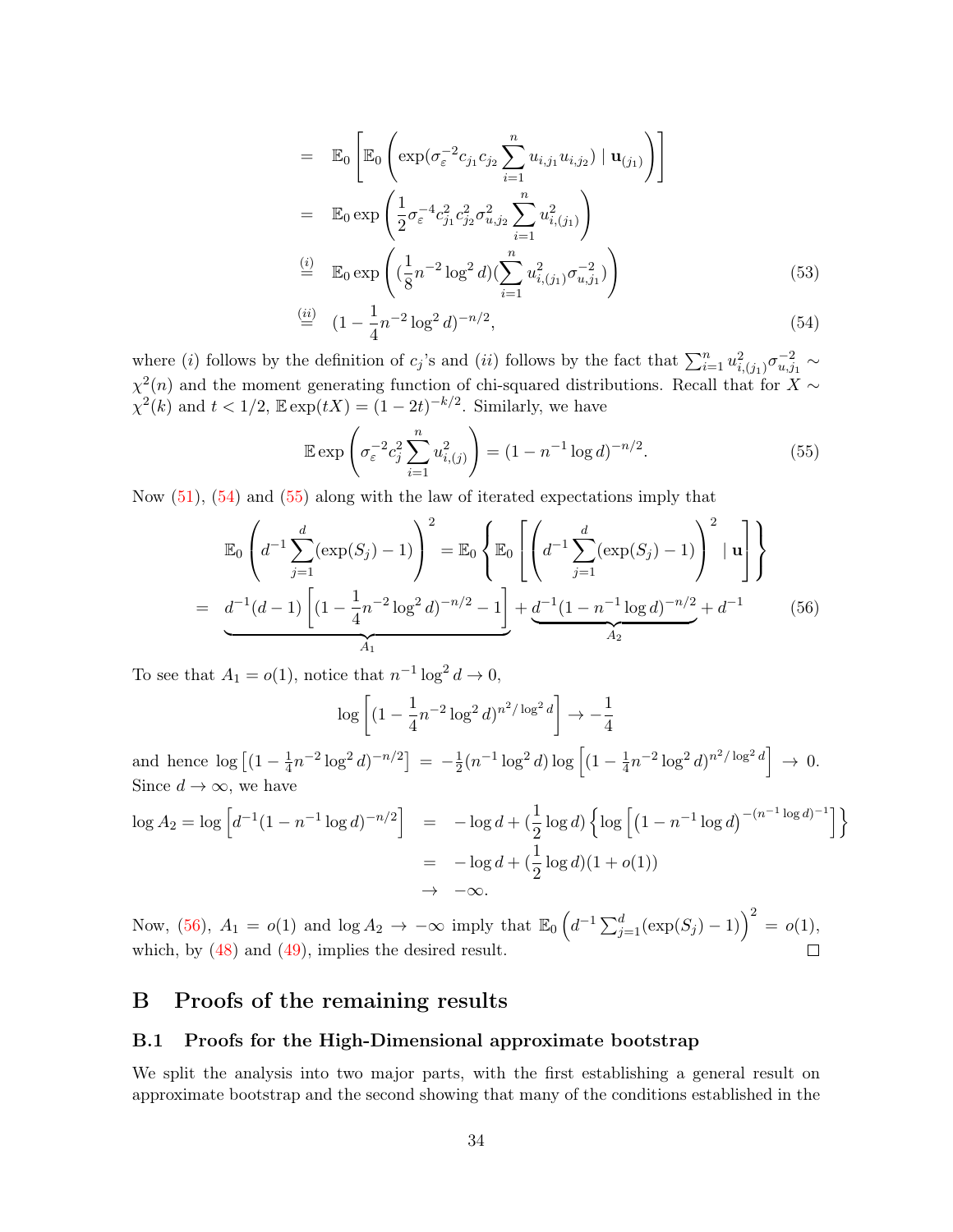first part hold true.

#### Preliminary Results

The following result is the key argument for establishing the theoretical properties of the approximate multiplier bootstrap procedure. The setup is slightly more general than described in Section 6.

**Theorem 7.** Consider  $\widehat{S}_n = S_n^{\Psi} + \Delta_n$  and  $S_n^{\Psi} = n^{-1/2} \sum_{i=1}^n \Psi_i$  with  $\Psi_i = (\Psi_{i,1}, \cdots, \Psi_{i,m_{\Psi}})^\top \in$  $\mathbb{R}^{m_{\Psi}}$ . Define  $\widetilde{S}_n^{\Psi} = n^{-1/2} \sum_{i=1}^n (\Psi_i - \bar{\Psi}_n) \xi_i$  and  $\bar{\Psi}_n = n^{-1} \sum_{i=1}^n \Psi_i$ ; also define  $\widetilde{S}_n^{\widehat{\Psi}}$  and  $\bar{\widehat{\Psi}}_n$ similarly with  $\Psi_i$  replaced by  $\widehat{\Psi}_i$ . Let  $\mathcal{F}_n$  and  $\mathcal{G}_n$  be  $\sigma$ -algebras such that the sequence  $\{\xi_i\}_{i=1}^n$  is independent of  $\mathcal{G}_n$  and  $\mathcal{G}_n$  contains the  $\sigma$ -algebra generated by  $\mathcal{F}_n$  and  $\{(\Psi_i, \widehat{\Psi}_i)\}_{i=1}^n$ . Suppose that the following hold:

(i) 
$$
\mathbb{E}\left[\sup_{x \in \mathbb{R}} \left| \mathbb{P}\left(\|S_n^{\Psi}\|_{\infty} > x \mid \mathcal{F}_n\right) - \mathbb{P}\left(\|\widetilde{S}_n^{\Psi}\|_{\infty} > x \mid \mathcal{G}_n\right) \right|\right] \to 0,
$$
  
\n(ii)  $\mathbb{E}\left[\sup_{x \in \mathbb{R}} \left| \mathbb{P}\left(\|\widetilde{S}_n^{\Psi}\|_{\infty} > x \mid \mathcal{G}_n\right) - \mathbb{P}\left(\|\widetilde{S}_n^{\widetilde{\Psi}}\|_{\infty} > x \mid \mathcal{G}_n\right) \right|\right] \to 0,$   
\n(iii)  $\mathbb{P}\left(\min_{1 \leq j \leq m_{\Psi}} n^{-1} \sum_{i=1}^n (\Psi_{i,j} - \bar{\Psi}_{n,j})^2 > b\right) \to 1$ , for a constant  $b > 0$ ,  
\n(iv)  $\|\Delta_n\|_{\infty} = op(\varepsilon_n)$  for a sequence of constants  $\varepsilon_n \to 0$ , such that  $\varepsilon_n \sqrt{\log m_{\Psi}} \to 0$ .  
\nThen  
\n $\limsup_{n \to \infty} \limsup_{n \to \infty} \left| \mathbb{P}\left(\|\widehat{S}_n\|_{\infty} > O(1 - \varepsilon) \|\widetilde{S}_n^{\widetilde{\Psi}}\|_{\infty}\right) \right| \to 0$ 

$$
\limsup_{n\to\infty}\sup_{\eta\in(0,1)}\left|\mathbb{P}\left(\|\widehat{S}_n\|_{\infty}>\mathcal{Q}(1-\eta,\|\widetilde{S}_n^{\widehat{\Psi}}\|_{\infty})\right)-\eta\right|=0,
$$

where  $\mathcal{Q}(\alpha, \|\tilde{S}_n^{\Psi}\|_{\infty}) = \inf \{x \in \mathbb{R} \mid \mathbb{P}(\|\tilde{S}_n^{\Psi}\|_{\infty} > x \mid \mathcal{G}_n) \leq \alpha\}.$ 

*Proof of Theorem 7.* The main idea of the proof is based on the observation that  $\|\Delta_n\|_{\infty}$  goes to zero faster than  $\varepsilon_n$  while the probability of of the bootstrapped quantity lying in an interval of length  $2\varepsilon_n$  goes to zero. Formally, let  $\varepsilon_n$  be a sequence of constants satisfying (iv) in the statement of the theorem. We begin by introducing necessary notation. Let

$$
a_{n,1} := \sup_{x \in \mathbb{R}} \left| \mathbb{P} \left( \|S_n^{\Psi}\|_{\infty} > x \mid \mathcal{F}_n \right) - \mathbb{P} \left( \| \widetilde{S}_n^{\Psi} \|_{\infty} > x \mid \mathcal{G}_n \right) \right|
$$
  
and 
$$
a_{n,2} = \sup_{x \in \mathbb{R}} \left| \mathbb{P} \left( \| \widetilde{S}_n^{\Psi} \|_{\infty} > x \mid \mathcal{G}_n \right) - \mathbb{P} \left( \| \widetilde{S}_n^{\widetilde{\Psi}} \|_{\infty} > x \mid \mathcal{G}_n \right) \right|.
$$
 Observe that by the assumption (i) and (ii) we have Eq. 1.30.

Observe that by the assumption (i) and (ii) we have  $\mathbb{E}a_{n,1} \to 0$  and  $\mathbb{E}a_{n,2} \to 0$ . We follow by employing the triangular inequality guarantees,

$$
\mathbb{P}\left(\|S_n^{\Psi}\|_{\infty} \in (x - \varepsilon_n, x + \varepsilon_n] \mid \mathcal{F}_n\right) - \mathbb{P}\left(\|\widetilde{S}_n^{\Psi}\|_{\infty} \in (x - \varepsilon_n, x + \varepsilon_n] \mid \mathcal{G}_n\right) \big|
$$
  
\n
$$
\leq \left| \mathbb{P}\left(\|S_n^{\Psi}\|_{\infty} > x - \varepsilon_n \mid \mathcal{F}_n\right) - \mathbb{P}\left(\|\widetilde{S}_n^{\Psi}\|_{\infty} > x - \varepsilon_n \mid \mathcal{G}_n\right) \right|
$$
  
\n
$$
+ \left| \mathbb{P}\left(\|S_n^{\Psi}\|_{\infty} > x + \varepsilon_n \mid \mathcal{F}_n\right) - \mathbb{P}\left(\|\widetilde{S}_n^{\Psi}\|_{\infty} > x + \varepsilon_n \mid \mathcal{G}_n\right) \right| \leq 2a_{n,1}.
$$
 (57)

It follows that

$$
\begin{aligned}\n\left| \mathbb{P} \left( \|S_n^{\widehat{\Psi}}\|_{\infty} > x \mid \mathcal{F}_n \right) - \mathbb{P} \left( \| \widetilde{S}_n^{\Psi} \|_{\infty} > x \mid \mathcal{G}_n \right) \right| \\
&\stackrel{(i)}{\leq} \left| \mathbb{P} \left( \|S_n^{\widehat{\Psi}}\|_{\infty} > x \mid \mathcal{F}_n \right) - \mathbb{P} \left( \|S_n^{\Psi} \|_{\infty} > x \mid \mathcal{F}_n \right) \right| + a_{n,1} \\
&\stackrel{(ii)}{\leq} \mathbb{P} \left( \| \Delta_n \|_{\infty} > \varepsilon_n \mid \mathcal{F}_n \right) + \mathbb{P} \left( \|S_n^{\Psi} \|_{\infty} \in (x - \varepsilon_n, x + \varepsilon_n] \mid \mathcal{F}_n \right) + a_{n,1} \\
&\stackrel{(iii)}{\leq} \mathbb{P} \left( \| \Delta_n \|_{\infty} > \varepsilon_n \mid \mathcal{F}_n \right) + \mathbb{P} \left( \| \widetilde{S}_n^{\Psi} \|_{\infty} \in (x - \varepsilon_n, x + \varepsilon_n] \mid \mathcal{G}_n \right) + 3a_{n,1},\n\end{aligned} \tag{58}
$$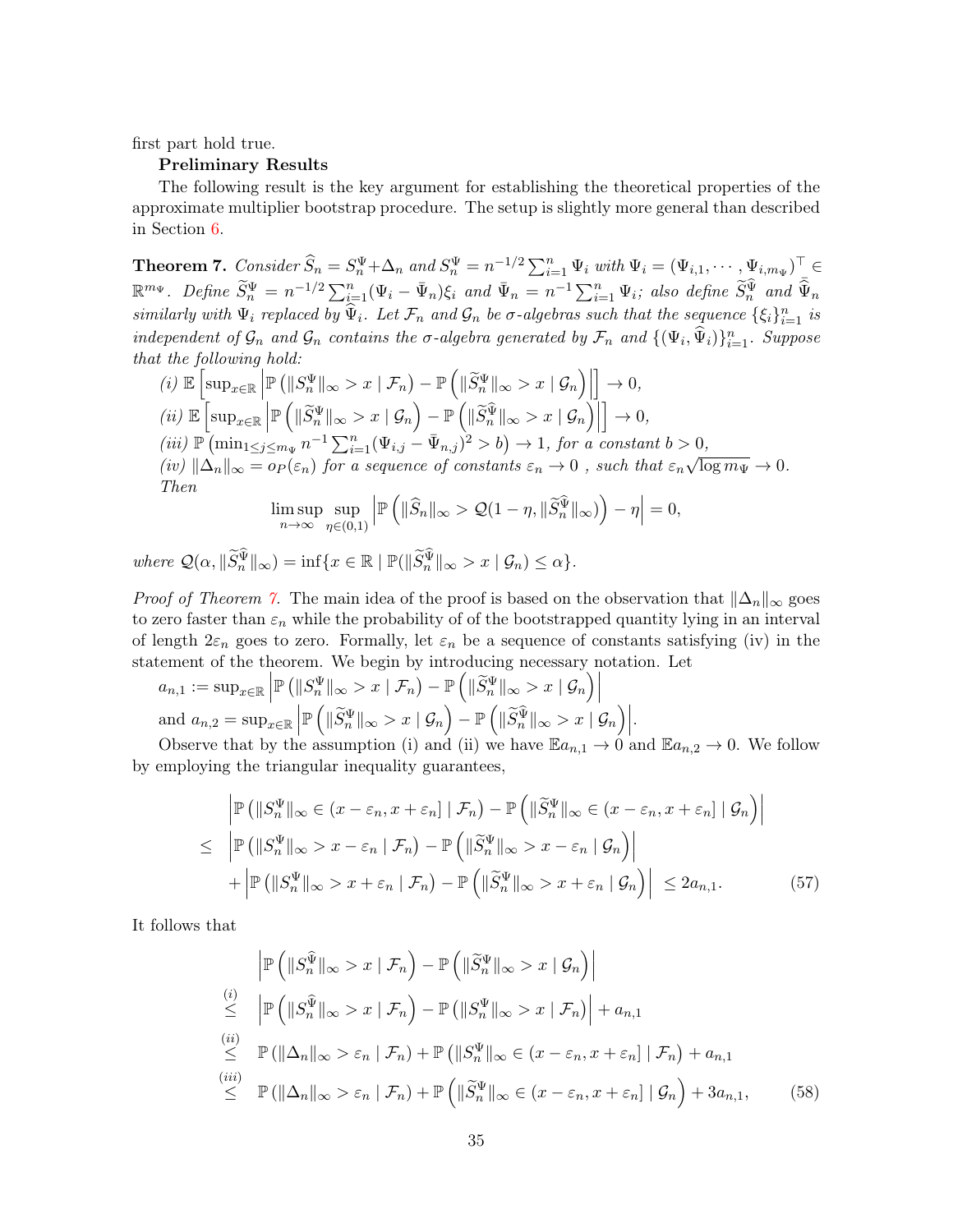where (i) follows by the triangular inequality and the definition of  $a_{n,1}$ , (ii) follows by a simple observation that for two random vectors X and Y and  $\forall t, \varepsilon > 0$ ,

$$
|\mathbb{P}\left(\|X\|_{\infty} > t\right) - \mathbb{P}\left(\|Y\|_{\infty} > t\right)| \le \mathbb{P}\left(\|X - Y\|_{\infty} > \varepsilon\right) + \mathbb{P}\left(\|Y\|_{\infty} \in (t - \varepsilon, t + \varepsilon]\right). \tag{59}
$$

and (iii) follows by (57).

Define the event

$$
\mathcal{E}_n := \left\{ \min_{1 \leq j \leq m_{\Psi}} n^{-1} \sum_{i=1}^n (\Psi_{i,j} - \bar{\Psi}_{n,j})^2 \geq b \right\}.
$$

Observe that by Nazarov's anti-concentration inequality (Lemma A.1 in Chernozhukov et al. (2014)), for a *p*-dimensional random vector **Y** with mean zero and such that  $\min_{1 \le j \le m_{\Psi}} \mathbb{E}(Y_j^2) \ge$ b for some constant  $b > 0$ , there exists a constant  $C_b > 0$  depending only on b, such that  $\forall \varepsilon > 0.$ 

$$
\sup_{x \in \mathbb{R}} \mathbb{P}\left(\|Y\|_{\infty} \in (x - \varepsilon, x + \varepsilon]\right) \le C_b \varepsilon \sqrt{\log p}.\tag{60}
$$

Together the fact that conditional on  $\mathcal{G}_n$ ,  $n^{-1/2} \sum_{i=1}^n (\Psi_i - \bar{\Psi}_n) \xi_i$  is a zero-mean Gaussian vector in  $\mathbb{R}^{m_{\Psi}}$  whose jth component has variance equal to  $n^{-1} \sum_{i=1}^{n} (\Psi_{i,j} - \bar{\Psi}_{n,j})^2$ , we have

$$
\sup_{x \in \mathbb{R}} \mathbb{P}\left(\|\widetilde{S}_n^{\Psi}\|_{\infty} \in (x - \varepsilon_n, x + \varepsilon_n] \mid \mathcal{G}_n\right) \le \varepsilon_n C_b \sqrt{\log m_{\Psi}} + \mathbb{I}\{\mathcal{E}_n^c\},\tag{61}
$$

Then  $(58)$ ,  $(61)$  and the definition of  $a_{n,2}$  imply that

$$
\sup_{x \in \mathbb{R}} \left| \mathbb{P} \left( \|S_n^{\widehat{\Psi}}\|_{\infty} > x \mid \mathcal{F}_n \right) - \mathbb{P} \left( \| \widetilde{S}_n^{\widehat{\Psi}}\|_{\infty} > x \mid \mathcal{G}_n \right) \right|
$$
  
\n
$$
\leq \sup_{x \in \mathbb{R}} \left| \mathbb{P} \left( \|S_n^{\widehat{\Psi}}\|_{\infty} > x \mid \mathcal{F}_n \right) - \mathbb{P} \left( \| \widetilde{S}_n^{\Psi}\|_{\infty} > x \mid \mathcal{G}_n \right) \right| + a_{n,2}
$$
  
\n
$$
\leq \mathbb{P} \left( \| \Delta_n \|_{\infty} > \varepsilon_n \mid \mathcal{F}_n \right) + \sup_{x \in \mathbb{R}} \mathbb{P} \left( \| \widetilde{S}_n^{\Psi}\|_{\infty} \in (x - \varepsilon_n, x + \varepsilon_n] \mid \mathcal{G}_n \right) + 3a_{n,1} + a_{n,2}
$$
  
\n
$$
\leq \mathbb{P} \left( \| \Delta_n \|_{\infty} > \varepsilon_n \mid \mathcal{F}_n \right) + \varepsilon_n C_b \sqrt{\log m_\Psi} + \mathbb{I} \{ \mathcal{E}_n^c \} + 3a_{n,1} + a_{n,2}.
$$
 (62)

It follows that  $\forall \delta > 0$ 

$$
\mathbb{E}\left[\sup_{\eta\in(0,1)}\left|\mathbb{P}\left(\|S_{n}^{\widehat{\Psi}}\|_{\infty} > \mathcal{Q}(1-\eta, \|\widetilde{S}_{n}^{\widehat{\Psi}}\|_{\infty}) \mid \mathcal{F}_{n}\right) - \eta\right|\right]
$$
\n
$$
\leq \mathbb{E}\left[\delta + \mathbb{P}\left(\sup_{x\in\mathbb{R}}\left|\mathbb{P}\left(\|S_{n}^{\widehat{\Psi}}\|_{\infty} > x \mid \mathcal{F}_{n}\right) - \mathbb{P}\left(\|\widetilde{S}_{n}^{\widehat{\Psi}}\|_{\infty} > x \mid \mathcal{G}_{n}\right)\right| > \delta\right|\mathcal{F}_{n}\right)\right]
$$
\n
$$
\stackrel{(ii)}{\leq} \delta + \mathbb{P}\left(\sup_{x\in\mathbb{R}}\left|\mathbb{P}\left(\|S_{n}^{\widehat{\Psi}}\|_{\infty} > x \mid \mathcal{F}_{n}\right) - \mathbb{P}\left(\|S_{n}^{\widehat{\Psi}}\|_{\infty} > x \mid \mathcal{G}_{n}\right)\right| > \delta\right)
$$
\n
$$
\stackrel{(iii)}{\leq} \delta + \mathbb{P}\left(\mathbb{P}(\|\Delta_{n}\|_{\infty} > \varepsilon_{n} \mid \mathcal{F}_{n}) + \varepsilon_{n}C_{b}\sqrt{\log m_{\Psi}} + 3a_{n,1} + a_{n,2} > \delta\right) + \mathbb{P}(\mathcal{E}_{n}^{c})
$$
\n
$$
\stackrel{(iv)}{\leq} \delta + \mathbb{P}\left(\mathbb{P}(\|\Delta_{n}\|_{\infty} > \varepsilon_{n} \mid \mathcal{F}_{n}) > \delta/5\right) + \mathbb{P}(a_{n,1} > \delta/15) + \mathbb{P}(a_{n,2} > \delta/5)
$$
\n
$$
+ \mathbb{I}\left\{\varepsilon_{n}C_{b}\sqrt{\log m_{\Psi}} > \delta/5\right\} + \mathbb{P}(\mathcal{E}_{n}^{c})
$$
\n
$$
\stackrel{(v)}{\leq} \delta + \frac{5}{\delta}\mathbb{P}(\|\Delta_{n}\|_{\infty} > \varepsilon_{n}) + \frac{15}{\delta}\mathbb{E}[a_{n,1}]
$$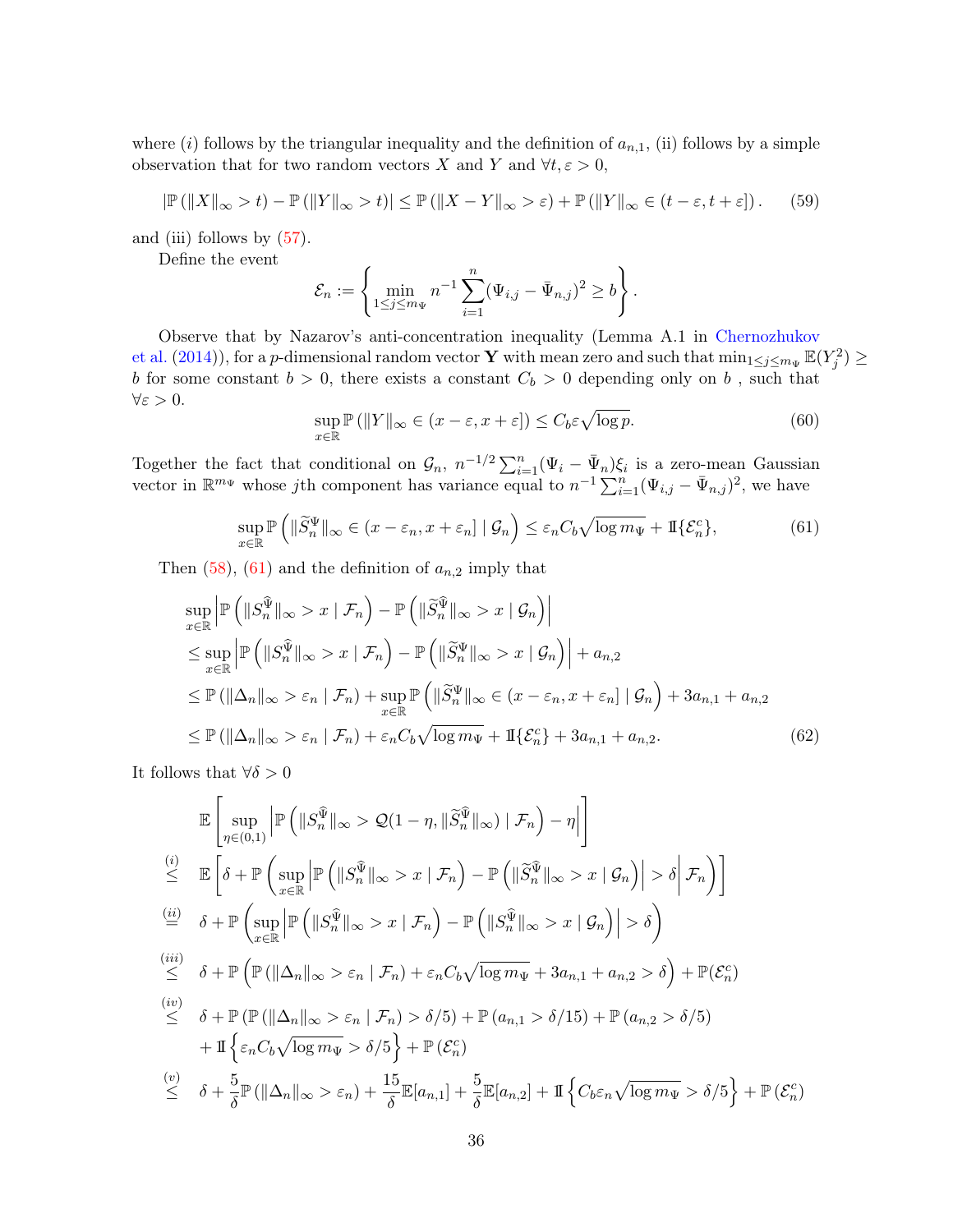$\stackrel{(vi)}{\leq} \delta + o(1),$ 

where  $(i)$  follows from Lemma 7,  $(ii)$  from the law of iterated expectation,  $(iii)$  from  $(62)$ ,  $(iv)$  from the subadditivity of the probability measures,  $(v)$  follows by the Chebyshev's inequality and the law of iterated expectation and  $(vi)$  by Assumptions (i)-(iv) of the Theorem where  $\varepsilon_n \sqrt{\log m_\Psi} \to 0$  and  $\mathbb{E}a_{n,1} = \mathbb{E}a_{n,2} \to 0$ .

Since  $\delta$  is arbitrary, we have

$$
\limsup_{n \to \infty} \mathbb{E} \left[ \sup_{\eta \in (0,1)} \left| \mathbb{P} \left( \|S_n^{\widehat{\Psi}}\|_{\infty} > \mathcal{Q}(1-\eta, \|\widetilde{S}_n^{\widehat{\Psi}}\|_{\infty}) \mid \mathcal{F}_n \right) - \eta \right| \right] = 0. \tag{63}
$$

The desired result follows by noticing that

$$
\sup_{\eta \in (0,1)} \left| \mathbb{P} \left( \|S_n^{\widehat{\Psi}}\|_{\infty} > \mathcal{Q}(1-\eta, \|\widetilde{S}_n^{\widehat{\Psi}}\|_{\infty}) \right) - \eta \right|
$$
  

$$
\leq \mathbb{E} \left[ \sup_{\eta \in (0,1)} \left| \mathbb{P} \left( \|S_n^{\widehat{\Psi}}\|_{\infty} > \mathcal{Q}(1-\eta, \|\widetilde{S}_n^{\widehat{\Psi}}\|_{\infty}) \mid \mathcal{F}_n \right) - \eta \right| \right].
$$

The next result shows sufficient conditions for the Condition (ii) of Theorem 7.

**Lemma 1.** Let  $\Psi_i$ ,  $\widehat{\Psi}_i$ ,  $\widetilde{S}_n^{\Psi}$ ,  $\widetilde{S}_n^{\Psi}$  and  $\mathcal{G}_n$  be defined as in Theorem 7. Suppose that  $\sigma_{n,*}^2 :=$  $\max_{1 \leq j \leq m_{\Psi}} n^{-1} \sum_{i=1}^{n} (\widehat{\Psi}_{i,j} - \Psi_{i,j})^2 = \mathcal{O}_P(\delta_n^2)$  for a sequence of constants  $\delta_n > 0$  that satisfies  $\delta_n \log m_\Psi \to 0$ . Assume that there exist a constant  $b > 0$ , such that

$$
\mathbb{P}\left(\min_{1 \le j \le m_{\Psi}} n^{-1} \sum_{i=1}^{n} (\Psi_{i,j} - \bar{\Psi}_{n,j})^2 > b\right) \to 1.
$$

Then

$$
\mathbb{E}\left[\sup_{x\in\mathbb{R}}\left|\mathbb{P}\left(\|\widetilde{S}_n^{\Psi}\|_{\infty}>x\mid\mathcal{G}_n\right)-\mathbb{P}\left(\|\widetilde{S}_n^{\widehat{\Psi}}\|_{\infty}>x\mid\mathcal{G}_n\right)\right|\right]\to 0.
$$

*Proof of Lemma 1.* Define the event  $\mathcal{J}_n = \{\min_{1 \leq j \leq m_{\Psi}} n^{-1} \sum_{i=1}^n (\Psi_{i,j} - \bar{\Psi}_{n,j})^2 > b\}$ . By Equation (59),

$$
\sup_{x \in \mathbb{R}} \left| \mathbb{P} \left( \| \widetilde{S}_n^{\Psi} \|_{\infty} > x \mid \mathcal{G}_n \right) - \mathbb{P} \left( \| \widetilde{S}_n^{\widetilde{\Psi}} \|_{\infty} > x \mid \mathcal{G}_n \right) \right|
$$
\n
$$
\leq \mathbb{P} \left( \| \widetilde{S}_n^{\widetilde{\Psi}} - \widetilde{S}_n^{\Psi} \|_{\infty} > \sqrt{\delta_n} \mid \mathcal{G}_n \right) + \sup_{x \in \mathbb{R}} \mathbb{P} \left( \| \widetilde{S}_n^{\Psi} \|_{\infty} \in (x - \sqrt{\delta_n}, x + \sqrt{\delta_n}] \mid \mathcal{G}_n \right). \tag{64}
$$

Notice that conditional on  $\mathcal{G}_n$ ,  $\widetilde{S}_n^{\Psi}$  is a Gaussian vector in  $\mathbb{R}^{m_{\Psi}}$ , whose *j*th entry has zero mean and variance  $n^{-1} \sum_{i=1}^{n} (\Psi_{i,j} - \bar{\Psi}_{n,j})^2$ . By the inequality in Equation (60), there exists a constant  $C_b > 0$  depending only on b, such that

$$
\sup_{x \in \mathbb{R}} \mathbb{P}\left(\|\widetilde{S}_n^{\Psi}\|_{\infty} \in (x - \sqrt{\delta_n}, x + \sqrt{\delta_n}] \mid \mathcal{G}_n\right) \le C_b \sqrt{\delta_n \log m_{\Psi}} + \mathbb{I}\{\mathcal{J}_n^c\} \ a.s. \tag{65}
$$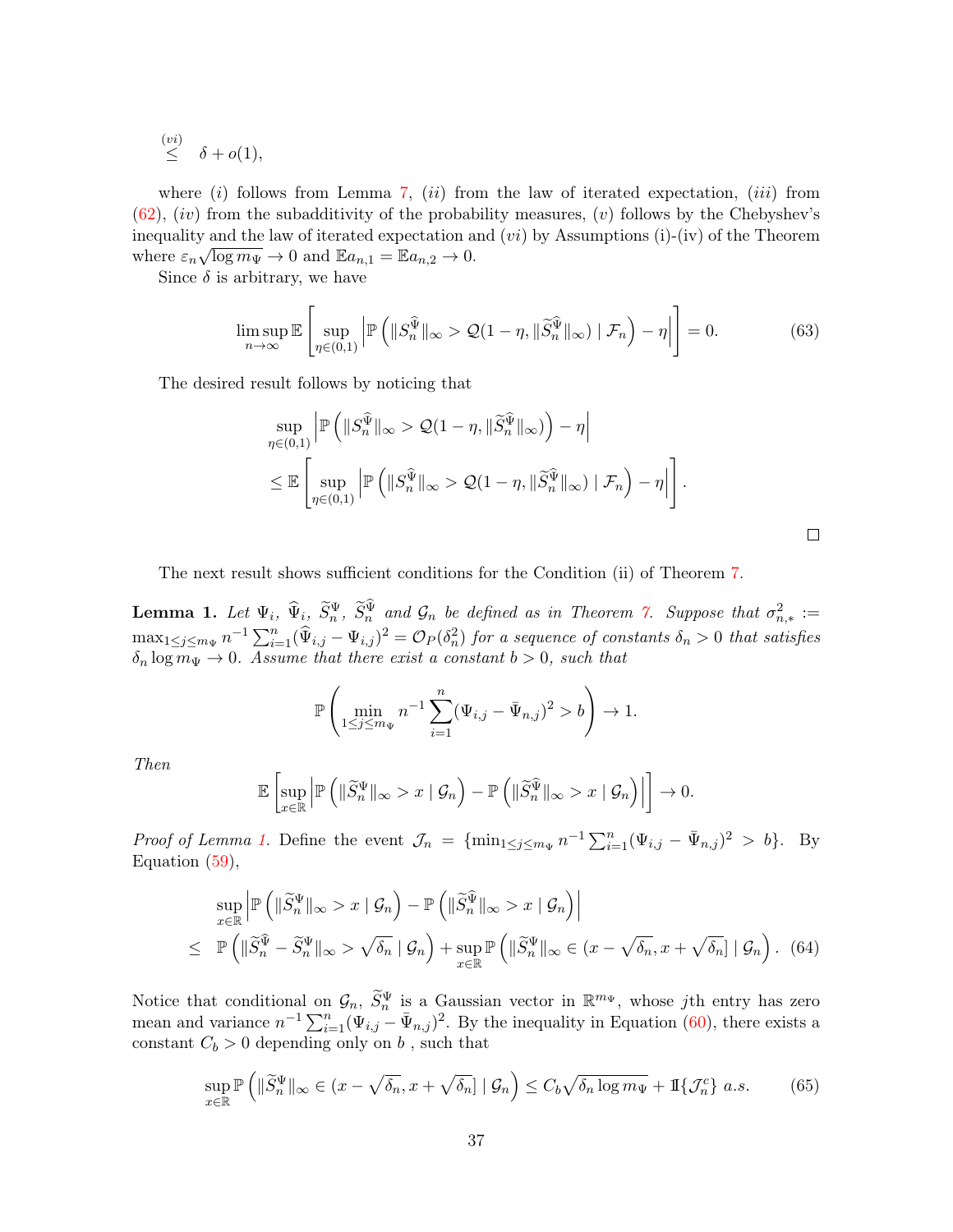Notice that the *j*th component of  $\widetilde{S}_n^{\Psi} - \widetilde{S}_n^{\Psi}$  is

$$
n^{-1/2} \sum_{i=1}^{n} (\widehat{\Psi}_{i,j} - \Psi_{i,j} + \bar{\Psi}_{n,j} - \bar{\widehat{\Psi}}_{n,j}) \xi_i,
$$

which, conditional on  $\mathcal{G}_n$ , is a zero-mean Gaussian random variable with variance

$$
n^{-1} \sum_{i=1}^n (\widehat{\Psi}_{i,j} - \Psi_{i,j} + \bar{\Psi}_{n,j} - \widehat{\bar{\Psi}}_{n,j})^2 = n^{-1} \sum_{i=1}^n (\widehat{\Psi}_{i,j} - \Psi_{i,j})^2 - (\bar{\Psi}_{n,j} - \bar{\hat{\Psi}}_{n,j})^2 \le n^{-1} \sum_{i=1}^n (\widehat{\Psi}_{i,j} - \Psi_{i,j})^2.
$$

Observe that for  $Z \sim \mathcal{N}(0, \sigma^2)$  and  $x > 0$ ,  $\mathbb{P}(|Z| > x) \leq K_1 \exp(-K_2 \sigma^{-2} x^2)$  for some universal constants  $K_1, K_2 > 0$ . This elementary fact, together with the union bound and the definition, implies that

$$
\mathbb{P}\left(\|\widetilde{S}_n^{\widehat{\Psi}} - \widetilde{S}_n^{\Psi}\|_{\infty} > \sqrt{\delta_n} \mid \mathcal{G}_n\right) \le K_1 \exp\left(\frac{(\sigma_{n,*}^2 \delta_n^{-2})(\delta_n \log m_\Psi) - K_2}{\sigma_{n,*}^2 \delta_n^{-1}}\right) = o_P(1),\tag{66}
$$

where the last step follows by  $K_2 > 0$ ,  $\sigma_{n,*}^2 \delta_n^{-2} = \mathcal{O}_P(1)$ ,  $\delta_n \log m_\Psi = o(1)$  and  $\sigma_{n,*}^2 \delta_n^{-1} = o(1)$ .  $\mathcal{O}_P(\delta_n) = o_P(1) > 0$ . Hence,

$$
\sup_{x\in\mathbb{R}}\left|\mathbb{P}\left(\|\widetilde{S}_n^{\Psi}\|_{\infty}>x\mid\mathcal{G}_n\right)-\mathbb{P}\left(\|\widetilde{S}_n^{\widehat{\Psi}}\|_{\infty}>x\mid\mathcal{G}_n\right)\right|\leq o_P(1)+C_b\sqrt{\delta_n\log m_\Psi}+\mathbb{I}\{\mathcal{J}_n^c\}=o_P(1),
$$

where the inequality follows by (64), (65) and (66), and the last step follows by  $P(\mathcal{J}_n^c) \to 0$ and  $\delta_n \log m_\Psi = o(1)$ . Since probabilities take values in [0, 1], the left-hand side of the above equation is bounded and thus uniformly integrable. By Theorem 5.4 on p.220 of Gut (2013),

$$
\mathbb{E}\left[\sup_{x\in\mathbb{R}}\left|\mathbb{P}\left(\|\widetilde{S}_n^{\Psi}\|_{\infty}>x\mid\mathcal{G}_n\right)-\mathbb{P}\left(\|\widetilde{S}_n^{\widehat{\Psi}}\|_{\infty}>x\mid\mathcal{G}_n\right)\right|\right]\to 0.
$$

#### Proof of the Theorem 6

The following result is useful for verifying condition (i) of Theorem 7.

**Lemma 2.** Let  $\{w_{i,j}\}_{(i,j)\in\{1,\cdots,n\}\times\{1,\cdots,d\}}$  and  $\{q_{i,j}\}_{(i,j)\in\{1,\cdots,n\}\times\{1,\cdots,d\}}$  be arrays of random variables in the setup of Theorem 6. Let  $\mathcal{F}_n$  and  $\mathcal{G}_n$  be  $\sigma$ -algebras, such that  $\mathcal{F}_n = \sigma(\{w_{i,j}\})$ and  $\mathcal{G}_n \supseteq \sigma(\mathcal{F}_n \bigcup \{q_{i,j}\})$ . Moreover, define  $\Psi_i = (\Psi_{i,1}, \cdots, \Psi_{i,d})^\top \in \mathbb{R}^d$  with  $\Psi_{i,j} = w_{i,j}q_{i,j}$ . If  $n^{-1} \bar{M}_n^2 \log^7(dn) = o_P(1)$  with  $\bar{M}_n = \max_{1 \le i \le n, 1 \le j \le d} |w_{i,j}|$ , then

$$
\mathbb{E}\left[\sup_{x\in\mathbb{R}}\left|\mathbb{P}\left(\|S_n^{\Psi}\|_{\infty}>x\mid\mathcal{F}_n\right)-\mathbb{P}\left(\|\widetilde{S}_n^{\Psi}\|_{\infty}>x\mid\mathcal{G}_n\right)\right|\right]\to 0,
$$

where  $S_n^{\Psi}$  and  $\widetilde{S}_n^{\Psi}$  are defined in Theorem 7.

*Proof of Lemma 2.* Let  $B_n = c_0 \max\{1, \overline{M}_n\}$ , where  $c_0 > 0$  is a constant to be chosen later. Notice that

$$
n^{-1} \sum_{i=1}^{n} \mathbb{E}(\Psi_{i,j}^2 \mid \mathcal{F}_n) = n^{-1} \sum_{i=1}^{n} w_{i,j}^2 \mathbb{E}q_{i,j}^2 = n^{-1} \sum_{i=1}^{n} w_{i,j}^2 = 1.
$$
 (67)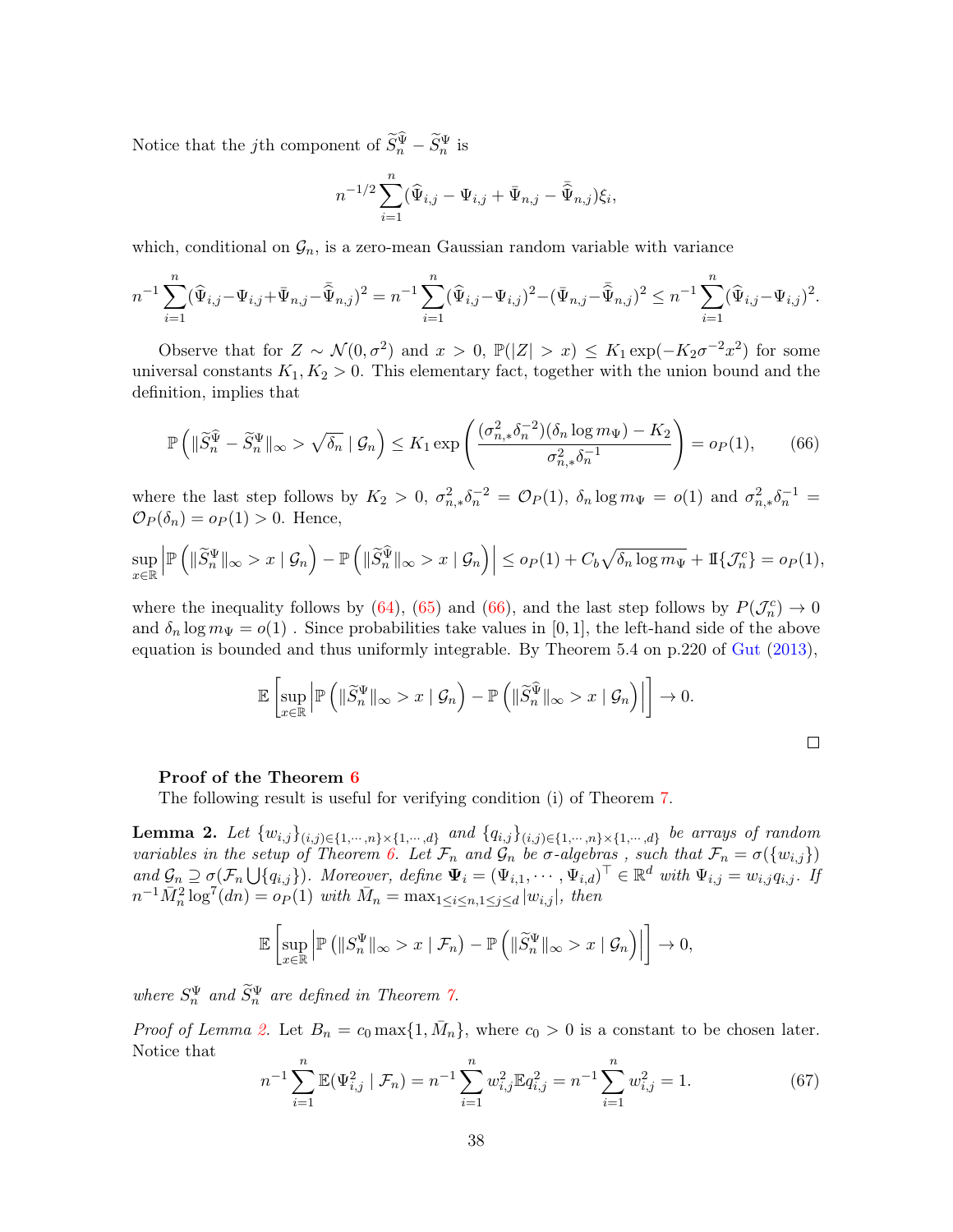Next, we check if conditions of Proposition 2.1 and Corollary 4.2 of Chernozhukov et al. (2014) hold. As  ${q_{i,j}}$  is sub-Gaussian with bounded sub-Gaussian norm, there exists a constant  $C_K$ 0 depending only on K, such that  $\forall t \in \mathbb{R}$ ,  $\mathbb{E} \exp(tq_{i,j}) \leq \exp(C_K t^2)$ ,  $\max_{1 \leq j \leq d} \mathbb{E}|q_{i,j}|^3 < C_K$ and  $\max_{1 \leq j \leq d} \mathbb{E} |q_{i,j}|^4 < C_K$ . Hence, by (67) and the definition of  $B_n$ , we have

$$
n^{-1} \sum_{i=1}^{n} \mathbb{E}(|\Psi_{i,j}|^{3} | \mathcal{F}_{n}) B_{n}^{-1} \leq C_{K} \bar{M}_{n} n^{-1} \sum_{i=1}^{n} |w_{i,j}|^{2} B_{n}^{-1} \leq C_{K}/c_{0}, \text{ and } (68)
$$

$$
n^{-1} \sum_{i=1}^{n} \mathbb{E}(|\Psi_{i,j}|^{4} | \mathcal{F}_{n}) B_{n}^{-2} \leq C_{K} M_{n}^{2} n^{-1} \sum_{i=1}^{n} |w_{i,j}|^{2} B_{n}^{-2} \leq C_{K} / c_{0}^{2}
$$
(69)

Since  $\forall t \in \mathbb{R}$ ,  $\mathbb{E} \exp(tq_{i,j}) \leq \exp(C_K t^2)$ , the definition of  $B_n$  implies that

$$
\mathbb{E}\left[\exp\left(\left|\Psi_{i,j}\right|/B_n\right) \mid \mathcal{F}_n\right] \le \exp\left(C_K w_{i,j}^2 B_n^{-2}\right) \le \exp\left(C_K/c_0\right). \tag{70}
$$

Now, we choose the constant  $c_0 > 0$ , such that  $C_K/c_0 \leq 1$ ,  $C_K/c_0^2 \leq 1$  and  $\exp(C_K/c_0) \leq$ 2. This, together with  $(67)$ ,  $(68)$ ,  $(69)$  and  $(70)$ , allows us to apply Proposition 2.1 of Chernozhukov et al. (2014) to the conditional probability measure  $\mathbb{P}(\cdot | \mathcal{F}_n)$ . Let  $\{\Phi_i\}_{i=1}^n$  be a sequence of random elements in  $\mathbb{R}^d$  such that conditional on  $\mathcal{F}_{n}$ ,  $\{\Phi_i\}_{i=1}^n$  is independent across *i* and  $\Phi_i | \mathcal{F}_n$  is Gaussian with mean zero and variance  $\mathbb{E}(\Psi_i\Psi_i^{\perp} | \mathcal{F}_n)$ . It follows, by Proposition 2.1 of Chernozhukov et al. (2014), that

$$
\sup_{x \in \mathbb{R}} \left| \mathbb{P} \left( \|S_n^{\Psi}\|_{\infty} > x \mid \mathcal{F}_n \right) - \mathbb{P} \left( \|S_n^{\Phi}\|_{\infty} > x \mid \mathcal{F}_n \right) \right| \le C_1 D_n \ a.s. \tag{71}
$$

where  $C_1 > 0$  is a universal constant (by (67)),  $S_n^{\Phi} = n^{-1/2} \sum_{i=1}^n \Phi_i$  and  $D_n = (n^{-1}B_n^2 \log^7(d \vee$  $(n)$ <sup>1/6</sup>. Moreover, from the Corollary 4.2 of Chernozhukov et al. (2014) applied to the probability measure  $\mathbb{P}(\cdot | \mathcal{F}_n)$ , we have that, for the sequence  $\alpha_n = \min\{e^{-1}, n^{-1/2}d^{-1/2}\},$ 

$$
\mathbb{P}\left[\sup_{x\in\mathbb{R}}\left|\mathbb{P}\left(\|\widetilde{S}_{n}^{\Psi}\|_{\infty}>x\mid\mathcal{G}_{n}\right)-\mathbb{P}\left(\|S_{n}^{\Phi}\|_{\infty}>x\mid\mathcal{F}_{n}\right)\right|>C_{2}D_{n}^{(\alpha_{n})}\bigg|\mathcal{F}_{n}\right]\le\alpha_{n}~a.s,\qquad(72)
$$

where  $C_2 > 0$  is universal constant (by  $(67)$ ) and

$$
D_n^{(\alpha_n)} = (n^{-1}B_n^2 \log^5(dn) \log^2(\alpha_n^{-1}))^{1/6}.
$$

Then, from (71), (72) and the law of iterated expectation, we have that  $\forall \tau > 0$ ,

$$
\mathbb{P}\left(\sup_{x\in\mathbb{R}}\left|\mathbb{P}\left(\|\widetilde{S}_n^{\Psi}\|_{\infty} > x \mid \mathcal{G}_n\right) - \mathbb{P}\left(\|S_n^{\Psi}\|_{\infty} > x \mid \mathcal{F}_n\right)\right| > \tau\right) \le \alpha_n + \mathbb{P}\left(C_1D_n + C_2D_n^{(\alpha_n)} > \tau\right) = o(1),
$$

where the last step follows by  $\alpha_n = o(1)$ ,  $D_n = o(1)$  and  $D_n^{(\alpha_n)} = o_P(1)$  (by the rate conditions in the assumption of the lemma). Since  $\tau > 0$  is arbitrary, we have

$$
\sup_{x \in \mathbb{R}} \left| \mathbb{P}\left( \|\widetilde{S}_n^{\Psi}\|_{\infty} > x \mid \mathcal{G}_n \right) - \mathbb{P}\left( \|S_n^{\Psi}\|_{\infty} > x \mid \mathcal{F}_n \right) \right| = o_P(1). \tag{73}
$$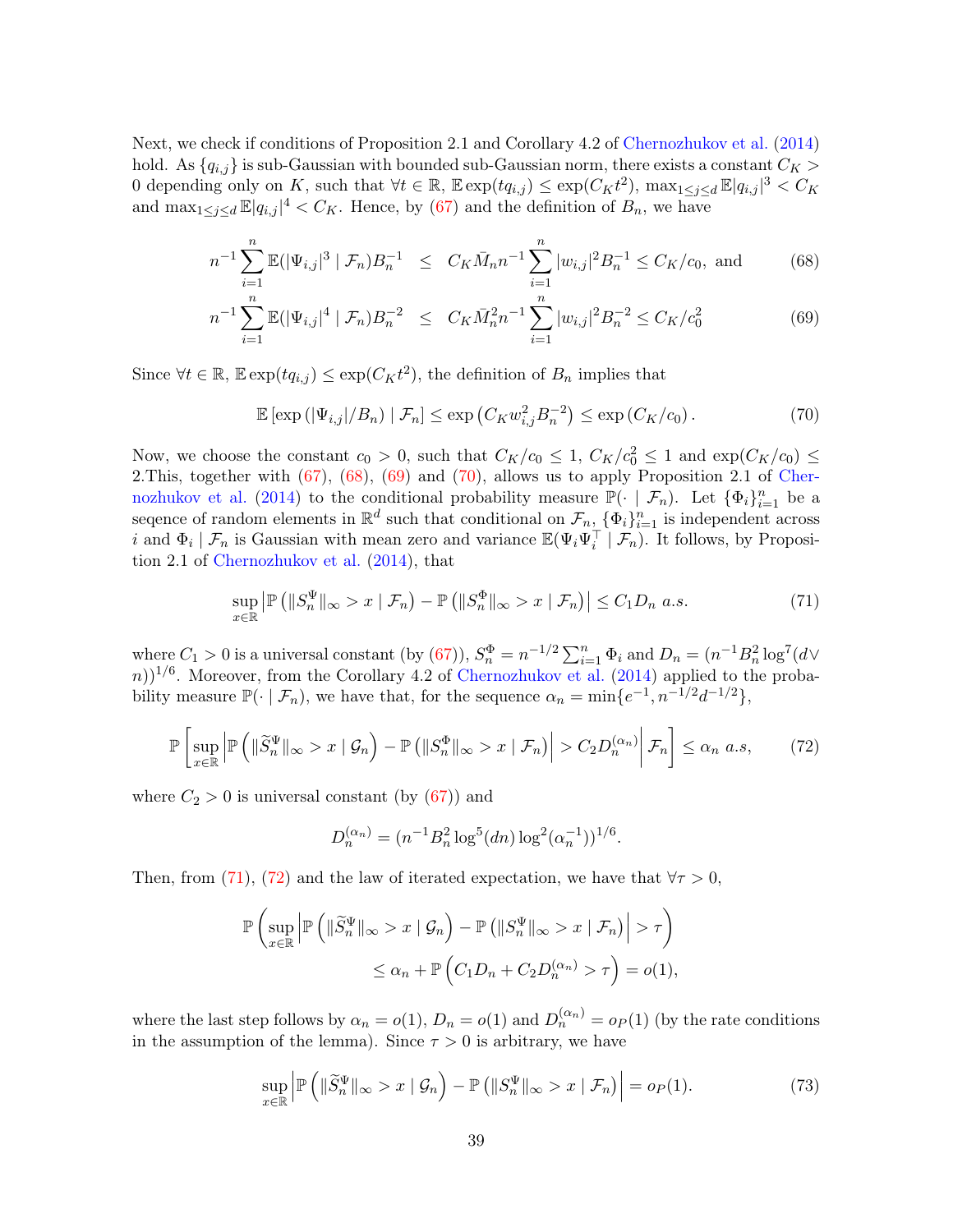Since probabilities take values in  $[0, 1]$ , the left-hand side of  $(73)$  is bounded and thus uniformly integrable. From the Theorem 5.4 on p.220 of Gut (2013),

$$
\mathbb{E}\left[\sup_{x\in\mathbb{R}}\left|\mathbb{P}\left(\|\widetilde{S}_n^{\Psi}\|_{\infty}>x\mid\mathcal{G}_n\right)-\mathbb{P}\left(\|S_n^{\Psi}\|_{\infty}>x\mid\mathcal{F}_n\right)\right|\right]\to 0.
$$

 $\Box$ 

The next lemma is helpful in verifying the assumptions of Lemma 1.

**Lemma 3.** Consider the setting in Theorem 6. If  $n^{-1/2} \overline{M}_n^2 \log(d \vee n) = \mathcal{O}_P(1)$ , then, for any constant  $a \in (0,1)$ , we have

$$
\mathbb{P}\left(\min_{1 \le j \le d} n^{-1} \sum_{i=1}^n (\Psi_{i,j} - \bar{\Psi}_{n,j})^2 > a\right) \to 1,
$$

where  $\Psi_{i,j} = w_{i,j} q_{i,j}$  and  $\bar{\Psi}_{n,j} = n^{-1} \sum_{i=1}^{n} \Psi_{i,j}$ .

*Proof of Lemma 3.* Since  $q_{i,j}$ 's have sub-Gaussian norms bounded by some constant  $C_1 > 0$ , it follows, by Equation (5.16) and Lemma 5.14 of Vershynin (2010), that there exists a constant  $C_2 > 0$  depending only on  $C_1$  such that  $\forall (i, j)$ ,  $q_{i,j}^2 - 1$  is sub-exponential with sub-exponential norm bounded by  $C_2$ . By Proposition 5.16 of Vershynin (2010) applied to the conditional probability measure  $\mathbb{P}(\cdot | \mathcal{F}_n)$  and the union bound, there exist constants  $C_3, C_4 > 0$  depending only on  $C_2$  such that for any  $t > 0$ , almost surely

$$
\mathbb{P}\left(\max_{1\leq j\leq d}\left|\sum_{i=1}^n w_{i,j}^2 (q_{i,j}^2-1)\right|>n^{1/2}t\Bigg|\mathcal{F}_n\right)\leq 2d\exp\left[-\min\left\{C_3\frac{nt^2}{\sum_{i=1}^n w_{i,j}^4},C_4\frac{n^{1/2}t}{\bar{M}_n^2}\right\}\right].
$$

Since  $n^{-1} \sum_{i=1}^{n} w_{i,j}^2 = 1$ , one can easily show that the right hand side above is upper bounded by

$$
2d \exp \left[- \min \left\{ C_3 \frac{t^2}{\bar{M}_n^2}, C_4 \frac{n^{1/2} t}{\bar{M}_n^2} \right\} \right].
$$

Therefore, we can choose a sequence  $\tilde{t}_n = \mathcal{O}(\bar{M}_n^2 \log(d \vee n))$  such that

$$
\mathbb{P}\left(\max_{1\leq j\leq d}\left|\sum_{i=1}^n w_{i,j}^2(q_{i,j}^2-1)\right|>n^{1/2}\widetilde{t}_n\right|\mathcal{F}_n\right)=o_P(1).
$$

Since conditional probabilities are bound and hence uniformly integrable, Theorem 5.4 on p.220 of Gut (2013) implies

$$
\mathbb{P}\left(\max_{1\leq j\leq d}\left|\sum_{i=1}^n w_{i,j}^2(q_{i,j}^2-1)\right|>n^{1/2}\widetilde{t}_n\right)\to 0.
$$

Therefore,

$$
\max_{1 \le j \le d} |\sum_{i=1}^n \Psi_{i,j}^2 - w_{i,j}^2| = \max_{1 \le j \le d} |\sum_{i=1}^n w_{i,j}^2 (q_{i,j}^2 - 1)| = o_P(n^{1/2} \widetilde{t}_n) = o_P(n^{1/2} \bar{M}_n^2 \log(d \vee n)). \tag{74}
$$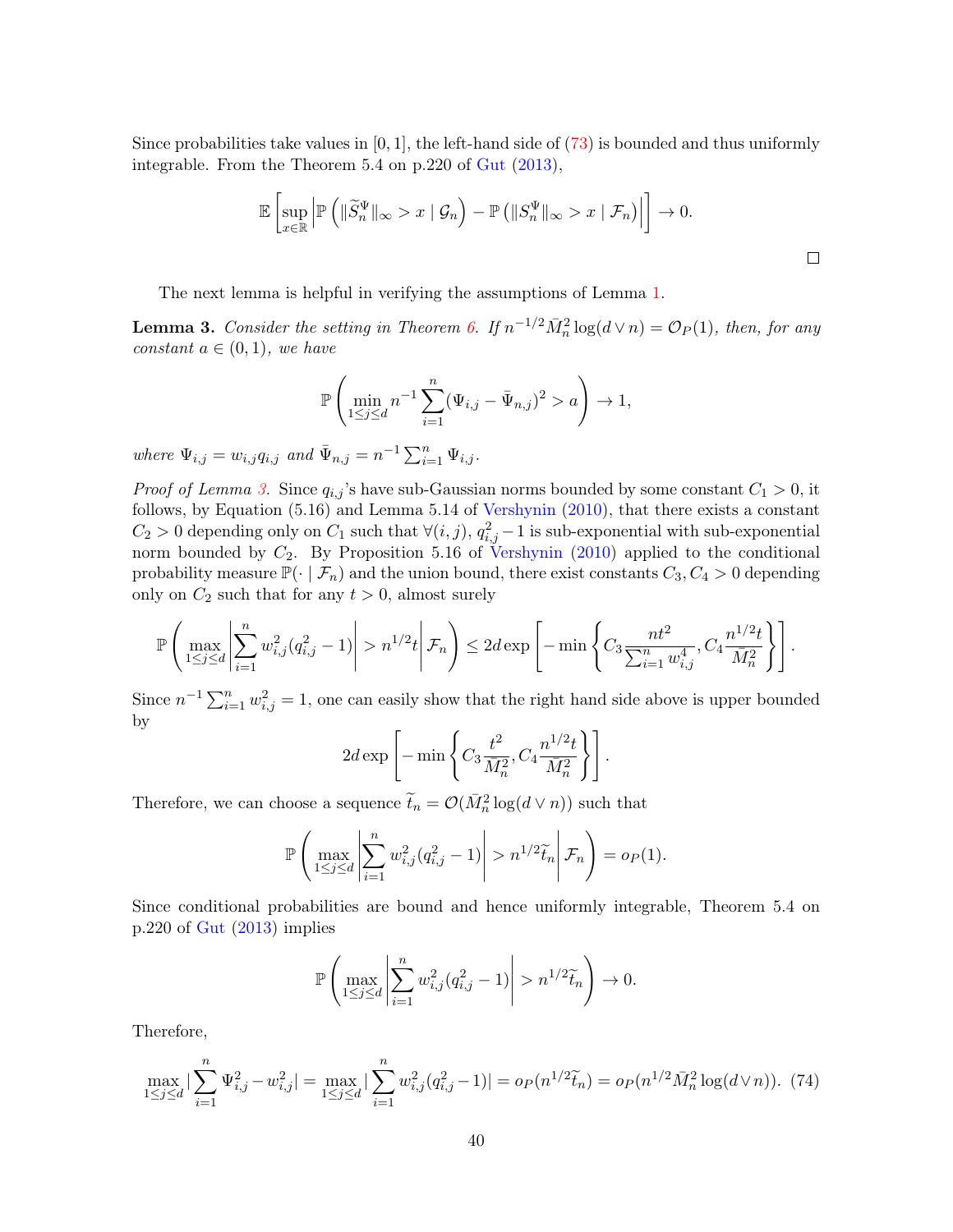By Proposition 5.10 of Vershynin (2010) applied to the conditional probability measure  $\mathbb{P}(\cdot |$  $\mathcal{F}_n$ ) and the union bound, there exists a constant  $C_5 > 0$  depending only on  $C_1$  such that for any  $t > 0$ , almost surely

$$
\mathbb{P}\left(\max_{1 \leq j \leq d} \left| \sum_{i=1}^n w_{i,j} q_{i,j} \right| > n^{1/2} t \middle| \mathcal{F}_n \right) \leq \sum_{j=1}^d \exp\left(1 - C_5 \frac{nt^2}{\sum_{i=1}^n w_{i,j}^2}\right) = d \exp\left(1 - C_5 t^2\right),
$$

where the last step follows by  $n^{-1} \sum_{i=1}^{n} w_{i,j}^2 = 1$ . Hence, we can choose  $t = \mathcal{O}(\sqrt{\log(d \vee n)})$ such that the right-hand side of the above equation is  $o_P(1)$ . By the same argument as for  $(74)$ , we have

$$
\max_{1 \le j \le d} n|\bar{\Psi}_{n,j}| = \max_{1 \le j \le d} \left| \sum_{i=1}^n w_{i,j} q_{i,j} \right| = o_P(\sqrt{n \log(d \vee n)}). \tag{75}
$$

It follows that

$$
\min_{1 \le j \le d} n^{-1} \sum_{i=1}^n (\Psi_{i,j} - \bar{\Psi}_{n,j})^2 \ge \min_{1 \le j \le d} n^{-1} \sum_{i=1}^n \Psi_{i,j}^2 - \max_{1 \le j \le d} \bar{\Psi}_{n,j}^2
$$
\n
$$
\ge \min_{1 \le j \le d} n^{-1} \sum_{i=1}^n w_{i,j}^2 - \max_{1 \le j \le d} \left[ n^{-1} \sum_{i=1}^n (w_{i,j}^2 - \Psi_{i,j}^2) \right] - \max_{1 \le j \le d} \bar{\Psi}_{n,j}^2
$$
\n
$$
= 1 - o_P(n^{-1/2} \bar{M}_n^2 \log(d \vee n)) - o_P(n^{-1} \log(d \vee n)),
$$

where the last step follows by  $n^{-1} \sum_{i=1}^{n} w_{i,j}^2 = 1$ , (74) and (75). By assumption,  $n^{-1/2} \overline{M}_n^2 \log(d \vee \overline{M}_n)$  $n = \mathcal{O}_P(1)$ . Since

$$
\bar{M}_n^2 \ge (dn)^{-1} \sum_{j=1}^d \sum_{i=1}^n w_{i,jj}^2 = 1
$$

and  $n^{-1/2} \overline{M}_n^2 \log(d \vee n) = \mathcal{O}_P(1)$ , we have  $n^{-1} \log(d \vee n) = o(1)$ . The result follows.

 $\Box$ 

Now we are ready to prove the main result of the Section 5.

*Proof of Theorem 6.* By Theorem  $\overline{7}$ , it suffices to show that (i)-(iv) therein hold. Notice that claim (iv) holds with  $\varepsilon_n = \delta_n^{1/2}$ . By Lemma 2, claim (i) holds. By Lemma 3, claim (iii) holds with  $b = 1/2$ . This and Lemma 1 imply claim (ii).  $\Box$ 

#### B.2 Auxiliary materials

The following result is useful in deriving the properties of our estimators. Its proof is similar to the proof of Theorem 7.1 of Bickel et al. (2009) and is thus omitted.

**Lemma 4.** Let  $Y \in \mathbb{R}^n$  and  $X \in \mathbb{R}^{n \times p}$ . Let  $\widehat{\xi}$  be any vector satisfying  $||n^{-1}X^{\top}(Y - X\widehat{\xi})||_{\infty} \le$  $\eta$ . Suppose that there exists  $\xi_*$  such that  $||n^{-1}X^{\top}(Y - X\xi_*)||_{\infty} \leq \eta$  and  $||\hat{\xi}||_1 \leq ||\xi_*||_1$ . If  $s_* = ||\xi_*||_0$  and  $k \times 20$ 

$$
\min_{J_0 \subseteq \{1, \cdots, p\}, |J_0| \le s_*} \min_{\delta \neq 0, \|\delta_{J_0^c}\|_1 \le \|\delta_{J_0}\|_1} \frac{\|X \delta\|_2}{\sqrt{n} \|\delta_{J_0}\|_2} \ge \kappa,\tag{76}
$$

then  $\|\delta\|_1 \leq 8\eta s_* \kappa^{-2}$  and  $\delta^\top X^\top X \delta/n \leq 16\eta^2 s_* \kappa^{-2}$ , where  $\delta = \hat{\xi} - \xi_*$ .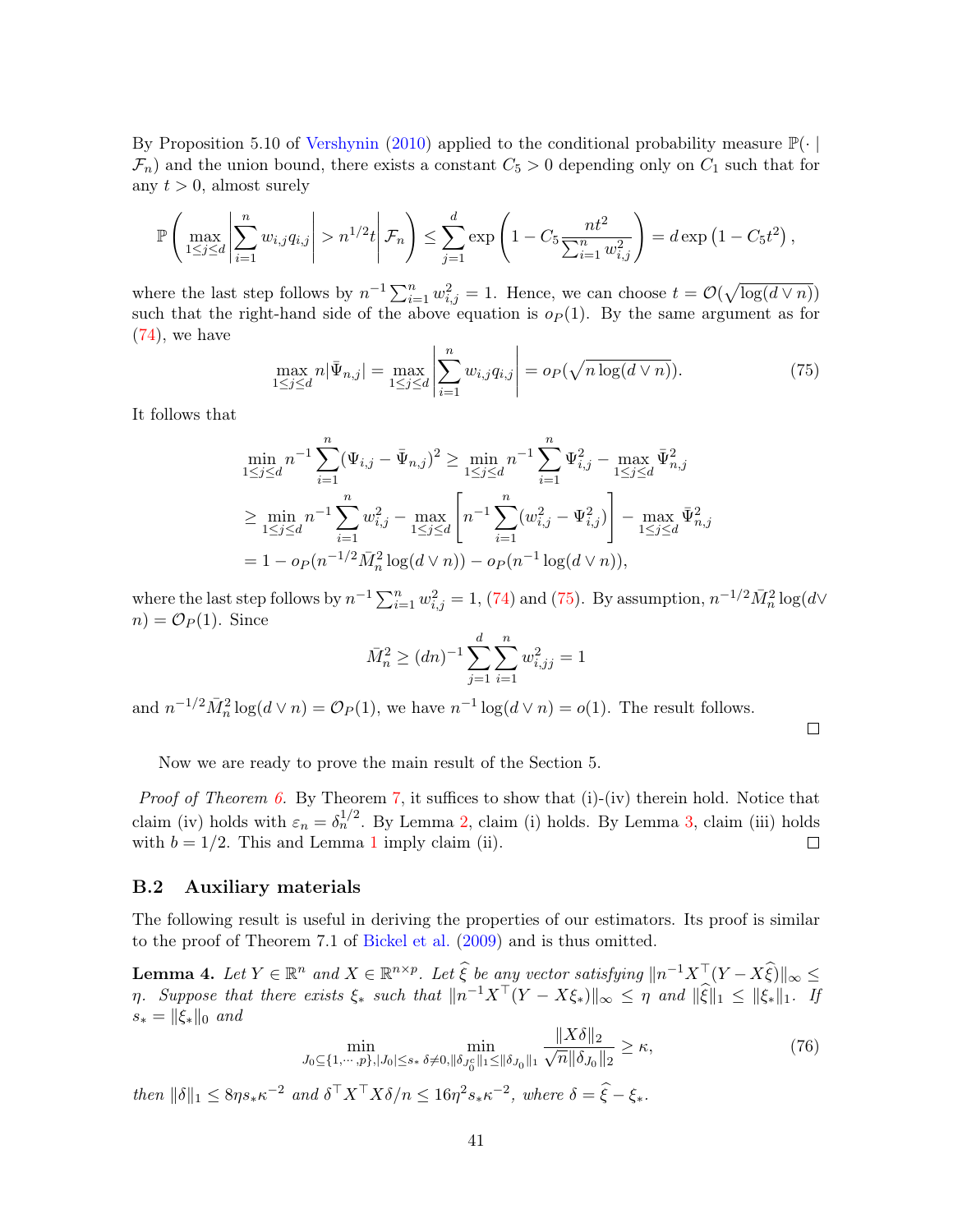**Lemma 5.** If  $n^{-1}G^{\top}(G - X\hat{\gamma}) \geq \bar{\eta}$ , then  $n^{-1}(G - X\hat{\gamma})^{\top}(G - X\hat{\gamma}) \geq \bar{\eta}^2/(n^{-1}G^{\top}G)$ . More-<br> $\hat{\mathbf{X}} = \mathbf{X} \hat{\mathbf{X}} \geq \bar{\eta}^2/(n^{-1}G^{\top}G)$ . over, if  $n^{-1}\mathbf{Z}_{(j)}^{\top}(\mathbf{Z}_{(j)} - \mathbf{X}\hat{\theta}) \geq \bar{\eta}$ , then  $n^{-1}(\mathbf{Z}_{(j)} - \mathbf{X}\hat{\theta})^{\top}(\mathbf{Z}_{(j)} - \mathbf{X}\hat{\theta}) \geq \bar{\eta}^{2}/(n^{-1}\mathbf{Z}_{(j)}^{\top}\mathbf{Z}_{(j)})$ .

*Proof of Lemma 5.* We only prove the result for  $\hat{\gamma}$  because the result for  $\hat{\theta}$  follows an analogous argument. Let  $\hat{\gamma}$  satisfy  $n^{-1}\mathbf{G}^{\top}(\mathbf{G} - \mathbf{X}\hat{\gamma}) \geq \bar{\eta}$ . Then for any  $a \geq 0$ , we have

$$
n^{-1}(\mathbf{G} - \mathbf{X}\widehat{\boldsymbol{\gamma}})^{\top}(\mathbf{G} - \mathbf{X}\widehat{\boldsymbol{\gamma}})
$$
  
\n
$$
\geq n^{-1}(\mathbf{G} - \mathbf{X}\widehat{\boldsymbol{\gamma}})^{\top}(\mathbf{G} - \mathbf{X}\widehat{\boldsymbol{\gamma}}) + a(\bar{\eta} - n^{-1}\mathbf{G}^{\top}(\mathbf{G} - \mathbf{X}\widehat{\boldsymbol{\gamma}}))
$$
  
\n
$$
\geq \min_{\boldsymbol{\gamma}} \left\{ n^{-1}(\mathbf{G} - \mathbf{X}\boldsymbol{\gamma})^{\top}(\mathbf{G} - \mathbf{X}\boldsymbol{\gamma}) + a(\bar{\eta} - n^{-1}\mathbf{G}^{\top}(\mathbf{G} - \mathbf{X}\boldsymbol{\gamma})) \right\}
$$
  
\n
$$
= a\bar{\eta} - \frac{1}{4}a^2n^{-1}\mathbf{G}^{\top}\mathbf{G},
$$

where the last line follows by the first-order condition of a quadratic optimization. The desired result follows by minimizing the last right hand side with respect to  $a$  and by choosing  $a = 2\bar{\eta}/\left(n^{-1}\mathbf{G}^\top\mathbf{G}\right).$  $\Box$ 

The following result shows that, with high probability,  $\gamma^*$  and  $\theta^*$  lie in the feasible region of (9), under the null hypothesis ( $\pi = 0$ ) or local alternatives ( $\pi \neq 0$ ).

**Lemma 6.** Suppose that Condition 1 holds and  $\beta^* = \beta_0 + \pi$  such that

$$
\|\mathbf{\Sigma}_X\mathbf{\Theta}\boldsymbol{\pi}\|_{\infty}=\mathcal{O}(\sqrt{n^{-1}\log(p-d)})
$$

and  $\|\pi\|_2 = \mathcal{O}(1)$ . Consider the optimization problems in (9). There exist constants  $C_1, ..., C_7$ 0 such that for  $1 \leq j \leq d$ ,  $\eta_{\gamma}, \eta_{\theta, j} \geq C_1 \sqrt{n^{-1} \log p}$ , and for

$$
n \geq [C_2 \log(p-d)] \vee C_3,
$$

 $\bar{\eta}_{\theta,j} \leq 0.8 \sigma_{u,j}^2$ ,  $\bar{\eta}_{\gamma} \leq 0.8 \sigma_{\varepsilon}^2$  and  $\mu_{\gamma}, \mu_{\theta,j} > C_4 \sqrt{\log(dn)}$ , we have

$$
\mathbb{P}\left(\gamma^*\text{ is feasible for }(9)\right) \ge 1 - 2/(p-d)^{C_5+1} - \frac{\exp(1)}{nd^2} - 2\exp\left(-[C_6n\bar{\eta}_\gamma^2]\wedge [C_7n\bar{\eta}_\gamma]\right)
$$

and

$$
\mathbb{P}\left(\bigcap_{j=1}^d \{\theta^*_{(j)} \text{ is feasible for (9)}\}\right) \ge 1 - 2/(p-d) - \frac{\exp(1)}{n} - 2d\exp\left(-[C_6n\bar{\eta}_\gamma^2] \wedge [C_7n\bar{\eta}_\gamma]\right).
$$

Proof of Lemma 6. First notice that,

$$
\mathbf{G} - \mathbf{X}\boldsymbol{\gamma}^* = \mathbf{Z}\boldsymbol{\pi} + \boldsymbol{\varepsilon} = \mathbf{X}\boldsymbol{\Theta}^* \boldsymbol{\pi} + \mathbf{u}\boldsymbol{\pi} + \boldsymbol{\varepsilon}.\tag{77}
$$

Since  $\|\boldsymbol{\pi}\|_2 = \mathcal{O}(1)$  and  $z_i$ ,  $\varepsilon_i$  and  $\mathbf{u}_i$  are centered Gaussian with bounded variance, it follows that there exists a constant  $K_0 > 0$  such that  $g_i - x_i^{\dagger} \gamma^*$  is centered Gaussian with variance bounded by  $K_0$ . By Lemma 8 and the sub-Gaussian properties of  $x_i$ , there exists a constant  $K_1 > 0$  such that each entry of  $x_i(g_i - x_i^{\dagger} \gamma^*)$  has sub-exponential norm bounded by  $K_1$ . By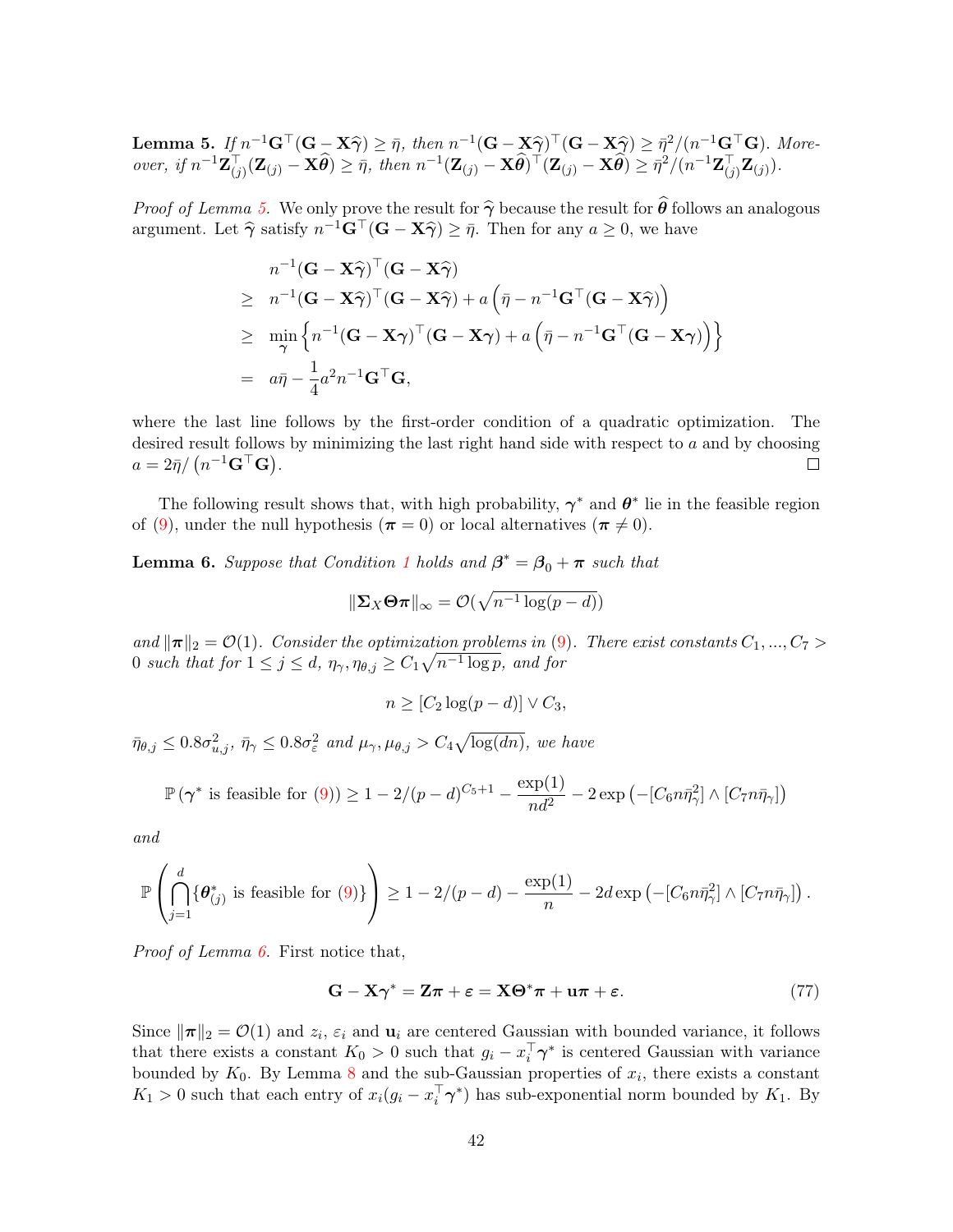Proposition 5.16 of Vershynin (2010) and the union bound, there exist constants  $K_2, K_3 > 0$ such that  $\forall x > 0$ ,

$$
\mathbb{P}\left(\|n^{-1}\mathbf{X}^{\top}(\mathbf{G}-\mathbf{X}\boldsymbol{\gamma}^{*})-\mathbb{E}[x_{i}(g_{i}-x_{i}^{\top}\boldsymbol{\gamma}^{*})]\|_{\infty} > x\sqrt{n^{-1}\log(p-d)}\right) \leq 2(p-d)\exp\left[-[K_{2}x^{2}\log(p-d)]\wedge [K_{3}x\sqrt{n\log(p-d)}]\right].
$$
\n(78)

Since  $\log(d)/\log(p-d) = \mathcal{O}(1)$ , there exists a constant  $M > 0$  such that  $d \leq (p-d)^M$ . By (77) and Condition 2, we have  $\|\mathbb{E}[x_i(g_i - x_i^{\top} \boldsymbol{\gamma}^*)]\|_{\infty} = \|\boldsymbol{\Sigma}_X \boldsymbol{\Theta}^* \boldsymbol{\pi}\|_{\infty} \leq K_4 \sqrt{n^{-1} \log(p - d)}$ for some large enough constant  $K_4 > \sqrt{(M+2)/K_2}$ . This and the above display imply that  $\forall \eta_{\gamma} > 2K_4\sqrt{n^{-1}\log(p-d)} \text{ and } \forall n \geq (K_2K_4/K_3)^2\log(p-d),$ 

$$
\mathbb{P}\left(\|n^{-1}\mathbf{X}^{\top}(\mathbf{G}-\mathbf{X}\boldsymbol{\gamma}^{*})\|_{\infty} > \eta_{\gamma}\right)
$$
\n
$$
\leq \mathbb{P}\left(\|n^{-1}\mathbf{X}^{\top}(\mathbf{G}-\mathbf{X}\boldsymbol{\gamma}^{*}) - \mathbb{E}[x_{i}(g_{i}-x_{i}^{\top}\boldsymbol{\gamma}^{*})]\|_{\infty} > \eta_{\gamma} - K_{4}\sqrt{n^{-1}\log(p-d)}\right)
$$
\n
$$
\leq \mathbb{P}\left(\|n^{-1}\mathbf{X}^{\top}(\mathbf{G}-\mathbf{X}\boldsymbol{\gamma}^{*}) - \mathbb{E}[x_{i}(g_{i}-x_{i}^{\top}\boldsymbol{\gamma}^{*})]\|_{\infty} > K_{4}\sqrt{n^{-1}\log(p-d)}\right)
$$
\n
$$
\stackrel{(i)}{\leq} 2(p-d)\exp\left[-[K_{2}K_{4}^{2}\log(p-d)] \wedge [K_{3}K_{4}\sqrt{n\log(p-d)}]\right]
$$
\n
$$
\stackrel{(ii)}{\leq} 2/(p-d)^{M+1}, \tag{79}
$$

where (i) follows by (78) and (ii) follows by  $K_4 > \sqrt{2/K_2}$  and  $n \ge (K_2K_4/K_3)^2 \log(p-d)$ .

Recall from previous analysis that  $v_i - x_i^{\dagger} \gamma^*$  is centered Gaussian with variance bounded by a constant  $K_0$ . It follows, by the union bound, that there exists a constant  $K_5 > 0$  such that  $\forall x > 0$ ,

$$
\mathbb{P}(\|\mathbf{G} - \mathbf{X}\boldsymbol{\gamma}^*\|_{\infty} > x\sqrt{\log dn}) \le n \exp(1 - K_5 x^2 \log(dn)).\tag{80}
$$

By (77),  $\|\gamma^*\|_2 = \mathcal{O}(1)$  and  $\|\Theta^*\pi\|_2 = \mathcal{O}(1)$ , it follows that both  $v_i$  and  $v_i - x_i^{\top}\gamma^*$  are centered Gaussian with bounded variance. By Lemma 8 and obtain that there exists a constant  $K_6 > 0$  such that  $v_i(v_i - x_i^{\dagger} \gamma^*)$  has sub-exponential norm bounded by  $K_6$ . By Proposition 5.16 of Vershynin (2010), there exist constants  $K_7, K_8 > 0$  such that  $\forall x > 0$ ,

$$
\mathbb{P}\left(\left|n^{-1}\mathbf{G}^{\top}(\mathbf{G}-\mathbf{X}\boldsymbol{\gamma}^*)-\mathbb{E}v_i(v_i-x_i^{\top}\boldsymbol{\gamma}^*)\right|>x\right)\leq 2\exp\left(-[K_7nx^2]\wedge [K_8nx]\right).
$$
 (81)

Again, by (77), we have  $\mathbb{E}[v_i(v_i - x_i^{\top} \boldsymbol{\gamma}^*)] = \sigma_{\varepsilon}^2 + \boldsymbol{\pi}^{\top}(\boldsymbol{\Sigma}_u + \boldsymbol{\Theta}^{*\top} \boldsymbol{\Sigma}_X \boldsymbol{\Theta}^*) \boldsymbol{\pi} + {\boldsymbol{\gamma}^*}^{\top} \boldsymbol{\Sigma}_X \boldsymbol{\Theta}^* \boldsymbol{\pi}.$ Notice that

$$
|\boldsymbol{\gamma}^*| \Sigma_X \boldsymbol{\Theta}^* \boldsymbol{\pi}| \le ||\boldsymbol{\gamma}^*||_1 ||\Sigma_X \boldsymbol{\Theta}^* \boldsymbol{\pi}||_{\infty}
$$
\n(82)

$$
\leq \|\boldsymbol{\gamma}^*\|_2 \|\boldsymbol{\gamma}^*\|_0 \|\boldsymbol{\Sigma}_X \boldsymbol{\Theta}^*\boldsymbol{\pi}\|_{\infty} = o\left(\left[n^{-1}\log(d\vee n)/\log^2(p-d)\right]^{1/4}\right),\qquad(83)
$$

where the last line follows by Conditions  $1(i)$  and 2. Hence,

$$
\mathbb{E}[v_i(v_i - x_i^\top \boldsymbol{\gamma}^*)] = \sigma_{\varepsilon}^2 + \boldsymbol{\pi}^\top (\boldsymbol{\Sigma}_u + \boldsymbol{\Theta}^{*\top} \boldsymbol{\Sigma}_X \boldsymbol{\Theta}^*) \boldsymbol{\pi} + o(1).
$$

Then there exists a constant  $K_9 > 0$  such that for any  $n \geq K_9$ ,  $\mathbb{E}[v_i(v_i - x_i^{\top} \gamma^*)] \geq 0.99 \sigma_{\varepsilon}^2$ . Therefore,  $\forall n \geq K_9$  and  $\forall \bar{\eta}_{\gamma} < 0.8 \sigma_{\varepsilon}^2$ , we have that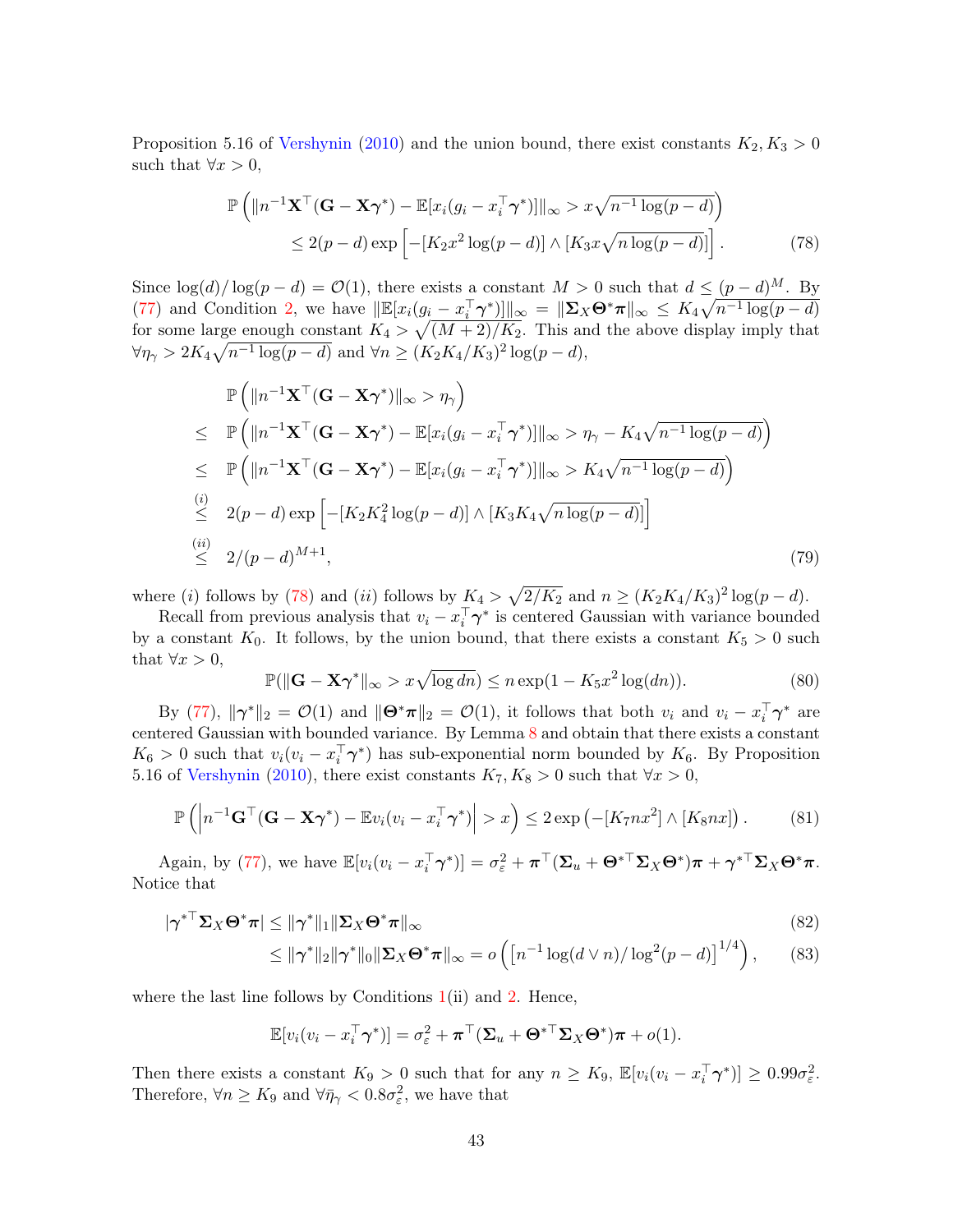$$
\mathbb{P}\left(\bar{\eta}_{\gamma} > n^{-1}\mathbf{G}^{\top}(\mathbf{G} - \mathbf{X}\boldsymbol{\gamma}^{*})\right) \n\leq \mathbb{P}\left(-0.1\bar{\eta}_{\gamma} > n^{-1}\mathbf{G}^{\top}(\mathbf{G} - \mathbf{X}\boldsymbol{\gamma}^{*}) - \mathbb{E}v_{i}(v_{i} - x_{i}^{\top}\boldsymbol{\gamma}^{*})\right) + \mathbf{1}\{1.1\bar{\eta}_{\gamma} > \mathbb{E}v_{i}(v_{i} - x_{i}^{\top}\boldsymbol{\gamma}^{*})\} \n\stackrel{(i)}{=} \mathbb{P}\left(-0.1\bar{\eta}_{\gamma} > n^{-1}\mathbf{G}^{\top}(\mathbf{G} - \mathbf{X}\boldsymbol{\gamma}^{*}) - \mathbb{E}v_{i}(v_{i} - x_{i}^{\top}\boldsymbol{\gamma}^{*})\right) \n\leq \mathbb{P}\left(\left|n^{-1}\mathbf{G}^{\top}(\mathbf{G} - \mathbf{X}\boldsymbol{\gamma}^{*}) - \mathbb{E}v_{i}(v_{i} - x_{i}^{\top}\boldsymbol{\gamma}^{*})\right| > 0.1\bar{\eta}_{\gamma}\right) \n\stackrel{(ii)}{\leq} 2 \exp\left(-\left[K_{7}n\bar{\eta}_{\gamma}^{2}\right] \wedge \left[K_{8}n\bar{\eta}_{\gamma}\right]\right),
$$
\n(84)

where (*i*) holds by  $\bar{\eta}_{\gamma} < 0.8\sigma_{\varepsilon}^2$  and  $\mathbb{E}[g_i(g_i - x_i^{\top}\boldsymbol{\gamma}^*)] \geq 0.99\sigma_{\varepsilon}^2$  and (*ii*) follows by (81). By (79), (80) and (84), it follows that for  $\eta_{\gamma} > 2K_4 \sqrt{n^{-1} \log p}$ ,

$$
n \ge [(K_2K_4/K_3)^2 \log(p-d)] \vee K_9,
$$

 $\bar{\eta}_{\gamma} < 0.8 \sigma_{\varepsilon}^2$  and  $\mu_{\gamma} > \sqrt{(2/K_5) \log(dn)}$ , we have

$$
\mathbb{P}\left(\gamma^*\text{ is feasible for }(9)\right) \ge 1-2/(p-d)^{M+1}-\frac{\exp(1)}{nd^2}-2\exp\left(-[K_7n\bar{\eta}_\gamma^2]\wedge [K_8n\bar{\eta}_\gamma]\right).
$$

This proves the result for  $\gamma^*$ . By the same reasoning, we can show that there exist positive constants  $Q_1, ..., Q_5$  such that for  $1 \leq j \leq d$ ,  $\eta_{\theta,j} > Q_1 \sqrt{n^{-1} \log p}$ ,  $n \geq [Q_2 \log(p - d)] \vee Q_3$ ,  $\bar{\eta}_{\theta,j} < 0.8\sigma_{u,j}^2$  and  $\mu_{\theta,j} > Q_3\sqrt{\log(dn)},$  we have

$$
\mathbb{P}\left(\boldsymbol{\theta}_{(j)}^*\text{ is feasible for }(9)\right) \geq 1-2/(p-d)^{M+1}-\frac{\exp(1)}{nd^2}-2\exp\left(-[Q_4n\bar{\eta}_\gamma^2]\wedge [Q_5n\bar{\eta}_\gamma]\right).
$$

By the union bound, we have

$$
\mathbb{P}\left(\bigcap_{j=1}^d \{\boldsymbol{\theta}^*_{(j)} \text{ is feasible for (9)}\}\right) \geq 1-2d/(p-d)^{M+1}-\frac{\exp(1)}{nd}-2d\exp\left(-[Q_4n\bar{\eta}_\gamma^2]\wedge [Q_5n\bar{\eta}_\gamma]\right).
$$

 $\Box$ 

We finish the proof by noticing that  $d \leq (p - d)^M$ .

**Lemma 7.** Let **X** and **Y** be two random vectors with cumulative distribution functions  $F_X$ and  $F_Y$ , respectively. Then  $\forall \varepsilon > 0$ ,

$$
\sup_{\alpha\in(0,1)}\left|\mathbb{P}\left(\|\mathbf{X}\|_{\infty}>F_Y^{-1}(1-\alpha)\right)-\alpha\right|\leq\varepsilon+\mathbb{P}\left(\sup_{x\in\mathbb{R}}\left|F_X(x)-F_Y(x)\right|>\varepsilon\right).
$$

*Proof of Lemma 7.* Fix  $\alpha \in (0,1)$  and notice that the following inequalities hold for all  $\alpha \in$  $(0, 1)$ . First, observe

$$
\mathbb{P}\left(\|\mathbf{X}\|_{\infty} > F_Y^{-1}(1-\alpha)\right) \leq \mathbb{P}\left(\|\mathbf{X}\|_{\infty} > F_Y^{-1}(1-\alpha) \text{ and } \sup_{x \in \mathbb{R}} |F_X(x) - F_Y(x)| \leq \varepsilon\right) + \mathbb{P}\left(\sup_{x \in \mathbb{R}} |F_X(x) - F_Y(x)| > \varepsilon\right)
$$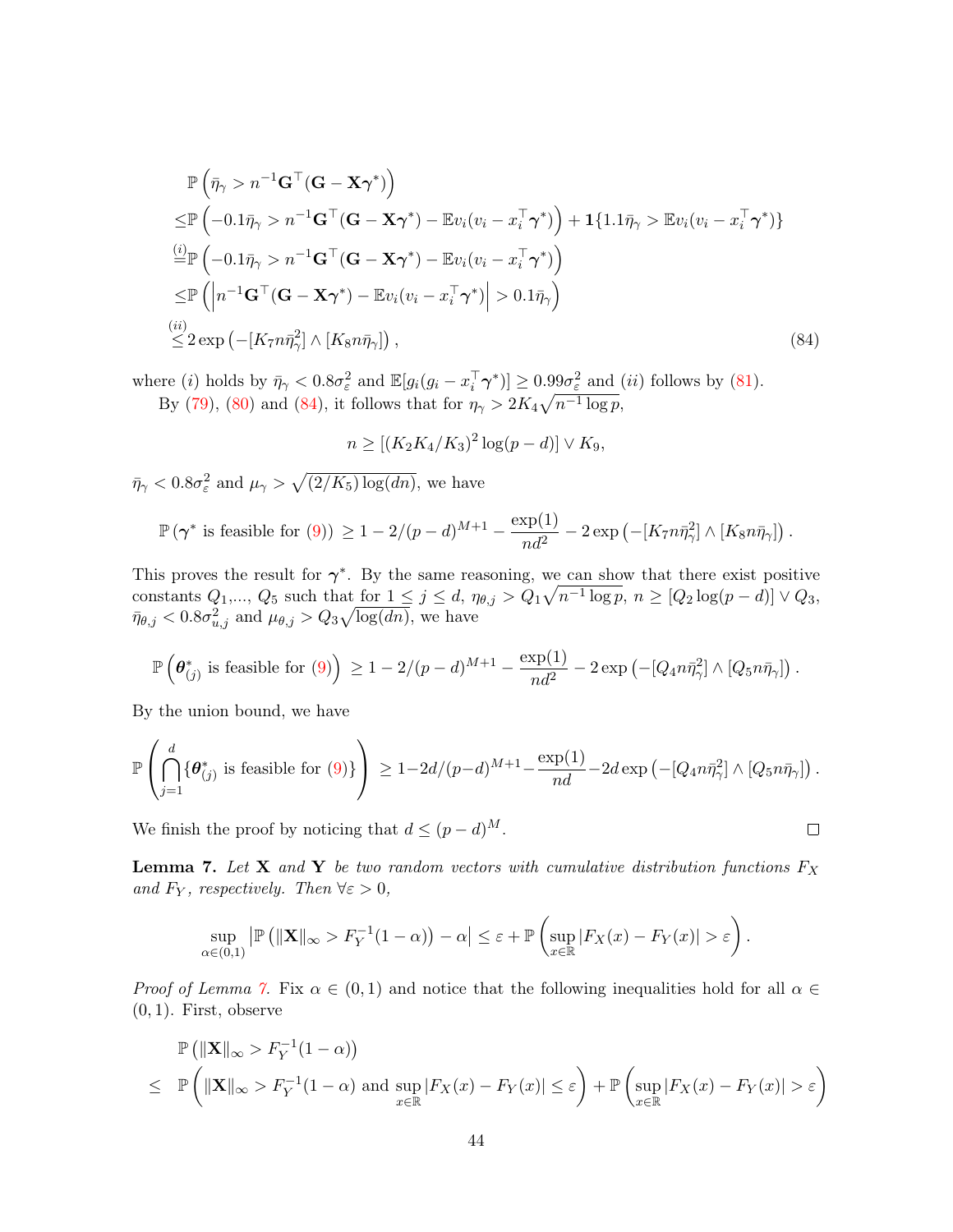$$
\stackrel{(i)}{\leq} \mathbb{P}\left(\|\mathbf{X}\|_{\infty} > F_X^{-1}(1-\alpha-\varepsilon)\right) + \mathbb{P}\left(\sup_{x \in \mathbb{R}} |F_X(x) - F_Y(x)| > \varepsilon\right)
$$
\n
$$
= \alpha + \varepsilon + \mathbb{P}\left(\sup_{x \in \mathbb{R}} |F_X(x) - F_Y(x)| > \varepsilon\right),\tag{85}
$$

where (i) follows from Lemma  $A(1(i))$  in Romano and Shaikh (2012) and the last line follows by the definition of  $F_X(\cdot)$ . Moreover,

$$
\mathbb{P} \left( \|\mathbf{X}\|_{\infty} > F_Y^{-1}(1-\alpha) \right) \n\geq \mathbb{P} \left( \|\mathbf{X}\|_{\infty} > F_Y^{-1}(1-\alpha) \text{ and } \sup_{x \in \mathbb{R}} |F_X(x) - F_Y(x)| \leq \varepsilon \right) \n\stackrel{(i)}{\geq} \mathbb{P} \left( \|\mathbf{X}\|_{\infty} > F_X^{-1}(1-\alpha+\varepsilon) \text{ and } \sup_{x \in \mathbb{R}} |F_X(x) - F_Y(x)| \leq \varepsilon \right) \n\stackrel{(ii)}{\geq} \mathbb{P} \left( \|\mathbf{X}\|_{\infty} > F_X^{-1}(1-\alpha+\varepsilon) \right) - \mathbb{P} \left( \sup_{x \in \mathbb{R}} |F_X(x) - F_Y(x)| > \varepsilon \right) \n= \alpha - \varepsilon - \mathbb{P} \left( \sup_{x \in \mathbb{R}} |F_X(x) - F_Y(x)| > \varepsilon \right) \tag{86}
$$

where (i) follows from Lemma A.1(ii) in Romano and Shaikh  $(2012)$ , (ii) follows by the elementary result that holds for any two events  $A$  and  $B$ ,

$$
\mathbb{P}(A \bigcap B) + \mathbb{P}(B^c) \ge \mathbb{P}(A \bigcap B) + \mathbb{P}(A \bigcap B^c) = \mathbb{P}(A),
$$

and the last line follows by the definition of  $F_X(\cdot)$ . The desired result follows by (85) and (86). (86).

**Lemma 8.** Let  $Z_1$  and  $Z_2$  be random variables with bounded sub-Gaussian norms. Then  $Z_1Z_2$ has bounded sub-exponential norm.

*Proof of Lemma 8.* Notice that, by the sub-Gaussian property, there exist constants  $K_1, K_2$ 0 such that  $\forall z > 0$ ,  $\mathbb{P}(|Z_1| > z) \le K_1 \exp(-K_2 z^2)$  and  $\mathbb{P}(|Z_2| > z) \le K_1 \exp(-K_2 z^2)$ . Hence,  $\forall x > 0,$ 

$$
\mathbb{P}(|Z_1 Z_2| > x) \le \mathbb{P}(|Z_1| > \sqrt{x}) + \mathbb{P}(|Z_2| > \sqrt{x}) \le 2K_1 \exp(-K_2 x).
$$

Hence,  $Z_1Z_2$  is sub-exponential.

The following result can be viewed as a uniformly delta method for the function  $f(x) = \sqrt{x}$ .

**Lemma 9.** Under the conditions of Theorem 3, there exists a constant  $C_* > 0$  such that

$$
\mathbb{P}(\max_{1 \leq j \leq d} \mathbb{E}(\widetilde{T}_{n,j}^2 \mid \mathbf{X}, \mathbf{Y}, \mathbf{Z}) > C_*) \to 0,
$$

where  $\widetilde{T}_{n,j}$  is defined in (4).

Proof of Lemma 9. Recall from (4) that

$$
\widehat{H}_{i,j} = \widehat{\sigma}_{\varepsilon}^{-1} \widehat{\sigma}_{u,j}^{-1} (g_i - x_i^{\top} \widehat{\boldsymbol{\gamma}})(z_{i,j} - x_i^{\top} \widehat{\boldsymbol{\theta}}_{(j)})
$$

 $\Box$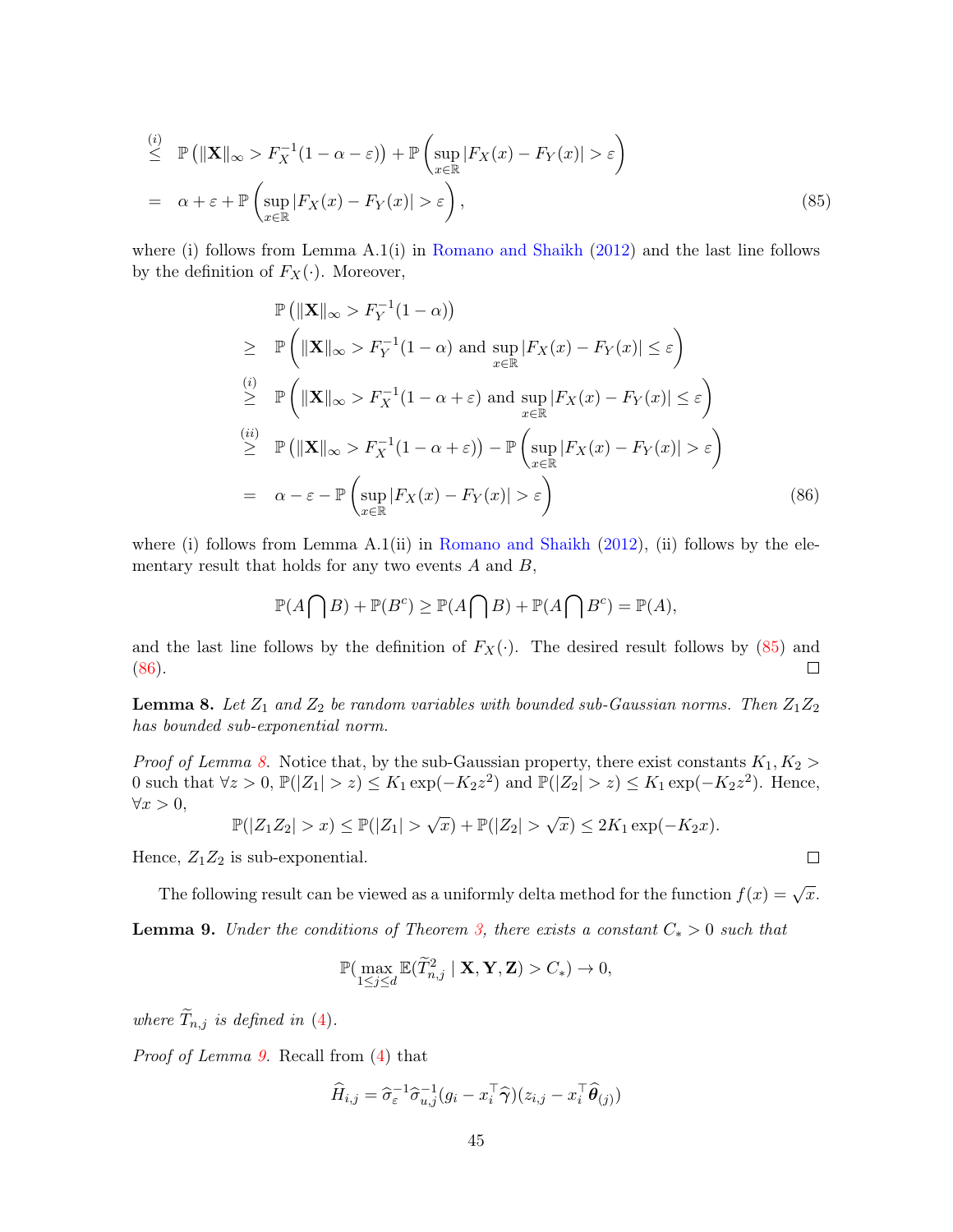and  $\bar{H}_{n,j} = n^{-1} \sum_{i=1}^{n} \widehat{H}_{i,j}$ . Then

$$
\mathbb{E}(\widetilde{T}_{n,j}^2 \mid \mathbf{X}, \mathbf{Y}, \mathbf{Z}) = n^{-1} \sum_{i=1}^n (\widehat{H}_{i,j} - \bar{H}_{n,j})^2 = n^{-1} \sum_{i=1}^n \widehat{H}_{i,j}^2 - \bar{H}_{n,j}^2 \le n^{-1} \sum_{i=1}^n \widehat{H}_{i,j}^2.
$$

Let  $H_{i,j} = \bar{\sigma}_{\varepsilon}^{-1} \sigma_{u,j}^{-1} (g_i - x_i^{\top} \gamma^*) u_{i,j}$  with  $\bar{\sigma}_{\varepsilon}^2 = \mathbb{E} (g_i - x_i^{\top} \gamma^*)^2$ . It suffices to show

- (a) There exists a constant  $K_* > 0$  such that  $\forall C > K_*, \mathbb{P}(\max_{1 \leq j \leq d} n^{-1} \sum_{i=1}^n H_{i,j}^2 > C) \rightarrow$ 0.
- (b)  $\max_{1 \leq j \leq d} n^{-1} \sum_{i=1}^n \widehat{H}_{i,j}^2 \leq o_P(1) + 4 \max_{1 \leq j \leq d} n^{-1} \sum_{i=1}^n H_{i,j}^2$ .

We first show claim (a). Since  $\beta^* = \beta_0 + \pi$ ,

$$
g_i - x_i^{\top} \boldsymbol{\gamma}_* = \boldsymbol{\pi}^{\top} z_i + \varepsilon_i = \boldsymbol{\pi}^{\top} ((\boldsymbol{\Theta}^*)^{\top} x_i + \mathbf{u}_i) + \varepsilon_i.
$$

Since  $\|\pi\|_2$  and singular values of  $\Theta^*$  are bounded, the bounded sub-Gaussian norm of  $(x_i, \mathbf{u}_i, \varepsilon_i)$  implies that there exist constants  $K_1, K_2 > 0$  such that  $K_1 < \overline{\sigma}_{\varepsilon}^2 < K_2$  and  $g_i - x_i^{\dagger} \gamma^*$  has a sub-Gaussian norm bounded by  $K_2$ . By the bounded sub-Gaussian norm of  $u_{i,j}$  and Lemma 8, there exists a constant  $K_3 > 0$  such that  $\forall (i,j)$ ,  $H_{i,j}$  has a subexponential norm bounded by  $K_3$ . Hence, there exist constants  $K_4, K_5 > 0$  such that  $\mathbb{P}(|\zeta_{i,j}| > z) \leq K_4 \exp(-K_5\sqrt{z})$  for any  $z > 0$ , where  $\zeta_{i,j} = H_{i,j}^2 - \mathbb{E}H_{i,j}^2$ . It follows by Theorem 1 of Merlevède et al. (2011) and the union bound that  $\forall c > 0$ 

$$
\mathbb{P}\left(\max_{1\leq j\leq d}n^{-1}\left|\sum_{i=1}^n\zeta_{i,j}\right|\geq c\right)\to 0.
$$

Hence,  $\max_{1 \leq j \leq d} n^{-1} \sum_{i=1}^n (H_{i,j}^2 - \mathbb{E} H_{i,j}^2) = o_P(1)$ . By the bounded sub-exponential norm of  $H_{i,j}^2$ ,  $\max_{1 \leq j \leq d} \mathbb{E} H_{i,j}^2 = \mathcal{O}(1)$ . Claim (a) follows.

It remains to verify claim (b). By essentially the same argument as for (30) and (39) in the proof of Theorem 2, we obtain

$$
\max_{1 \le j \le d} n^{-1} \sum_{i=1}^n (\widehat{H}_{i,j} - \widetilde{H}_{i,j})^2 = o_P(1) \text{ and } \max_{1 \le j \le d} n^{-1} \sum_{i=1}^n (\widetilde{H}_{i,j} - H_{i,j})^2 = o_P(1),
$$

where  $\widetilde{H}_{i,j} = \widehat{\sigma}_{\varepsilon}^{-1} \sigma_{u,j}^{-1} (g_i - x_i^{\top} \widehat{\gamma}) u_{i,j}$ . Applying the elementary inequality  $(a+b)^2 \leq 2a^2 + 2b^2$ , we have

$$
\widehat{H}_{i,j}^2 \leq 2(\widehat{H}_{i,j} - \widetilde{H}_{i,j})^2 + 2\widetilde{H}_{i,j}^2 \leq 2(\widehat{H}_{i,j} - \widetilde{H}_{i,j})^2 + 4(\widetilde{H}_{i,j} - H_{i,j})^2 + 4H_{i,j}^2.
$$

This, combined with the display above, proves claim (b).

**Lemma 10.** Under the conditions of Theorem 3,  $\mathbb{P}\left(\|\widetilde{\mathbf{T}}_n\|_{\infty} > 3\sqrt{2C_*\log d}\right) \rightarrow 0$ , where  $C_*$  > 0 is the constant defined in Lemma 9.

*Proof of Lemma 10.* Notice that conditional on the data  $(\mathbf{X}, \mathbf{Y}, \mathbf{Z})$ ,  $\mathbf{T}_n$  is a zero-mean Gaussian vector in  $\mathbb{R}^d$ . By Lemma 9, together with Proposition A.2.1 of van der Vaart and Wellner (1996), we have that  $\forall x > 0$ ,

$$
\mathbb{P}\left(\|\widetilde{\mathbf{T}}_n\|_{\infty} > \mathbb{E}\left(\|\widetilde{\mathbf{T}}_n\|_{\infty} \mid \mathbf{X}, \mathbf{Y}, \mathbf{Z}\right) + x \mid \mathbf{X}, \mathbf{Y}, \mathbf{Z}\right) \leq 2 \exp\left(-\frac{x^2}{2C_*}\right) + \mathbb{I}\{A_n^c\} \ a.s,\tag{87}
$$

 $\Box$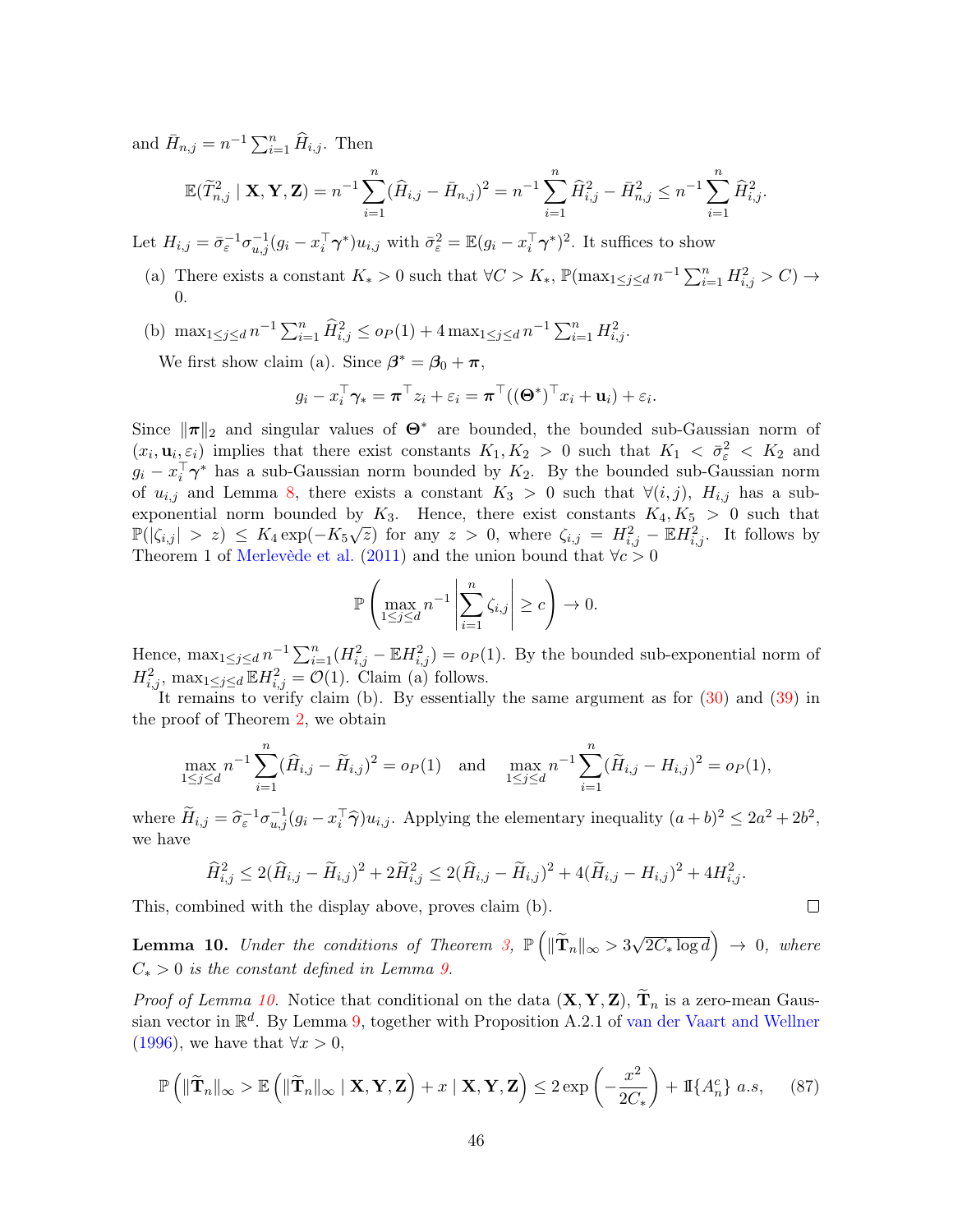where the event

$$
A_n = \{ \max_{1 \le j \le d} \mathbb{E}(\widetilde{T}_{n,j}^2 \mid \mathbf{X}, \mathbf{Y}, \mathbf{Z}) \le C_* \}
$$

and  $C_*$  > 0 is the constant defined in Lemma 9. Notice that for Gaussian variables  $M_i \sim$  $\mathcal{N}(0, \sigma_j^2)$  for  $j = 1, \cdots, d$ , an elementary inequality yields  $\mathbb{E} \max_j M_j/\sigma_j \leq \sqrt{2 \log d}$  and thus  $\mathbb{E} \max_j M_j \leq \max_j \sigma_j \sqrt{2 \log d}$ . Therefore,

$$
\mathbb{E}\left(\max_{j} \widetilde{T}_{n,j} \mid \mathbf{X}, \mathbf{Y}, \mathbf{Z}\right) \leq \sqrt{2\log d \max_{1 \leq j \leq d} \mathbb{E}(\widetilde{T}_{n,j}^2 \mid \mathbf{X}, \mathbf{Y}, \mathbf{Z})} a.s.
$$
  

$$
\mathbb{E}\left(\max_{j}(-\widetilde{T}_{n,j}) \mid \mathbf{X}, \mathbf{Y}, \mathbf{Z}\right) \leq \sqrt{2\log d \max_{1 \leq j \leq d} \mathbb{E}(\widetilde{T}_{n,j}^2 \mid \mathbf{X}, \mathbf{Y}, \mathbf{Z})} a.s.
$$

and

$$
\mathbb{E}\left(\|\widetilde{\mathbf{T}}_{n}\|_{\infty} \mid \mathbf{X}, \mathbf{Y}, \mathbf{Z}\right) \leq 2\sqrt{2\log d \max_{1 \leq j \leq d} \mathbb{E}(\widetilde{T}_{n,j}^{2} \mid \mathbf{X}, \mathbf{Y}, \mathbf{Z})} a.s.
$$
\n(88)

It follows that

$$
\mathbb{P}\left(\|\widetilde{\mathbf{T}}_{n}\|_{\infty} > 3\sqrt{2C_{*} \log d} \mid \mathbf{X}, \mathbf{Y}, \mathbf{Z}\right) \leq \mathbb{P}\left(\|\widetilde{\mathbf{T}}_{n}\|_{\infty} > \mathbb{E}\left(\|\widetilde{\mathbf{T}}_{n}\|_{\infty} \mid \mathbf{X}, \mathbf{Y}, \mathbf{Z}\right) + \sqrt{2C_{*} \log d} \mid \mathbf{X}, \mathbf{Y}, \mathbf{Z}\right) + \mathbb{I}\left\{\mathbb{E}\left(\|\widetilde{\mathbf{T}}_{n}\|_{\infty} \mid \mathbf{X}, \mathbf{Y}, \mathbf{Z}\right) > 2\sqrt{2C_{*} \log d}\right\} \n\xrightarrow{\text{(i)}} 2 \exp(-\log d) + \mathbb{I}\{A_{n}^{c}\} \n\xrightarrow{\text{(ii)}} o_{P}(1),
$$

where (i) follows by (87), (88) and the definition of  $A_n$  and (ii) follows by  $d \to \infty$  and  $\mathbb{P}(A_n) \to$ 1. Since conditional probabilities are bounded and thus uniformly integrable, Theorem 5.4 on p.220 of Gut (2013) implies that  $\mathbb{P}\left(\|\widetilde{\mathbf{T}}_n\|_{\infty} > 3\sqrt{2C_* \log d}\right) \to 0.$  $\Box$ 

### References

- Barber, R. F. and Candès, E. J. (2015). Controlling the false discovery rate via knockoffs. Ann. Statist., 43(5):2055–2085.
- Belloni, A., Chernozhukov, V., Chetverikov, D., and Wei, Y. (2015a). Uniformly valid postregularization confidence regions for many functional parameters in z-estimation framework. arXiv:1512.07619.
- Belloni, A., Chernozhukov, V., FernĞndez-Val, I., and Hansen, C. (2017). Program evaluation and causal inference with high-dimensional data. Econometrica, 85(1):233–298.
- Belloni, A., Chernozhukov, V., and Hansen, C. (2014). Inference on treatment effects after selection among high-dimensional controls. The Review of Economic Studies, 81(2):608–650.
- Belloni, A., Chernozhukov, V., and Kato, K. (2015b). Uniform post-selection inference for least absolute deviation regression and other z-estimation problems. Biometrika, 102(1):77–94.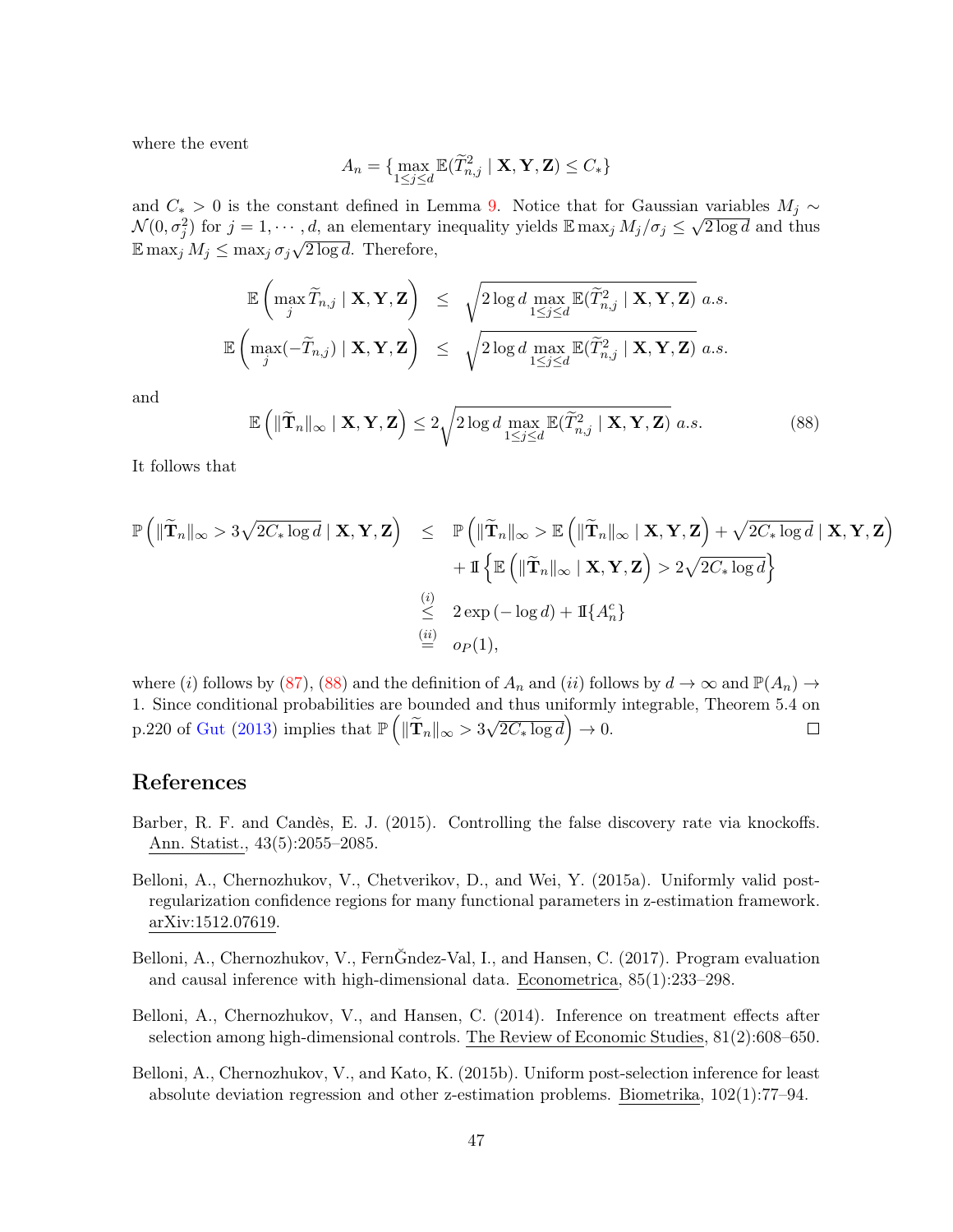- Bickel, P. J., Ritov, Y., and Tsybakov, A. B. (2009). Simultaneous analysis of lasso and dantzig selector. The Annals of Statistics, 37(4):1705–1732.
- Bradley, R. C. (2007). Introduction to strong mixing conditions, volume 1. Kendrick Press Heber City.
- Bugni, F. A., Caner, M., Bredahl Kock, A., and Lahiri, S. (2016). Inference in partially identified models with many moment inequalities using Lasso. ArXiv e-prints.
- Bühlmann, P. and van de Geer, S. (2015). High-dimensional inference in misspecified linear models. Electron. J. Statist., 9(1):1449–1473.
- Cai, T. T. and Guo, Z. (2015). Confidence intervals for high-dimensional linear regression: Minimax rates and adaptivity. arXiv preprint arXiv:1506.05539.
- Cai, T. T. and Guo, Z. (2016). Accuracy Assessment for High-dimensional Linear Regression. arXiv preprint arXiv:1603.03474.
- Cai, T. T., Ren, Z., and Zhou, H. H. (2016). Estimating structured high-dimensional covariance and precision matrices: Optimal rates and adaptive estimation. Electron. J. Statist., 10(1):1– 59.
- Candes, E. and Tao, T. (2007). The dantzig selector: Statistical estimation when p is much larger than n. Annals of Statistics, 35(6):2313–2351.
- Carrasco, M. and Chen, X. (2002). Mixing and moment properties of various garch and stochastic volatility models. Econometric Theory, 18(1):17–39.
- Chernozhukov, V., Chetverikov, D., and Kato, K. (2013a). Gaussian approximations and multiplier bootstrap for maxima of sums of high-dimensional random vectors. Ann. Statist., 41(6):2786–2819.
- Chernozhukov, V., Chetverikov, D., and Kato, K. (2013b). Testing many moment inequalities. arXiv preprint arXiv:1312.7614.
- Chernozhukov, V., Chetverikov, D., and Kato, K. (2014). Central limit theorems and bootstrap in high dimensions. arXiv preprint arXiv:1412.3661.
- Chernozhukov, V., Hansen, C., and Liao, Y. (2015). A lava attack on the recovery of sums of dense and sparse signals. to appear in The Annals of Statistics.
- Chernozhukov, V., Hansen, C., and Spindler, M. (2015). Valid post-selection and postregularization inference: An elementary, general approach.
- Dezeure, R., Bühlmann, P., and Zhang, C.-H. (2016). High-dimensional simultaneous inference with the bootstrap. ArXiv e-prints.
- Fan, J., Liao, Y., and Yao, J. (2015). Power enhancement in high-dimensional cross-sectional tests. Econometrica, 83(4):1497–1541.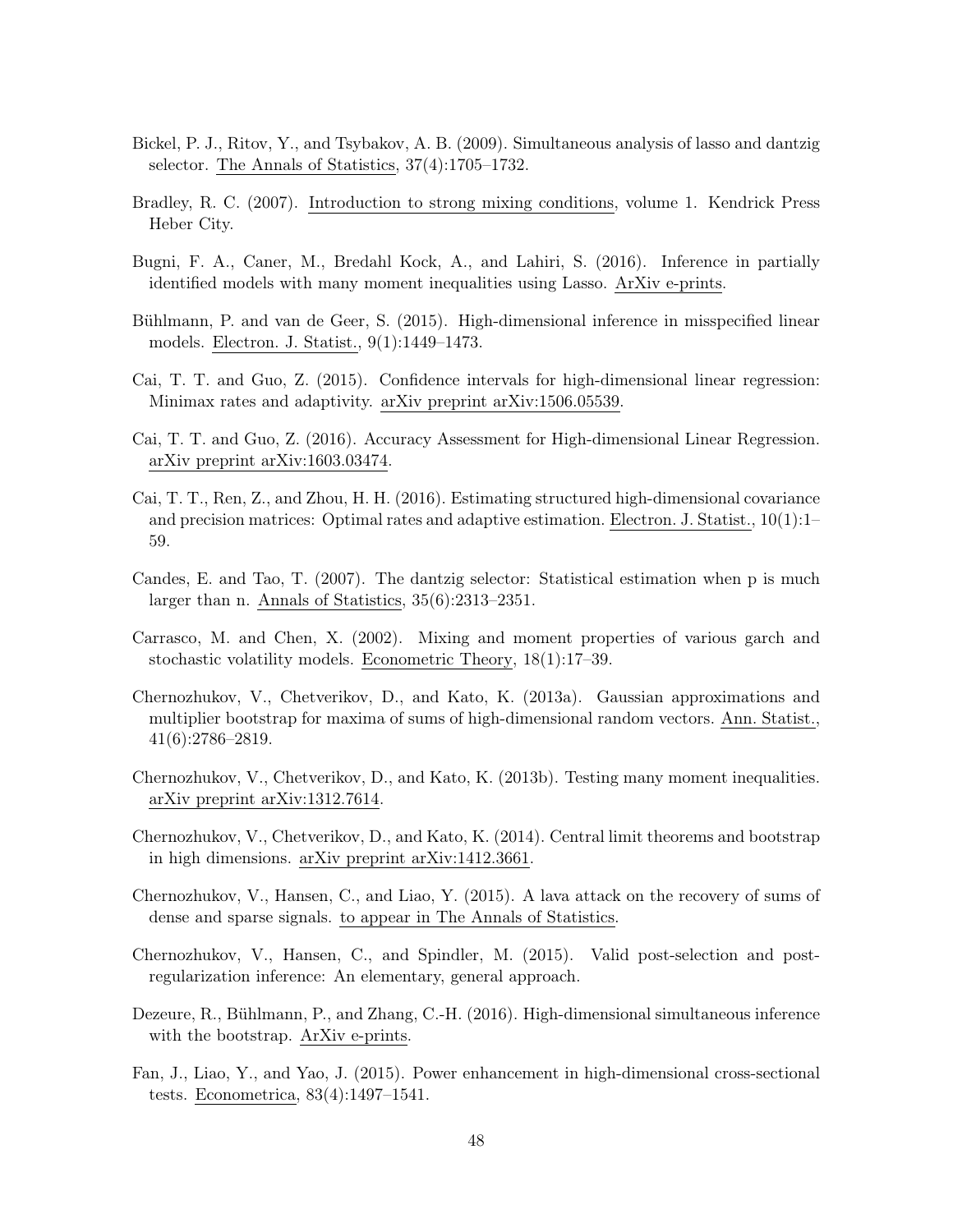- Goeman, J. J., Van De Geer, S. A., and Van Houwelingen, H. C. (2006). Testing against a high dimensional alternative. Journal of the Royal Statistical Society: Series B (Statistical Methodology), 68(3):477–493.
- G'Sell, M. G., Wager, S., Chouldechova, A., and Tibshirani, R. (2016). Sequential selection procedures and false discovery rate control. Journal of the Royal Statistical Society: Series B (Statistical Methodology), 78(2):423–444.
- Gut, A. (2013). Probability A Graduate Course. Springer.
- Hall, P., Jin, J., and Miller, H. (2014). Feature selection when there are many influential features. Bernoulli, 20(3):1647–1671.
- Hindorff, L. A., Sethupathy, P., Junkins, H. A., Ramos, E. M., Mehta, J. P., Collins, F. S., and Manolio, T. A. (2009). Potential etiologic and functional implications of genome-wide association loci for human diseases and traits. Proceedings of the National Academy of Sciences, 106(23):9362–9367.
- Janson, L., Barber, R. F., and Candès, E. (2015). Eigenprism: Inference for high-dimensional signal-to-noise ratios. arXiv preprint arXiv:1505.02097.
- Javanmard, A. and Montanari, A. (2014a). Confidence intervals and hypothesis testing for high-dimensional regression. The Journal of Machine Learning Research, 15(1):2869–2909.
- Javanmard, A. and Montanari, A. (2014b). Hypothesis testing in high-dimensional regression under the gaussian random design model: Asymptotic theory. Information Theory, IEEE Transactions on, 60(10):6522–6554.
- Javanmard, A. and Montanari, A. (2015). De-biasing the Lasso: Optimal Sample Size for Gaussian Designs. ArXiv e-prints.
- Jin, J. and Ke, Z. T. (2014). Rare and Weak effects in Large-Scale Inference: methods and phase diagrams. ArXiv e-prints.
- Lahiri, S. N. (2013). Resampling methods for dependent data. Springer Science & Business Media.
- Mammen, E. (1993). Bootstrap and wild bootstrap for high dimensional linear models. The annals of statistics, pages 255–285.
- Manolio, T. A., Collins, F. S., Cox, N. J., Goldstein, D. B., Hindorff, L. A., Hunter, D. J., McCarthy, M. I., Ramos, E. M., Cardon, L. R., Chakravarti, A., Cho, J. H., Guttmacher, A. E., Kong, A., Kruglyak, L., Mardis, E., Rotimi, C. N., Slatkin, M., Valle, D., Whittemore, A. S., Boehnke, M., Clark, A. G., Eichler, E. E., Gibson, G., Haines, J. L., Mackay, T. F., McCarroll, S. A., and Visscher, P. M. (2009). Finding the missing heritability of complex diseases. Nature, 461(7265):747–753.
- Markov, N. T., Ercsey-Ravasz, M., Van Essen, D. C., Knoblauch, K., Toroczkai, Z., and Kennedy, H. (2013). Cortical high-density counterstream architectures. Science, 342(6158).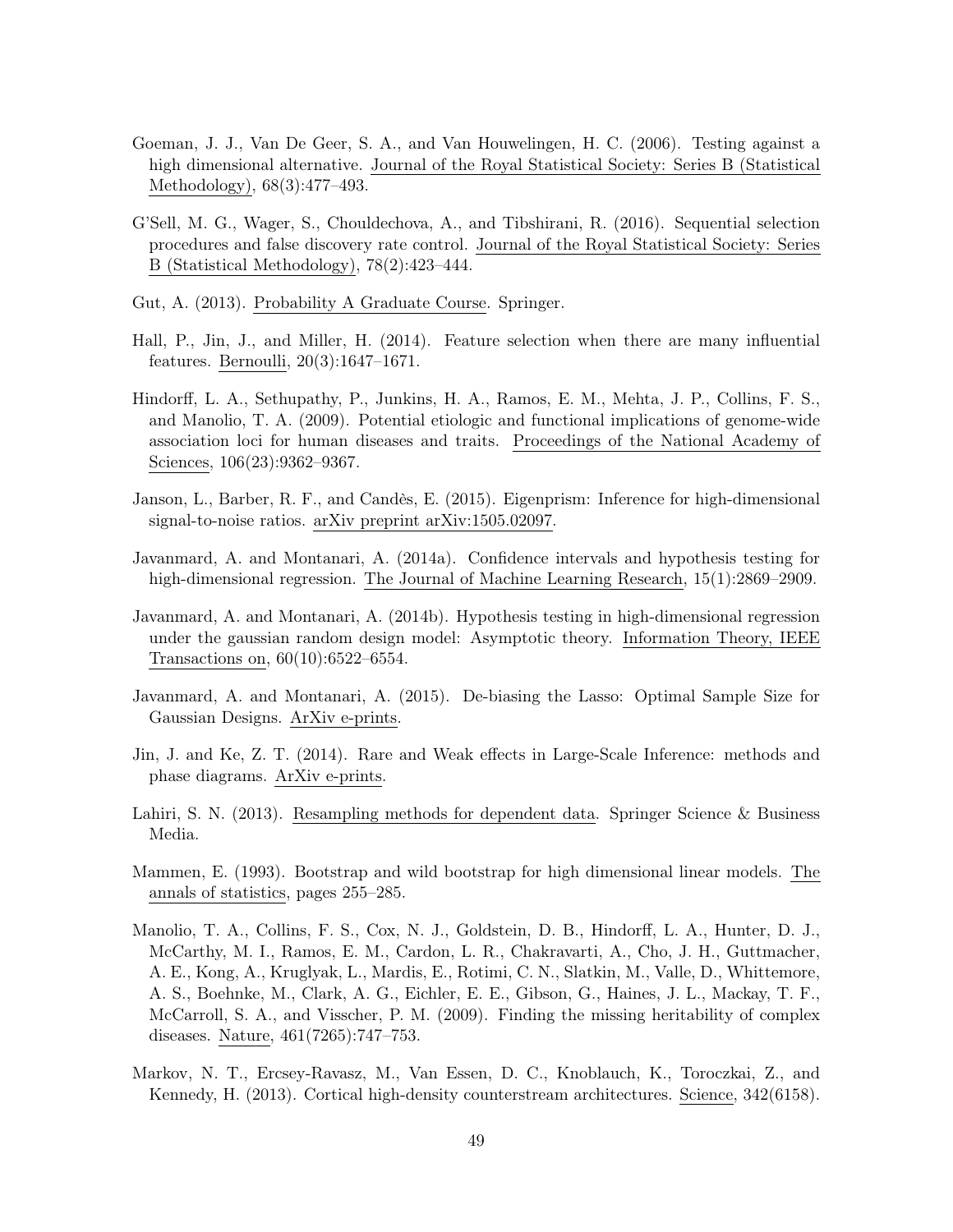- Merlevède, F., Peligrad, M., and Rio, E. (2011). A bernstein type inequality and moderate deviations for weakly dependent sequences. Probability Theory and Related Fields, 151(3- 4):435–474.
- Mokkadem, A. (1988). Mixing properties of arma processes. Stochastic processes and their applications, 29(2):309–315.
- Ning, Y. and Liu, H. (2014). A general theory of hypothesis tests and confidence regions for sparse high dimensional models. arXiv preprint arXiv:1412.8765.
- Pritchard, J. K. (2001). Are rare variants responsible for susceptibility to complex diseases? The American Journal of Human Genetics, 69(1):124–137.
- Qu, A. and Shi, P. (2016). Weak Signal identification and inference in penalized model selection. to appear in The Annals of Statistics.
- Romano, J. P. and Shaikh, A. M. (2012). On the uniform asymptotic validity of subsampling and the bootstrap. The Annals of Statistics, 40(6):2798–2822.
- Romano, J. P., Shaikh, A. M., and Wolf, M. (2014). A practical two-step method for testing moment inequalities. Econometrica, 82(5):1979–2002.
- Rudelson, M. and Zhou, S. (2013). Reconstruction from anisotropic random measurements. Information Theory, IEEE Transactions on, 59(6):3434–3447.
- Storey, J. D., Taylor, J. E., and Siegmund, D. (2004). Strong control, conservative point estimation and simultaneous conservative consistency of false discovery rates: a unified approach. Journal of the Royal Statistical Society: Series B (Statistical Methodology), 66(1):187–205.
- Subramanian, A., Tamayo, P., Mootha, V. K., Mukherjee, S., Ebert, B. L., Gillette, M. A., Paulovich, A., Pomeroy, S. L., Golub, T. R., Lander, E. S., and Mesirov, J. P. (2005). Gene set enrichment analysis: A knowledge-based approach for interpreting genome-wide expression profiles. Proceedings of the National Academy of Sciences, 102(43):15545–15550.
- Sumazin, P., Chen, Y., TreviŰo, L. R., Sarabia, S. F., Hampton, O. A., Patel, K., Mistretta, T.-A., Zorman, B., Thompson, P., Heczey, A., Comerford, S., Wheeler, D. A., Chintagumpala, M., Meyers, R., Rakheja, D., Finegold, M. J., Tomlinson, G., Parsons, D. W., and LŮpez-Terrada, D. (2016). Genomic analysis of hepatoblastoma identifies distinct molecular and prognostic subgroups. Hepatology, pages  $n/a-n/a$ .
- Trapnell, C., Hendrickson, D. G., Sauvageau, M., Goff, L., Rinn, J. L., and Pachter, L. (2013). Differential analysis of gene regulation at transcript resolution with rna-seq. Nature Biotechnology, 31:46Ð53.
- Van de Geer, S., Bühlmann, P., Ritov, Y., Dezeure, R., et al. (2014). On asymptotically optimal confidence regions and tests for high-dimensional models. The Annals of Statistics, 42(3):1166–1202.
- van der Vaart, A. and Wellner, J. (1996). Weak Convergence and Empirical Processes: With Applications to Statistics. Springer Science & Business Media.